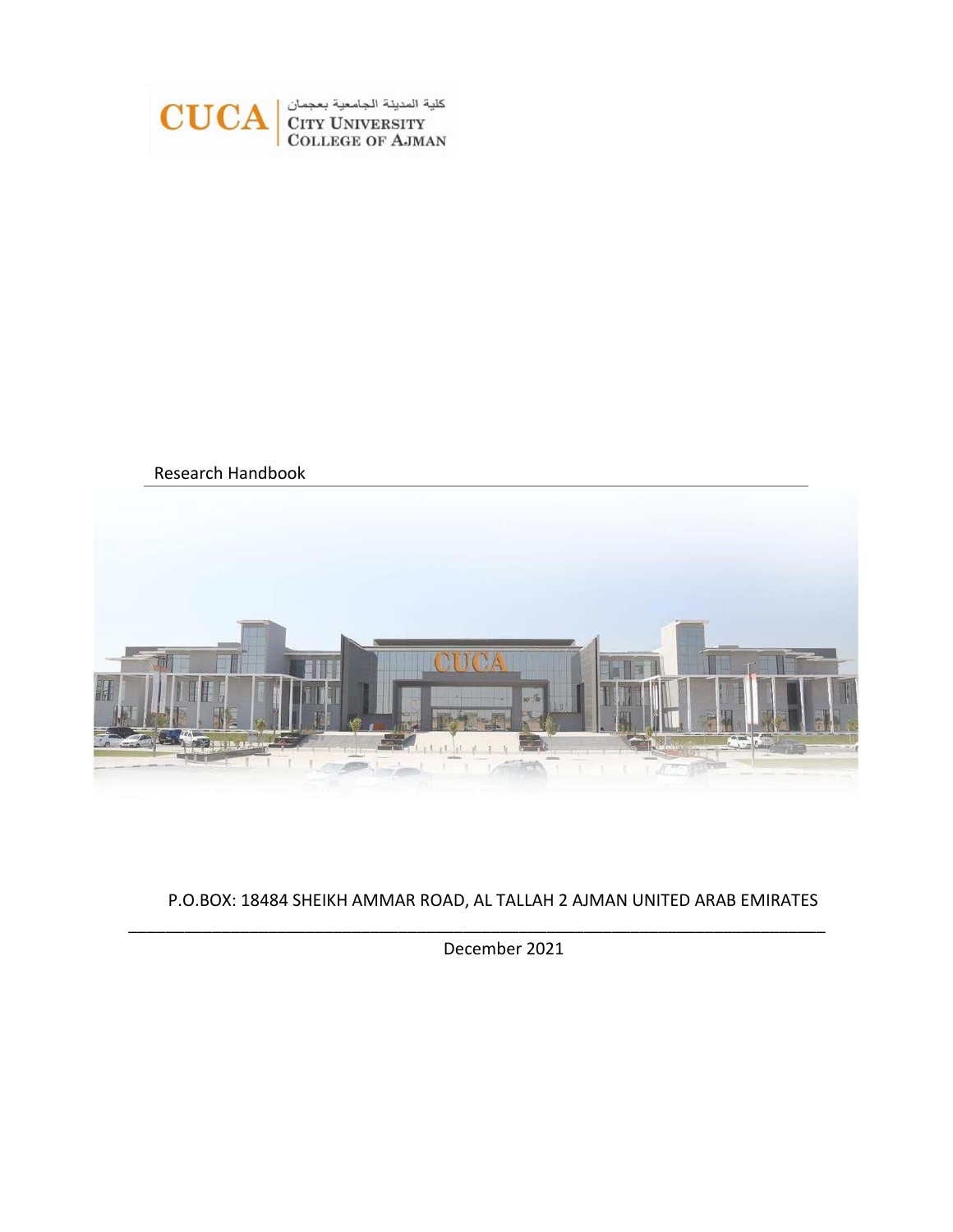Table of Contents

| ı. |  |
|----|--|
| 2. |  |
| 3. |  |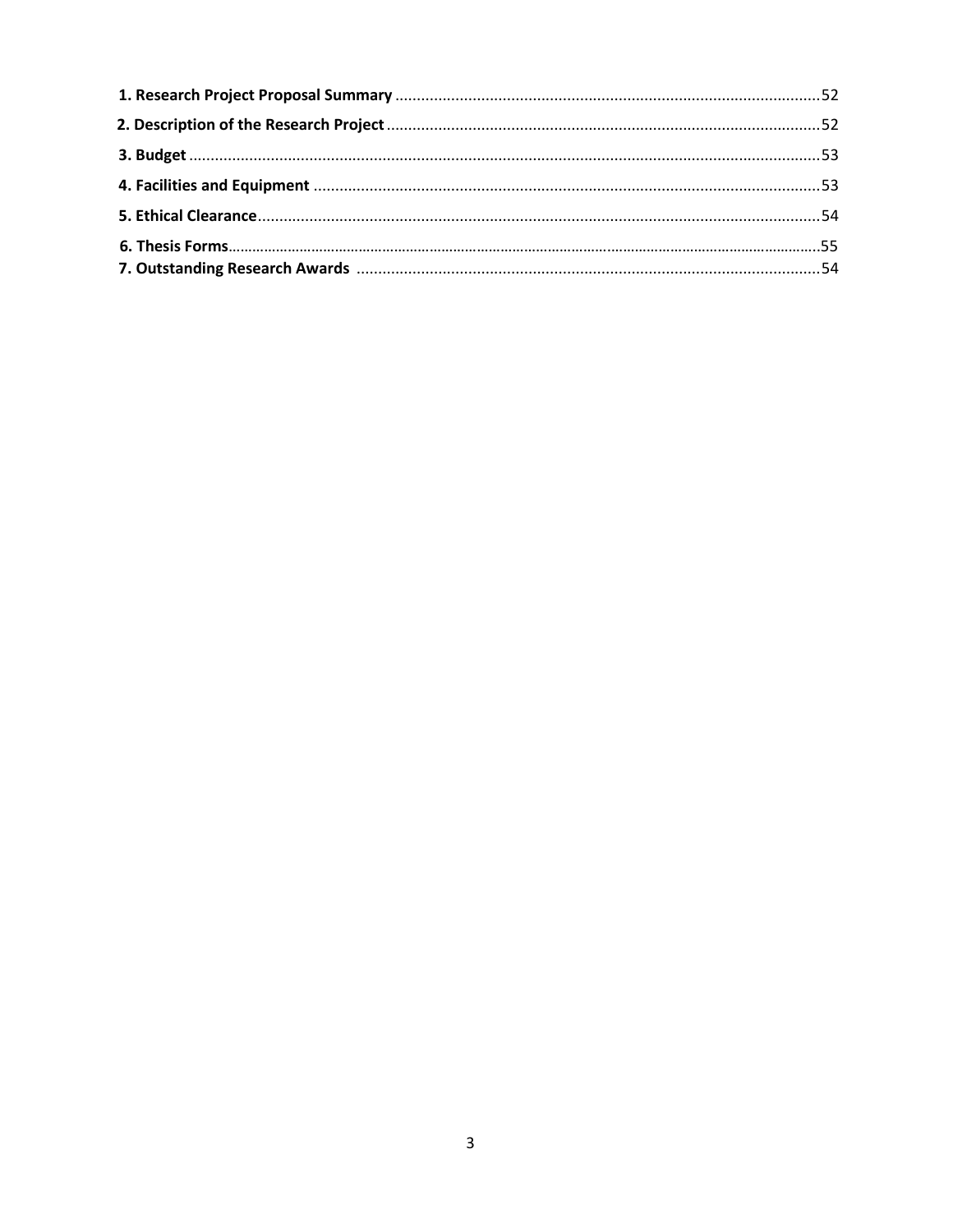#### <span id="page-3-0"></span>**Introduction**

As part of its strategic orientation, CUCA is committed to nurturing an encouraging research culture and creating a rewarding research environment. Furthermore, through research, CUCA strives to contribute to the prosperity and well-being of UAE society. This Research Handbook intends to serve as a quick reference to the research activities conducted within CUCA. It contains the important policies pertaining to research, and the pertinent forms and procedures. The researcher is to familiarize themselves with the contents of this Handbook and make use of the guidelines provided here. CUCA strongly believes in collaborative research and puts such activities at the top of its priorities; and for that reason, CUCA continuously seeks opportunities for partnerships with other institutions and research centers across the globe. Our strategic research activities are driven by and based on the paradigms of knowledge mobilization. The philosophy of knowledge mobilization creates the connection among academic research, national policy-making agenda, creativity, and innovation in the various economic sectors.

This Research Handbook contains four sections. Section one focuses faculty research related information, which is also available in the faculty handbook. Section two deals with the student research to include the mechanics of conducting research and in particular graduate and undergraduate students' research. This section provides specific guidelines for students to prepare their thesis and similar research works in an academically acceptable formats and standards. Through the various research-related policies, section three of the Handbook describes the general administrative and institutional framework within which research shall be conducted. Section four of the Handbook contains the important forms and applications necessary for operationalizing the research activities.

Please take note that this Research Handbook is an 'active document'; in the sense that it will be revised and updated regularly.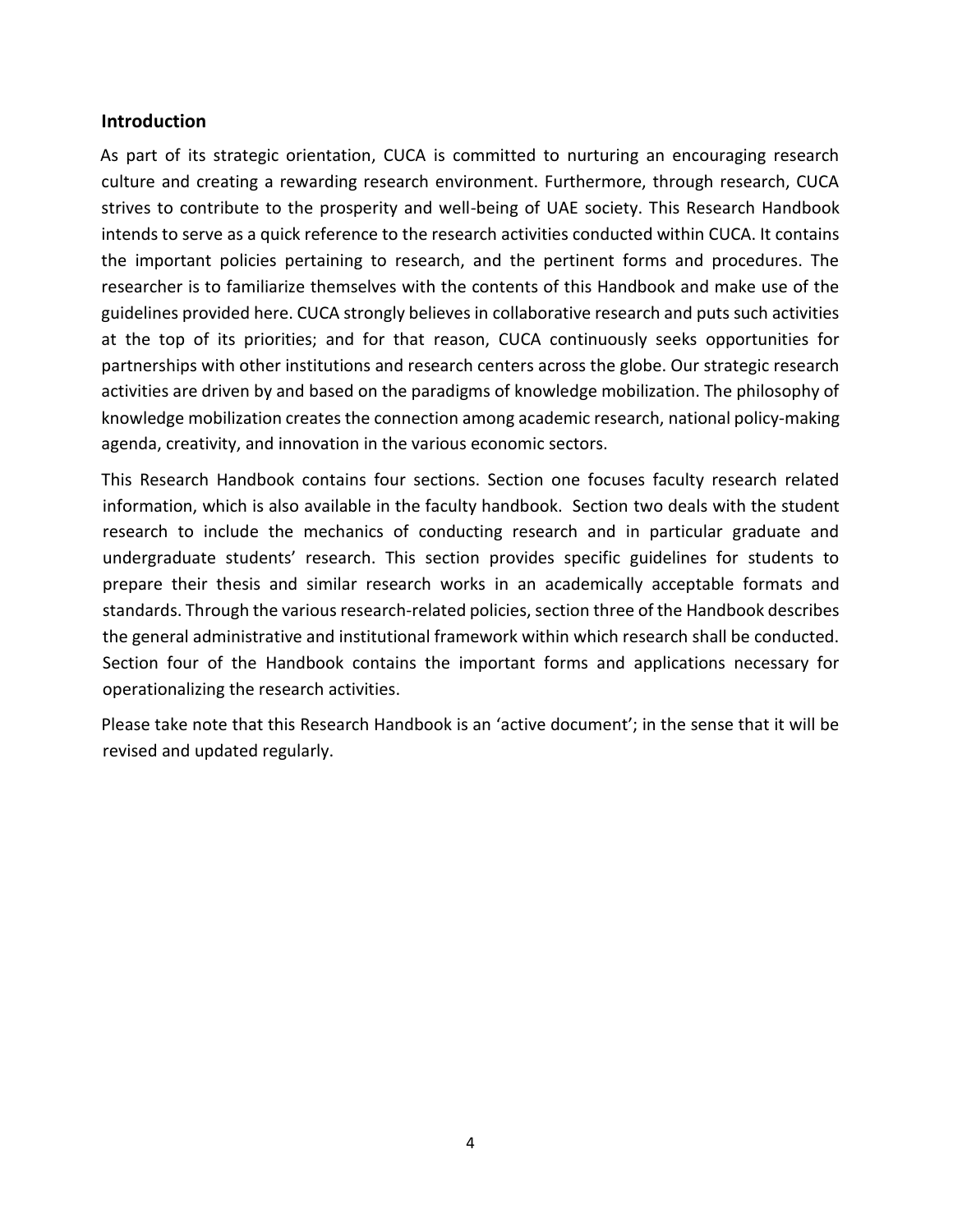# <span id="page-4-0"></span>**1. Section One: Faculty Research**

# <span id="page-4-1"></span>**1.1. Research Process**

The standard categories of faculty intellectual contributions or activity are basic research, applied research, and educational research.

- a. Basic Research. This is pure, fundamental, or theoretical research. It is conducted to increase the understanding of the fundamental principles in a subject area or discipline. The final results normally do not have any direct or immediate commercial benefits since this type of research is usually caused by curiosity. In the longer term, basic research forms the basis for applied research and commercial products as well. The primary purpose of basic research is to advance knowledge and the theoretical understanding of the relationship between variables. Basic research is exploratory in nature and often mirrors the interest and intuition of the researcher. By generating theories, basic research serves as the foundation for applied research in the future.
- b. Applied Research. This type of research uses models or theories already in existence. It usually addresses practical problems or phenomena particular to a certain discipline.
- c. Educational Research. This is often referred to as pedagogical research and is conducted to investigate behavior patterns in students, teachers, and other people involved in schools or other educational entities. The researcher often examines products such as documents and standardized test results. The research methods typically come from the social sciences and include the areas of assessment, best practices in pedagogy, innovative teaching techniques, curriculum design, case studies, and teaching experience.
- d. Research grants are established at management's discretion and will vary on case‐by‐ case basis.

# <span id="page-4-2"></span>**1.2. Research Support**

CUCA actively supports research and scholarly activities through conference attendance, research funding, information technology, special scheduling arrangements for faculty, and rewards.

- a. Faculty members are encouraged to attend educational or business conferences throughout the academic year. The RMC and faculty members coordinate the selection of and attendance at conferences.
- b. CUCA has internal and external funding sources available to expand faculty participation in research activities.

Internal funding is carried out using the following procedures:

a. The Vice Chancellor, Dean or Department Chair sets the research priorities with the RC and encourages faculty to submit research proposals for funding in line with the priorities.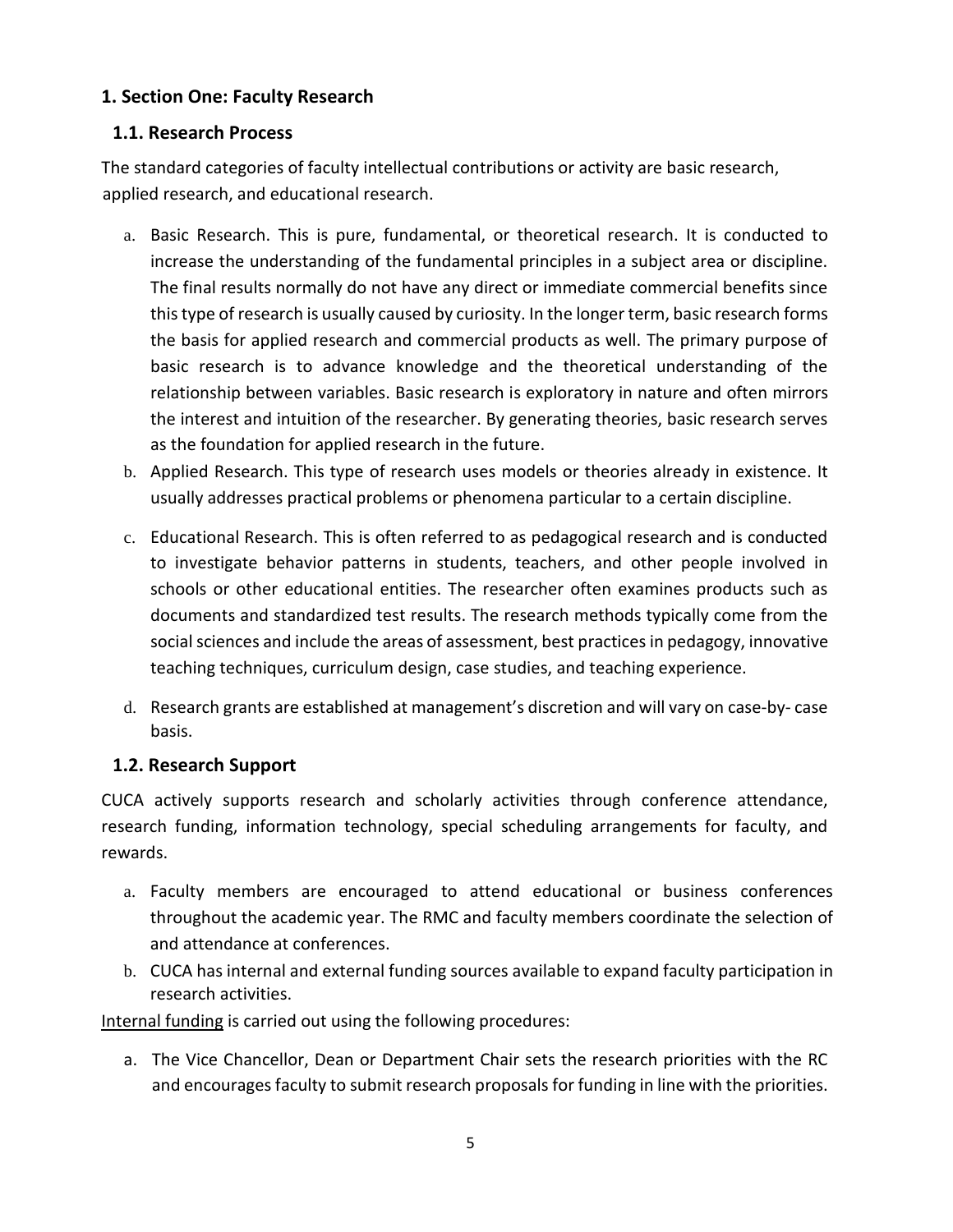- b. Faculty members develop research proposals for submission to the Vice Chancellor, Dean or Department Chair.
- c. After review by the Vice Chancellor, Dean or Department Chair, the research proposals are sent to the RC for evaluation and recommendations, including a possible reduction of the teaching load as per the course release policy.

# <span id="page-5-0"></span>**1.3. Research Guidelines**

- a. A form must be filled out along with the conference details and submit to the Vice‐ Chancellor for an initial approval then to the HR Department for expense evaluation. If approved, CUCA will cover faculty conference fee, hotel accommodation and airfare tickets (according to CUCA protocol and procedure).
- b. Faculty members should have completed minimum one year of service with CUCA.
- c. This sponsorship will provision faculty members who will submit, participate and present in the conference. Just conference attendance shall not be covered under this sponsorship.
- d. After receiving this sponsorship, the faculty member is obligated to serve an additional tenure of minimum of one year of service with CUCA. In case a faculty resigns/ terminated all sponsorship expenses before completion of foresaid period, then all sponsorship expenses shall be charged on the faculty.
- e. External funding. Faculty members may solicit research funding from agencies such as the National Research Foundation or the Arab Science and Technology Foundation.
- f. Information Technology (IT) Support. CUCA provides the latest hardware technology and software packages for use in research or teaching. It also gives financial support for accessing information on academic databases. Faculty members may request additional research software from the RC by submitting a justified request.
- g. Special Scheduling. The teaching schedule of faculty members may be reduced to allow for a weekly period of time devoted to research. This should raise the level of research productivity.

# <span id="page-5-1"></span>**1.4. Research Expectations**

- a. Research Priorities. Intellectual contributions are guided by the CUCA mission, which includes an explicit statement that emphasizes the commitment to promote community‐ based applied research that contributes to the economic growth and development of the UAE while responding to the needs of the market in the public and private sectors.
- b. Original Research. While submitting scholarly papers for review by the RC, faculty members should also certify that current research work pending review does not duplicate work previously done by the author. If any instances are noticed by the RC, the author forfeits all privileges that support intellectual work for at least two years. This includes attendance at conferences, rewards, etc.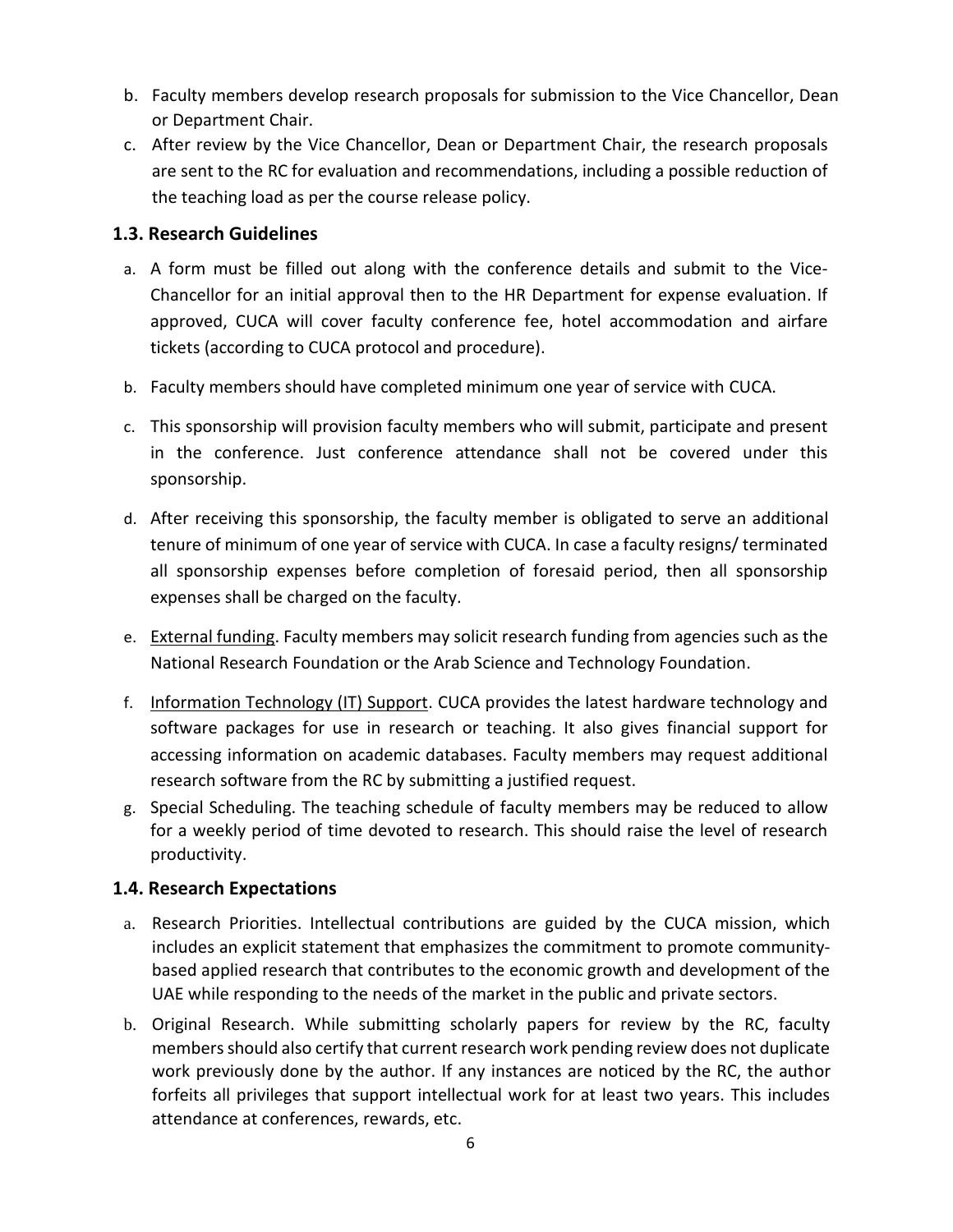# <span id="page-6-0"></span>**1.5. Increasing Research Output**

To increase the faculty research output during the next 5 academic years, CUCA has set the following strategic actions:

- a. Each department shall define its own R&D projects that are in line with CUCA mission and to its area of concentration.
- b. Each R&D project must be aligned to the criteria established by CHEDS.
- c. Each department shall establish its own research committee to manage the research output.
- d. Each faculty is required to publish at least one refereed paper per year, in his/her area of specialization, and within the department R&D project.
- e. Faculty members are encouraged to produce other forms of scholarly research works, such as but not limited to:
	- Writing of case studies, textbooks, or monographs.
	- Intellectual contributions at academic/ professional conferences or meetings.
	- Other scholarly works that are of interest to CUCA.
- f. In the event that a full‐time faculty fails to achieve (item d), this will have a negative impact on his/her performance evaluation.
- g. Course Release: Faculty member may receive up to (two) course release, equivalent to (6) credit hours per academic year to work on an externally funded research project, with income stemming from external research grants. The external fund received must be sufficient to cover the cost of the course release, subject to the approvals of the HODs, Research Directorate, and the Vice-Chancellor. The research paper must meet the following criteria:
	- It should be in line with CUCA mission and research strategy and policies.
	- It should be part of the faculty R&D project.
	- It should meet the 5 criteria established by CHEDS.

# <span id="page-6-1"></span>**1.6. Cooperative Arrangements**

CUCA uses the following proactive steps to promote research, improve faculty research skills and portfolios, and to ensure the continuity of intellectual contributions and high‐quality faculty research:

- a. Exploring opportunities for faculty to interact with the business community by developing partnerships with institutions and enterprises from the public and private sectors. This partnership will help the College identify the needs of the society. The College, in collaboration with its partners, will be able to provide consulting and training, as well as conduct joint research projects, workshops, seminars, and conferences.
- b. Coordinating the various intellectual and research activities of the faculty members in order to avoid duplication of effort.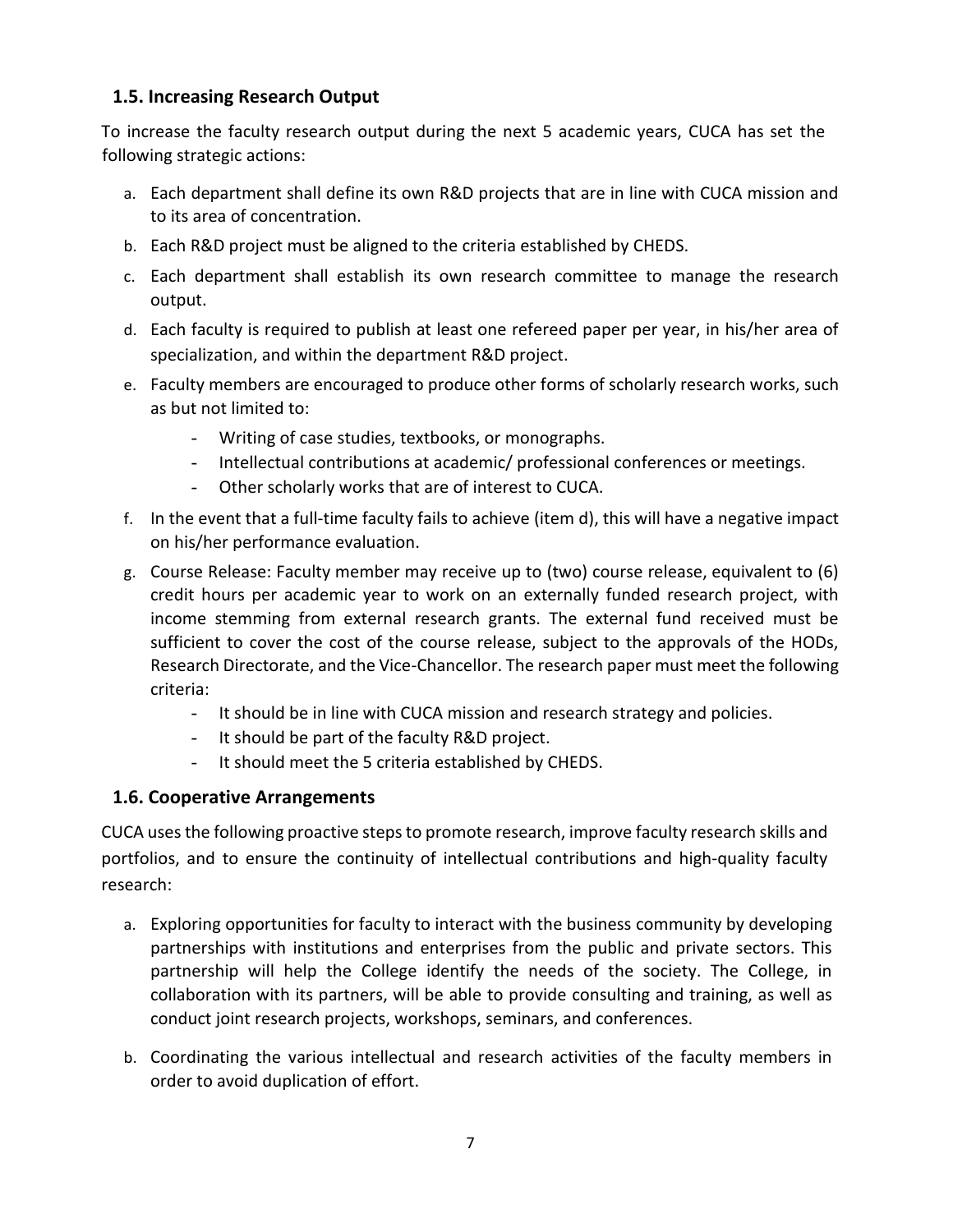- c. Encouraging open dialog and a productive exchange of ideas between faculty members and top officials who represent public and private entities.
- d. Inviting distinguished research scholars to participate in on‐going research programs and establishing permanent and profitable relations with reputable international research centers. These relationships ensure a continuous transfer of knowledge and skills.
- e. Developing the local, regional, and international visibility of faculty research contributions. This can be achieved through the publication of working papers and eventually establishing a research catalog.
- f. Encouraging intellectual contributions shared with students, faculty, and peers. This can be attained by engaging students in research conducted by faculty, and encouraging more faculty participation in seminars and workshops conducted by the College.
- g. Negotiating joint agreements with other research centers in or outside of the UAE to participate in funded collaborative research.
- h. Organizing workshops once every semester on improving research skills and capability and on recent developments in scientific research and research matters through various research forums.

# <span id="page-7-0"></span>**1.7 Intellectual Property**

Intellectual property is a term used to refer to the various rights which the law gives for the protection of creative effort and especially for the protection of economic investment in creative effort. It covers not only patentable inventions covered under the United Arab Emirates patents act, but also any innovative work covered by the virtue of other copy rights.

For the purpose of these regulations, intellectual property includes the rights relating to literary, artistic and scientific innovations, discovery and inventions in all fields of human endeavor.

CUCA will retain all rights, title, and interest in intellectual properties generated, created, or developed in facilities operated or controlled by the College, supported by funds administered by the College, and/or performed in the course of regular duties by College members, unless exempted by other provisions of this policy.

The President has the right to exercise broad discretion necessary for the encouragement, development, and protection of inventions, patents, and other intellectual property.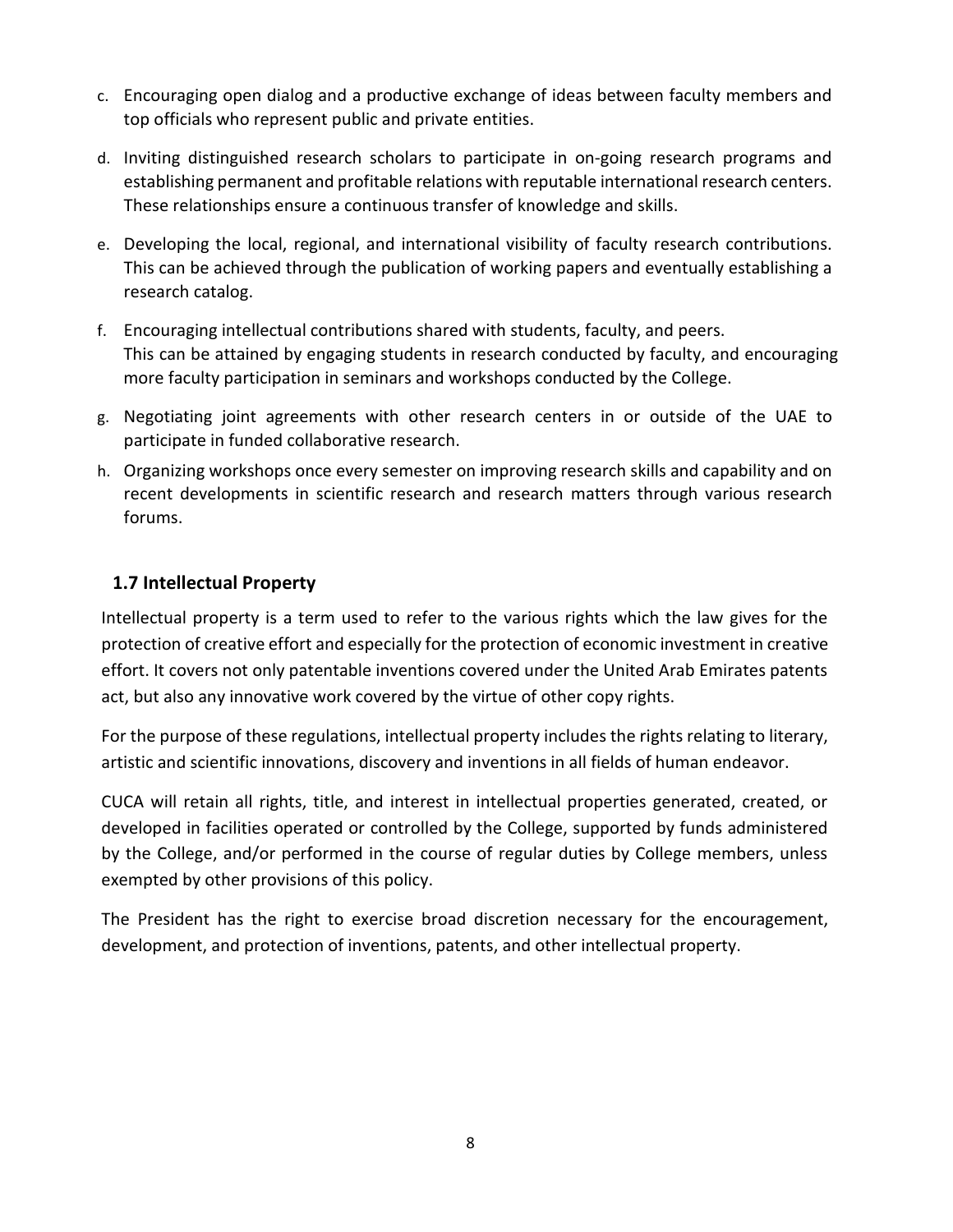# **1.7.1. Research Categories**

Research carried out in the College which results in commercially exploitable findings falls into one of three categories:

- a. Research carried out by academic staff as part of their customary activities as members of the academic community. In this category, the exploitation of research results is a matter between the College as employer, and the member of staff, as employee alone.
- b. Research carried out with the support of grants from an external body, governmental or private. In this category, the member of staff remains the employee of the College, but the exploitation of research results is handled under the conditions of the research grants.
- c. Research carried out by students. The student is, of course, not an employee of the College, although the supervisor will be, and where a student is supported entirely by external body, it is important that the student should be a party to a contract which includes provision for the protection, publication and exploitation of the research results and the proper sharing of any profit.

# **1.7.2 Intellectual Property Ownership**

All intellectual property which is created by faculty members in pursuit of the terms of their employment with the College vests in the College. This includes:

- a. Intellectual property created in connection with a project to which the College has made a specific contribution of funding or other resources
- b. Patentable inventions including computer programs, designs, and software modifications
- c. Copyright in original course and teaching or learning materials published by the College for use in continuing education programs offered by the College
- d. Copyright in videos, sound recordings, and multi-media to which the College has made a specific contribution in funding, resources, facilities or apparatus
- e. Databases with potential commercial value
- f. Projects which have incorporated intellectual property belonging to the College
- g. All academic programs and syllabi and related materials developed by faculty during their employment at CUCA, becomes the property of CUCA with all copyrights reserved by CUCA.

Where the College owns the copyright, the College grants the originator a non-exclusive, royaltyfree, and irrevocable license to use the work for the originator's teaching and research at the College and, with the approval of the College, at other institutions.

Where the originator is the owner of intellectual property created in the course of employment with the College, the originator must grant the College a non-exclusive and irrevocable license to use the intellectual property for teaching and research without the payment of any fees.

In the case of intellectual property created by a student, that property is owned by the student. However, the student may assign the property to the College, in which case such property will be treated in the same manner as property generated by faculty member of the College.

At the commencement of a research project, the student and their supervisor may be required to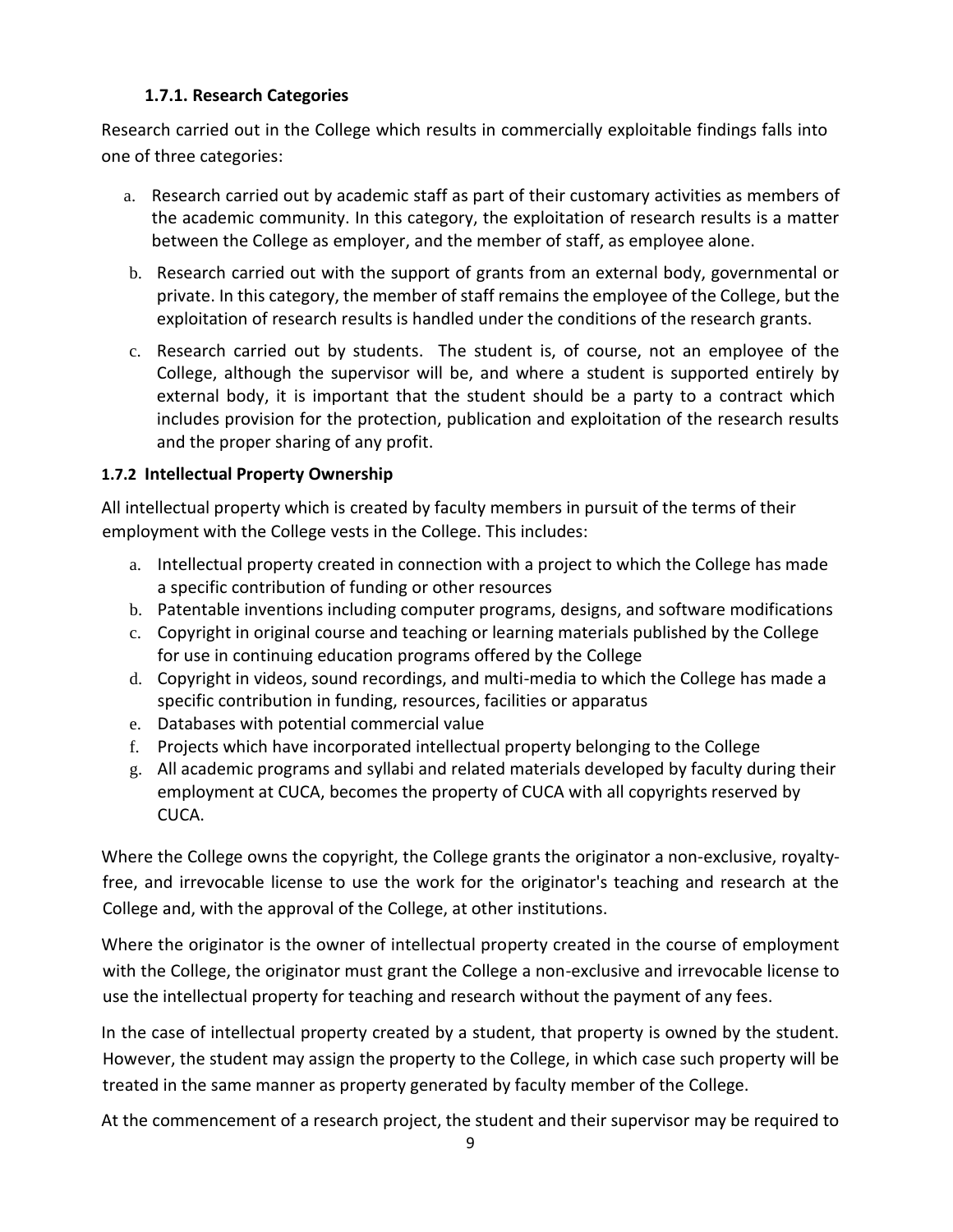meet with the Department Chair in order to determine an arrangement for the ownership of any intellectual property arising from the student's project.

Where the College publishes or causes to be published a copyrighted work owned by the College without adaptation or modification, the College will ensure that the authorship is acknowledged in the publication. If adaptation or modification is proposed, the College will consult with the originator concerning possible acknowledgment.

Where the College assigns or licenses a copyright which it owns, the College will ensure that the assignment or licensing agreement requires the purchaser or licensee to consult with the originator concerning whether the authorship of the work should be acknowledged and the form that any acknowledgment should take.

The College may enter into agreements with external sponsors of research whereby the College agrees to relinquish or share all or part of intellectual property that results from externally sponsored or contract research with that sponsor or another party. In such cases, the ownership of intellectual property will be governed by that agreement.

# **1.7.3. Obligations of Originators**

An originator of intellectual property must promptly report in writing to both the head of department any invention or other work which, in the judgment of the originator, is a patentworthy discovery or invention or intellectual property of commercial value.

An originator must, if required by the President, execute any document or take any actions reasonably required by the President in relation to intellectual property created in part or whole by the originator in order for the College to demonstrate or prove ownership to third parties or secure intellectual property protection. An originator must assist as required in work necessary to patent, market, license, register or otherwise commercialize intellectual property for registration.

An originator must not apply for any form of protection for, or commercially exploit, any intellectual property which the property of the College without the prior approval of the College is.

Where the College owns intellectual property, which may be the subject of a patent application or subject to protection of confidential information, the originator may not disclose it or information about it, other than reasonable disclosure to persons employed by or contracted with the College.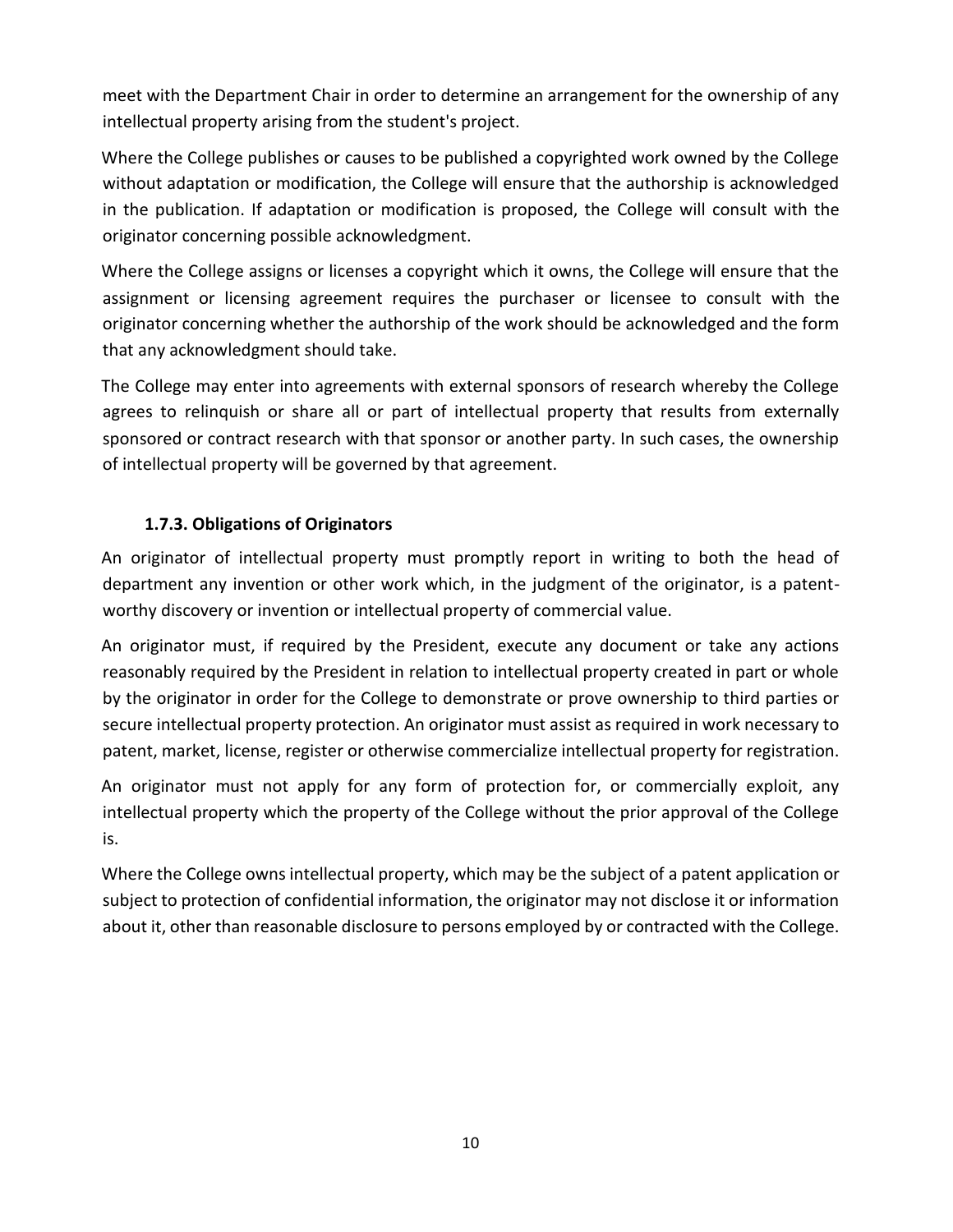# **1.7.4. Protection of Intellectual Property**

To protect the interests of the originator and the College, the College may require a reasonable delay in making public the nature of intellectual property which can be registered until an application is filed to protect the interests of the originator and the College.

# **1.7.5. Commercialization of Intellectual Property**

The College may enter into an agreement with the originator, another person, or an outside organization with respect to the commercialization of intellectual property. The College may also enter into an agreement with the originator for intellectual property to be sold or for a license agreement to be entered into. In such cases, the College will ensure that the originator is consulted at all stages.

Where the College owns or partly owns intellectual property, any agreement with respect to the distribution of revenue will follow policies determined by the College Board. This applies to copyright of original course and teaching materials published by the College for use in award and continuing education programs offered by the College as well as to other intellectual property owned by the College.

The College and its partnerships have an obligation to make a determination as soon as possible whether there is an interest in pursuing a patent or registration concerning intellectual property owned by the College.

# **1.7.6 Faculty and Student Responsibilities**

It is the responsibility of each student to read and understand the Intellectual Property Policy of CUCA.

Every Faculty member has a specific responsibility to explain the implications of the statement for each of his or her courses and that must include a specification of the conditions under which academic work in those courses is to be performed.

#### *Document History*

*Approved: Board of Trustees, Nov 2014 Revised: Board of Trustees, Nov 2018*

# <span id="page-10-0"></span>**1.8 Textbook Authoring**

# **1.8.1 Purpose**

As a core strategic orientation, CUCA highly values and recognizes the intellectual and scholarly contribution of its faculty members. The College aims to actively support faculty members who seek to enhance their academic acumen by authoring textbooks as references for courses within their specialization. CUCA undertakes all possible efforts to support scholarly activities and projects which have incorporated intellectual property belonging to the College.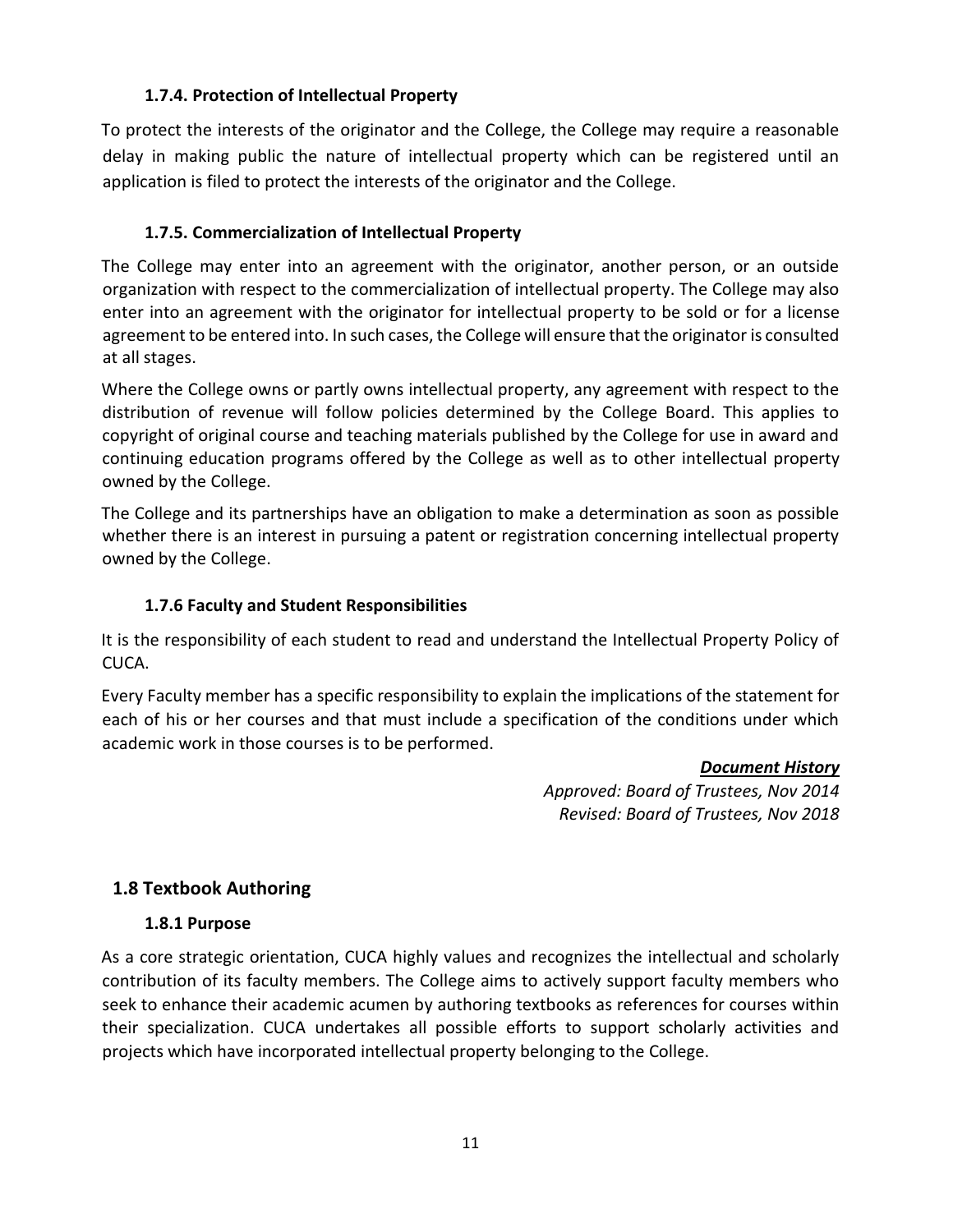## **1.8.2 Scope**

This procedure applies to all CUCA full-time faculty members who have completed the probationary employment period.

# **1.8.3 Textbook Authoring Principles**

- a. The author must be a full-time faculty member of CUCA and must have completed the probationary employment period stated in the employment contract.
- b. The author must be a holder of at least a master's degree.
- c. The author must have demonstrated knowledge and expertise in the field of the proposed textbook.
- d. 1.8.4 The author must undertake to complete the textbook.
- e. Textbooks used as a course(s) reference must align with the syllabi subject matter.
- f. Textbook authoring is a component of the faculty members' scholarly activities, which is part of their annual performance evaluation.

# **1.8.4 Textbook Authoring Procedures**

- a. Once the author has completed writing the textbook; the author shall submit the finalized textbook to their Head of the Department along with a brief description of the following:
	- Aims and objectives of the book
	- Level of the book
	- Skills addressed
	- Topics covered
	- The course(s) the textbook may be used as a reference for at CUCA
- b. The HOD shall form a committee within the department to review and provide feedback on how well the book works in practice and how effectively it achieves its aims. The input consists of:
	- Goals: What does the book seek to achieve, and how are its learning outcomes identified.
	- Syllabus: What syllabus framework is the book based on.
	- Theoretical framework: What learning theory is the book based on.
	- Methodology: Appropriateness of the methodology used.
	- Language content: What kind of language does it contain and is it an appropriate difficulty level for the learners.
	- Content: Importance of topics and themes covered for the target learners.
	- Organization: Is the book well organized into units and lessons? Do chapters and sections have a coherent, consistent organization, and do they gradually progress in difficulty throughout the book.
	- Learner appeal: How engaging would it be for learners?
- c. Upon consent of the department committee and HOD, an official email is sent to the VC with a copy of the textbook and committee feedback.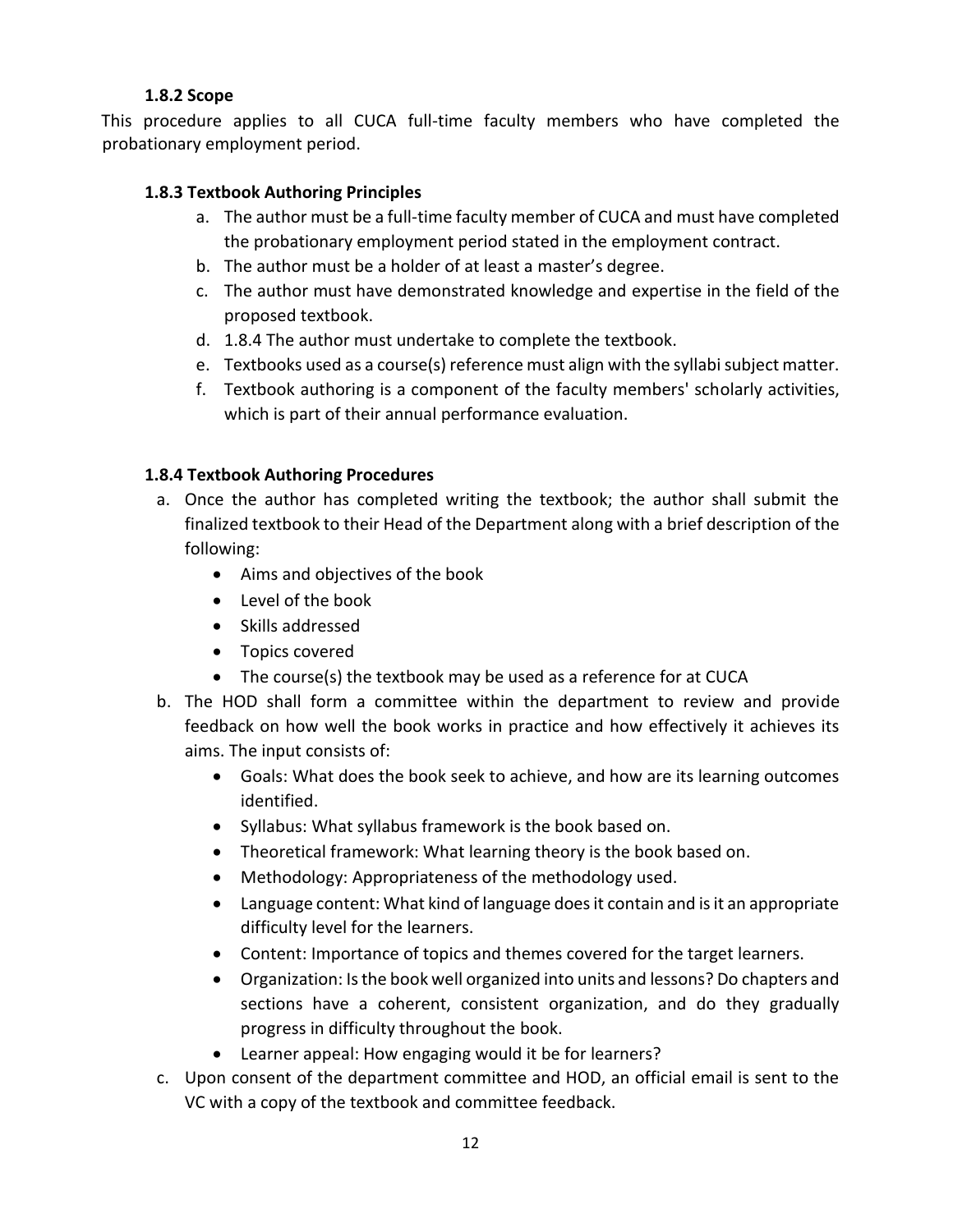- d. The VC shall assess the textbook and select three external evaluators (one from within UAE, and two from abroad) for evaluation and recommendations.
- e. The College is responsible for paying an amount of money to the external evaluators based on the CUCA budget and subject to the endorsement of the VC.
- f. All external evaluators' recommendations need to be addressed and identified by the author. After evaluation of recommendations, in case of dispute, the HOD is required to arbitrate to the benefit of the textbook quality.
- g. Once recommendations are incorporated, the author submits the final version along with a checklist of amendments and justification to their HOD.
- h. The HOD shall send the final version of the textbook and checklist to the committee within the department for review.
- i. Upon approval of the department committee, the HOD sends the final version of the textbook in an official email to the VC with a recommendation for the textbook to be used for specified courses, with justification and confirmation that the textbook is in line with the syllabi subject matter.
- j. VC provides final feedback and approval for the use of the textbook as a reference for certain courses.

#### *Document History Approved: President, October 2021*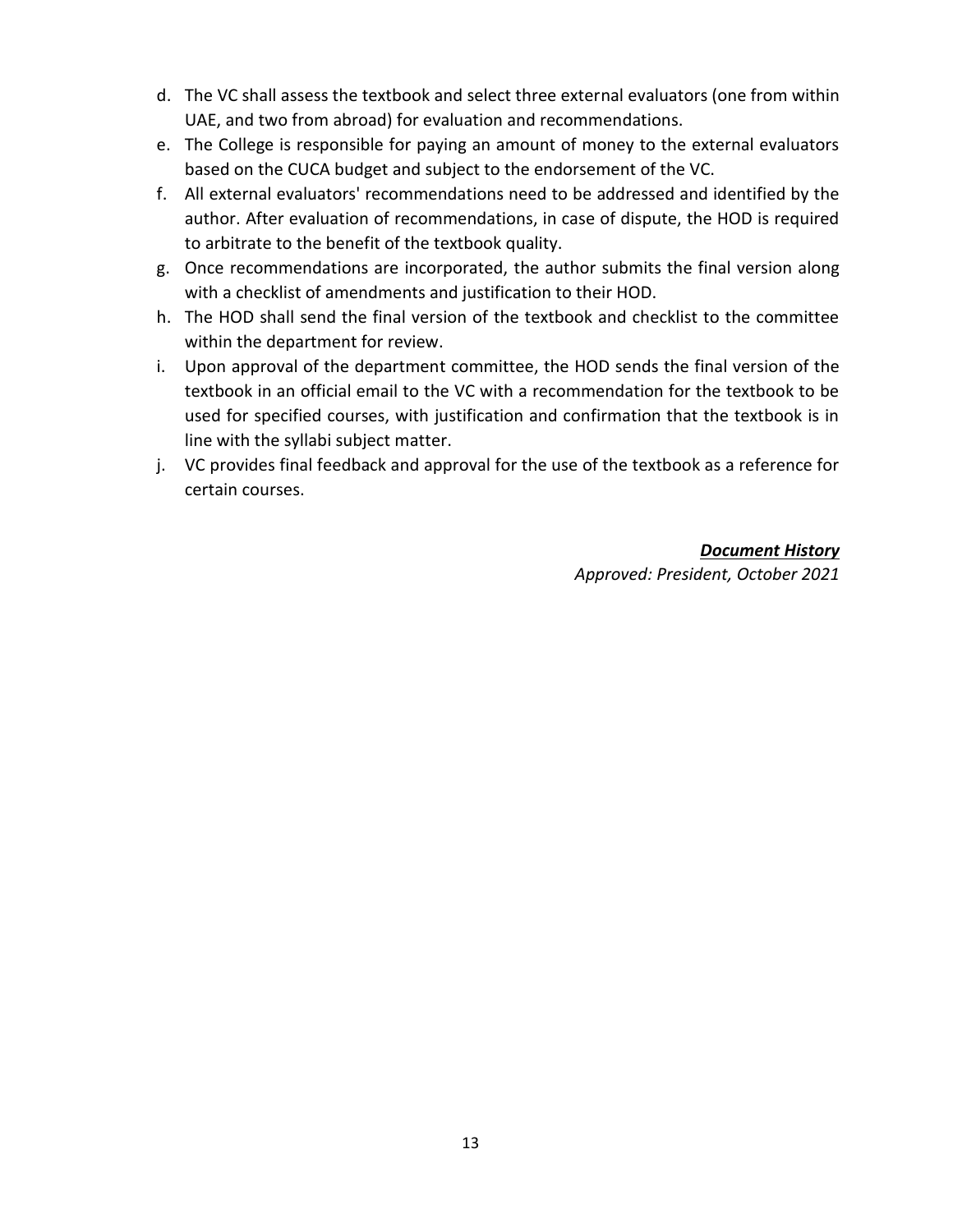#### <span id="page-13-0"></span>**2. Section Two: Student Research**

#### <span id="page-13-1"></span>**2.1 Overview**

This part of the Research Handbook provides important information and guidance on how to prepare for and execute research at CUCA. It intends to basically guide graduate and undergraduate students to complete their research projects in an academically satisfactory and professional manner. It helps students to submit research works that adhere to international academic standards. It should be emphasized at the outset that although an attempt had been made to provide all information necessary for preparation of thesis and other research works at the various departments of the College, researchers are advised to consult with their supervisors and Heads of Academic Units if they have any queries regarding theses preparation and submission. Also, it needs to be emphasized here that writing a thesis or a research paper is a challenging, exciting, and rewarding academic experience. Students should be mentally and psychologically prepared to undertake a research project of a thesis scale.

#### <span id="page-13-2"></span>**2.2 What is a Thesis?**

In essence, a thesis is a substantial piece of scholarly work. It can be in the format of a pure research, artistic creation, literary criticism, or many other forms of intellectual contributions. The length and format of a thesis vary greatly from one academic institution to another; but generally speaking, a thesis is in the range of  $70 - 130$  pages; excluding front and back matters. 1 However, for the purposes of this Research Handbook, the guiding rules governing thesis shall also be applicable to graduate and undergraduate research works. Faculty members and research supervisors will use their discretion to ask

graduate students to adhere to higher levels of research standards. A thesis or a graduate research work shall demonstrate a writer's familiarity and understanding of specific topic or an academic area. Through the thesis, the writer will establish his/ her conceptual and applied knowledge of the subject area of the research. A thesis shows the student's ability to search for, interpret, and synthesize information. Most importantly, a thesis shall demonstrate the writer's ability as an independent researcher.

#### <span id="page-13-3"></span>**2.3 General Guidelines: Where to Start?**

As a general rule, academic programs that require completion of a thesis as part of the program award requirements must complete at least 85% of the program requirements

<sup>&</sup>lt;sup>1</sup> "Front Matters" refer to the pages and stuff that normally come at the beginning of research documents, such as the title page, table of contents, list of tables, acknowledgement, etc. Similarly, the "back matters" refer to stuff that should appear at the end of the document, such as appendices and bibliographies.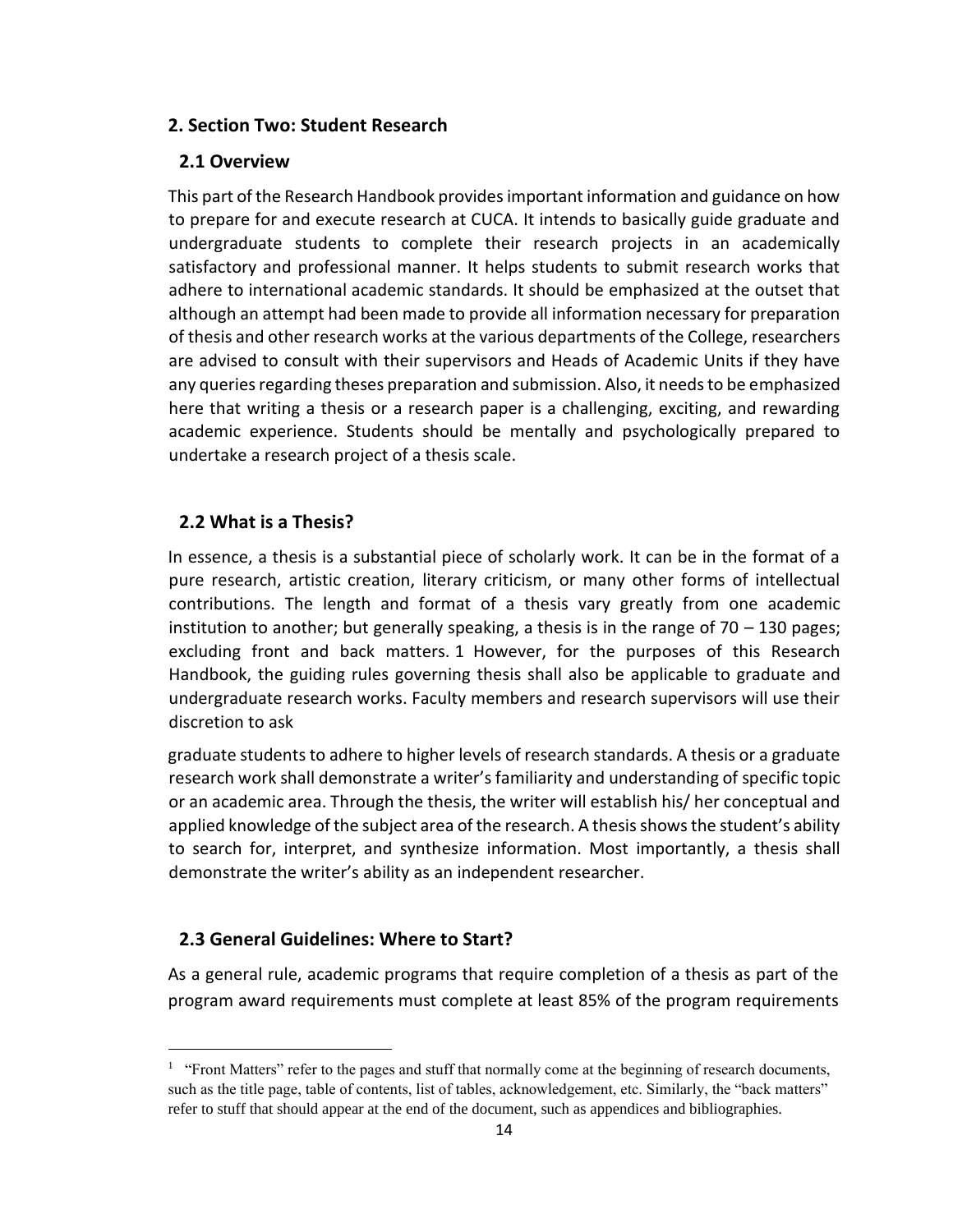(in terms of credit hours); before they can be allowed to apply to start writing the thesis. Students normally start working on their thesis during the last two semesters of their program of study. To initiate work for thesis, a student must first complete the form and secure necessary approval from the HOD of his/her program.

After the permission is given, the student shall identify his/ her area of research and conduct preliminary literature survey to determine initial feasibility of the research topic. Student is advised to identify more than one research topic to broaden his/her options and finalize on one after a thorough discussion with the supervisor. The topic should focus on a specific problem or issue that the student wants to investigate further. It is a good idea to translate this topic into a question format and think about how that question might be answered. Students are advised to avoid topics that have extensively been researched as there will be limited room for originality. Similarly, students should avoid under-researched topics as it would be difficult to find pertinent literature. Although sometimes a research topic might be novel and original, the student must consider carefully the resources available for him/ her in terms of time, facilities, accessibility to literature and data, and other requirements. It is also very important when considering the research topic to think about the theoretical and conceptual framework of the topic. This will guide the literature review at a later stage. Depending on the area of research, each student is assigned a thesis supervisor. The student and the supervisor shall complete other formalities. to include:

- a. Signing a supervisor-student roles and responsibilities form.
- b. The supervisor must communicate the details of his/her supervisees and their research topics to CUCA Research Committee (CRC) for approval. The decision of the CRC must be communicated to the student through the supervisor. If the research topic is approved by the CRC, the student can start writing his/ her thesis.
- c. If the proposed topic is not approved by the CRC or the committee approved the topic with some recommendations or observations; such a decision must be communicated to the student within five working days. When the CRC makes recommendations or suggests changes to the research topic, it is the responsibility of the supervisor to ensure that such changes have been implemented and followed by the student. If the proposed topic is disapproved by the CRC, the student has 30 days to submit another topic.

#### <span id="page-14-0"></span>**2.4 Documenting Sources of Information**

Documenting sources of information is of utmost importance when writing thesis and other similar academic works. Documenting sources of information is a wise thing to do to avoid falling into the area of plagiarism. However, the way student documents the sources is largely dependent upon the specific discipline or the subject matter of the research. It is highly advisable that students follow one citation style throughout their work and avoid mixing between styles.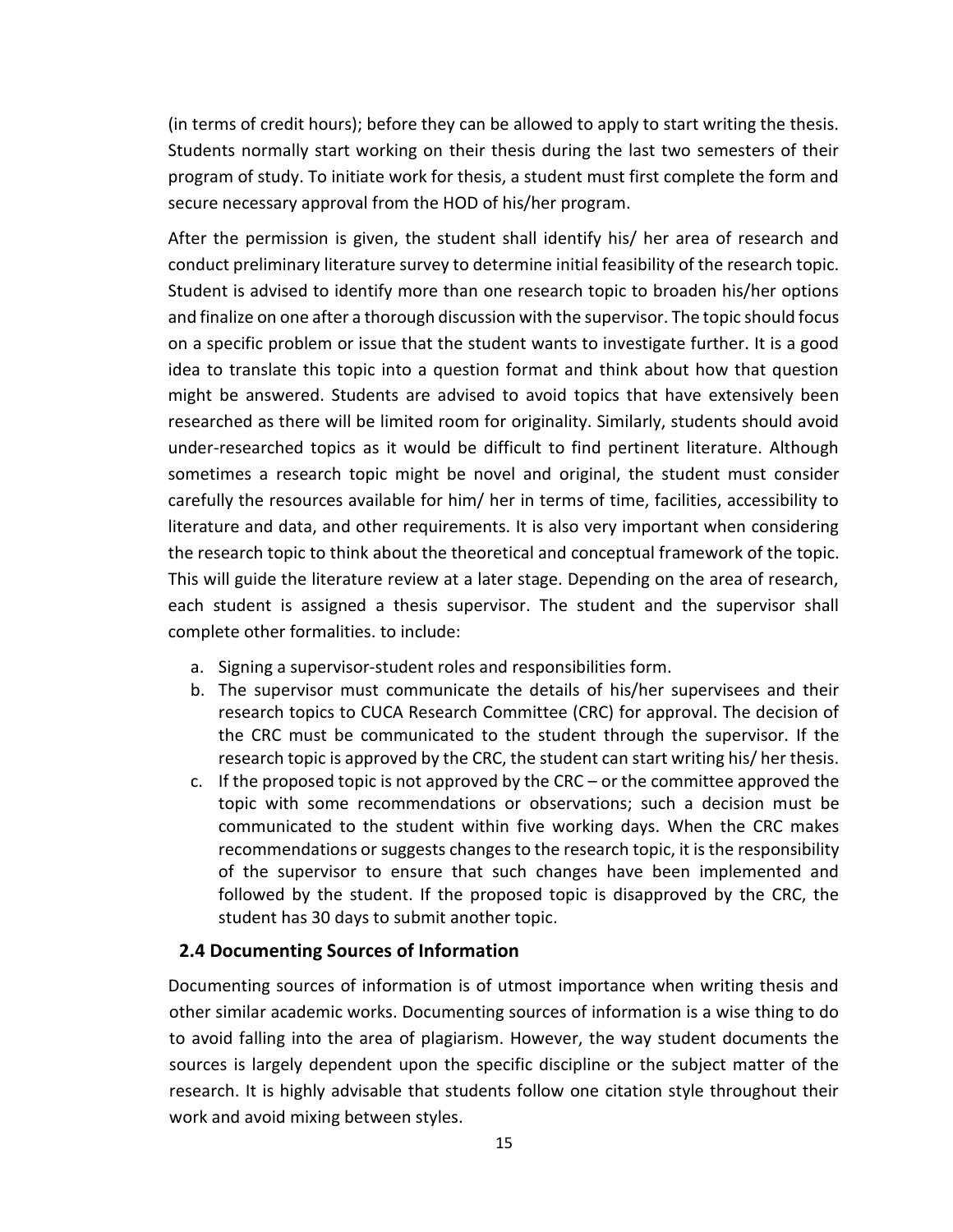It is important that students specify in the supervision agreement which citation style will be adopted in the proposed work. Failure to indicate which citation style will be followed may result in the rejection of the proposed research topic by the CRC. It is the responsibility of the student to ensure that footnotes and references (or bibliographies and works cited) are accurately cited and are as per the adopted citation style manual format. The words "references, bibliographies, works cited," all refer to the listing the sources of the information. However, the difference in usage emanates from the specific style followed. For example, the MLA citation manual suggests using "works cited" while Turabian and APA manuals suggest using the terms "bibliography" and "references" respectively. Students are advised to avoid committing the mistake of using the wrong term when referring to the list of the sources of their information.

The thesis is a formal piece of writing and therefore it must be written in concise and clear language. The results of the research must be communicated to the academic community in general and as such it should avoid using colloquial or highly technical language. The bottom line is that any intelligent reader – even from outside the discipline of the thesis field – should be able to comprehend the terminologies and discussion included in the thesis. Students are advised to pay particular attention to language and sentence structure. It is not the role of the advisor to edit the student's submitted work. Students should do their best to submit error-free theses. Specifically, grammar and spelling should be correct. Numerous resources are available to help students in these respects. The following resources are some of the examples:

- Rudestam, Kjell Erik and Rae R. New York. Surviving Your Dissertation: A Comprehensive Guide to Content and Process, 4th ed. San Francisco: Sage Publications, 2014.
- Slade, Carole and Robert Perrin. Form and Style. New York: Houghton Mifflin, 2009.
- Strunk, William Jr. and E. B. White. Elements of Style,  $4<sup>th</sup>$  ed. New York: Pearson, 1999.
- Webester's New Collegiate Dictionary,  $11<sup>th</sup>$  ed. (2018).
- Butterfield, Jeremy, ed. Fowler's Concise Dictionary of Modern English Usage 3<sup>rd</sup> ed. Oxford: Oxford University Press, 2015.

# <span id="page-15-0"></span>**2.5 Citation Format and Research Resources**

It had already been stated that the citation style manual to be used in a thesis depends on the academic area of the thesis. Each area prefers a specific citation manual. The citation style manual to be followed in a particular research project must be specified in the ["Supervisor-Student Agreement"]. Nevertheless, the following resources are good starting points for students to familiarize themselves with the commonly used citation manuals used in the academic programs taught at CUCA. The list here also includes some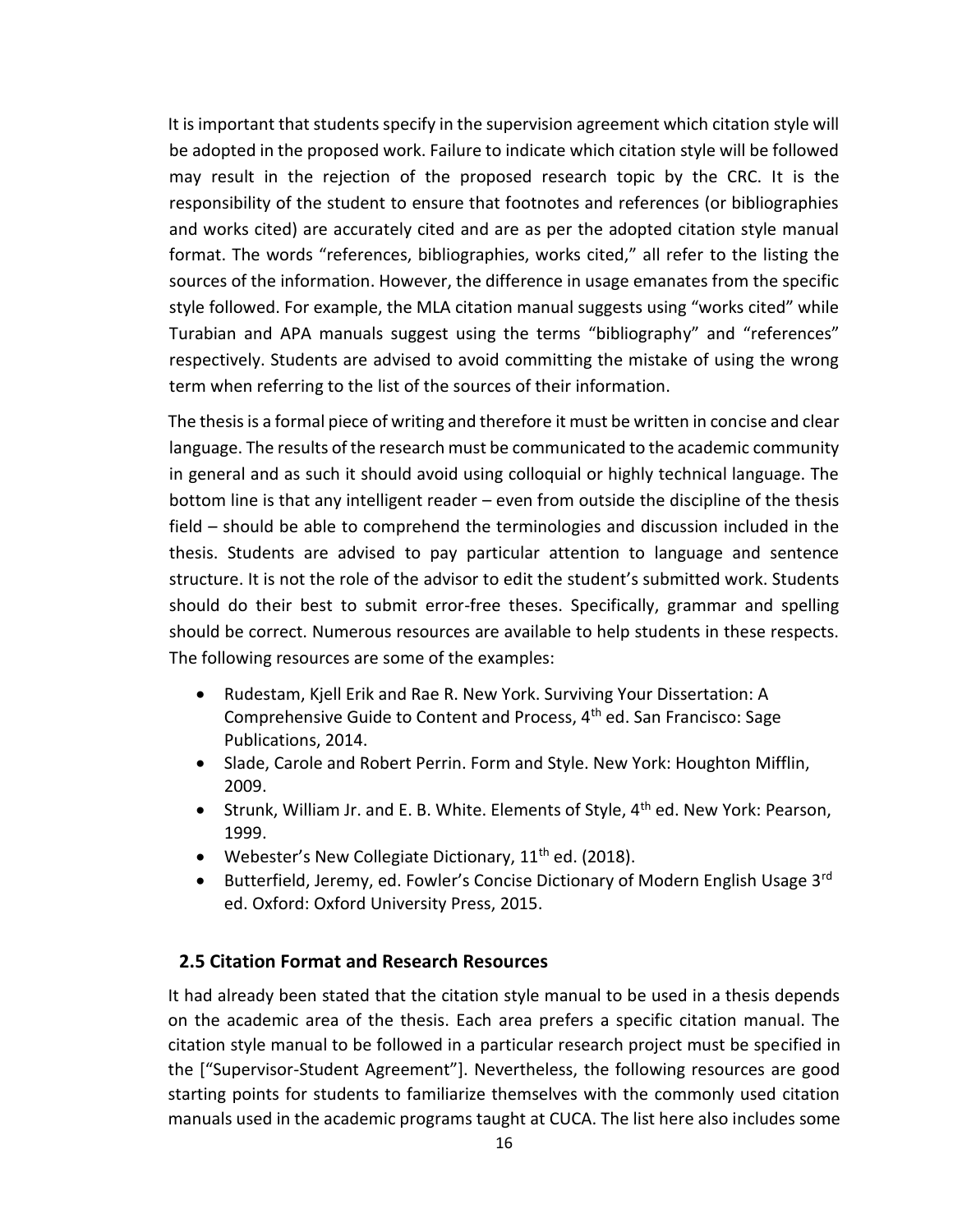general resources on how to go about preparing a graduate work (thesis, dissertation, or case analysis); starting from choosing a topic, articulating a research proposal, and up to the final submission.

- Turabian, Kate L. A Manual for Writers of Term Papers, Theses, and Dissertations, 15th ed. Chicago: University of Chicago Press, 2005. o Style Manual Committee. Style Manual: A guide for Authors, Editors, and Publishers in Biological Sciences. Bethesda, Maryland: Council of Biology Editors, 1978.
- American Psychological Association. Publication Manual of the American Psychological Association. Washington DC: APA, 2020. o Nolan, Donal, Elizabeth Wells, and Sandra Meredith, eds. The Oxford Standard for citation of Legal Authorities. London: Hart Publishers, 2014.
- McMillan, Victoria. Writing Papers in the Biological Sciences, 6th ed.
- New York: Macmillan Learning, 2017.
- Dodd, Janet S., ed. The ACS Style Guide: A Manual for Authors and Editors. Washington DC: American Chemical Society, 1997.
- Gilbaldi, Joseph and Walter S. Achtert. MLA Handbook for Writers of Research Papers, 5th ed. New York: MLA of America, 1999.
- Leedy, Paul D. and Jeanne Ellis Ormrod. Practical Research: Planning and Design, 11th ed. Boston: Pearson, 2015.
- Anderson, Jonathan and Millicent E. Poole. Assignments and Theses Writing, 4th ed. Brishbane, John Wiley and Sons, 2001.
- Gerring, John. Case Study Research: Principles and Practices, 2nd ed. Cambridge University Press, 2017.

The College adheres to a meticulous thesis format. Students are advised to carefully abide by the following when submitting their final version of the thesis and other similar research works.

- a) Thesis must be printed in 8  $\frac{y}{2}$  x 11" (Legal) white paper of high quality and it should be between 16000 – 18000 words; excluding the front and back spaces.
- b) The printing shall be of 'Letter quality.' All laser printers satisfy this requirement.
- c) A thesis must be printed using the Times New Roman font; with size 12.
- d) Margins must be as follows: Top, bottom, and right margins must be 1.5 inches. The right margin shall not be justified in any circumstance.
- e) Chapter titles and all other sub-titles shall start two inches from the top of the page.
- f) The whole thesis must be written using 1<sup>1</sup>/2 line space. The only exception is the long quotes (more than four lines) where one-line space must be used.
- g) The titles of graphs, figures, tables and similar illustrations must be explanatory and sufficient to show the very basic nature of the illustration. These illustrations (and in particular tables and figures) must appear immediately after the first mentioning on the body of the text.
- h) The list of tables, figures, graphs, etc. must be included in the table of contents.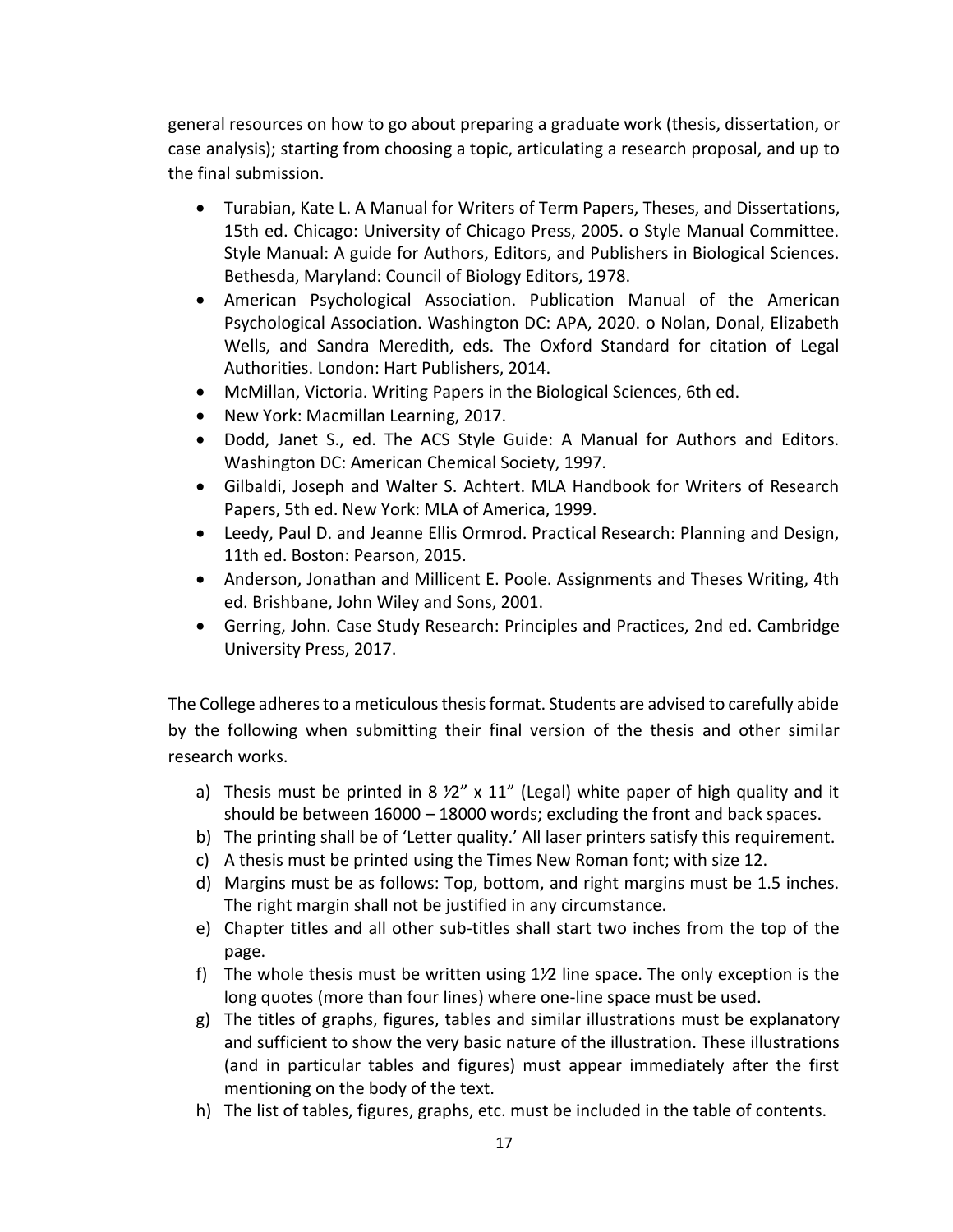- i) Foreign languages terms and phrases must appear in 'italics 'with their corresponding English meanings follow immediately after their mentioning.
- j) The general structure of the thesis must include the following:
	- o Title page (See sample page at the back matters)
	- $\circ$  Abstract (150 200 words)
	- o Acknowledgement (optional)
	- o Table of contents
	- o List of tables, figures, graphs, . . . etc. (as needed)
	- o Body of the text (chapters)
	- o Appendices (as needed)
	- o References, bibliographies, works cited
- k) Although the title page should not be numbered, it must be considered when numbering subsequent pages. For example, if the title page is immediately followed by the table of contents, this should start with the lower case Roman numerals, e.g., "ii" and centered one-half at the bottom of the page.
- l) For page numbering of the main body of the text, the thesis must follow the format suggested by the citation style manual proposed or approved by the supervisor.
- m) The abstract should concisely be written. The following elements should be evident from the abstract itself: a) The research problem; b) the research design and methodology adopted; and c) the main findings or results of the research. The abstract should not exceed 200 words.
- n) The "Back Matters," which include the bibliography/ references
- o) must adopt the citation style manual suggested to the thesis.
- p) Specific materials which do not fit properly within the body of the
- q) text can be placed as "Back Matters". Such materials may include questionnaires, extensive tables, description of test equipment, etc.
- r) No headers or footers depicting thesis title, chapters, or sub-headings
- s) shall be included.

It is the responsibility of students/ researchers to familiarize themselves with all policies and regulations pertinent to theses preparation and submission; whether these regulations are mentioned in this Handbook or on other documents/ policies of the College. Additionally, this Handbook must be used in conjunction with any other citation manual suggested by the supervisor of the thesis. If any contradiction appears between the guidelines given in this Handbook and a suggested citation style manual, the latter must be followed.

# <span id="page-17-0"></span>**2.6. Submission of Thesis Manuscript**

The final product of the research work must be a clear and legible version. In consultation with the research supervisor, the student shall indicate to the supervisor that he/she is ready to submit the document for verification and assessment by the evaluation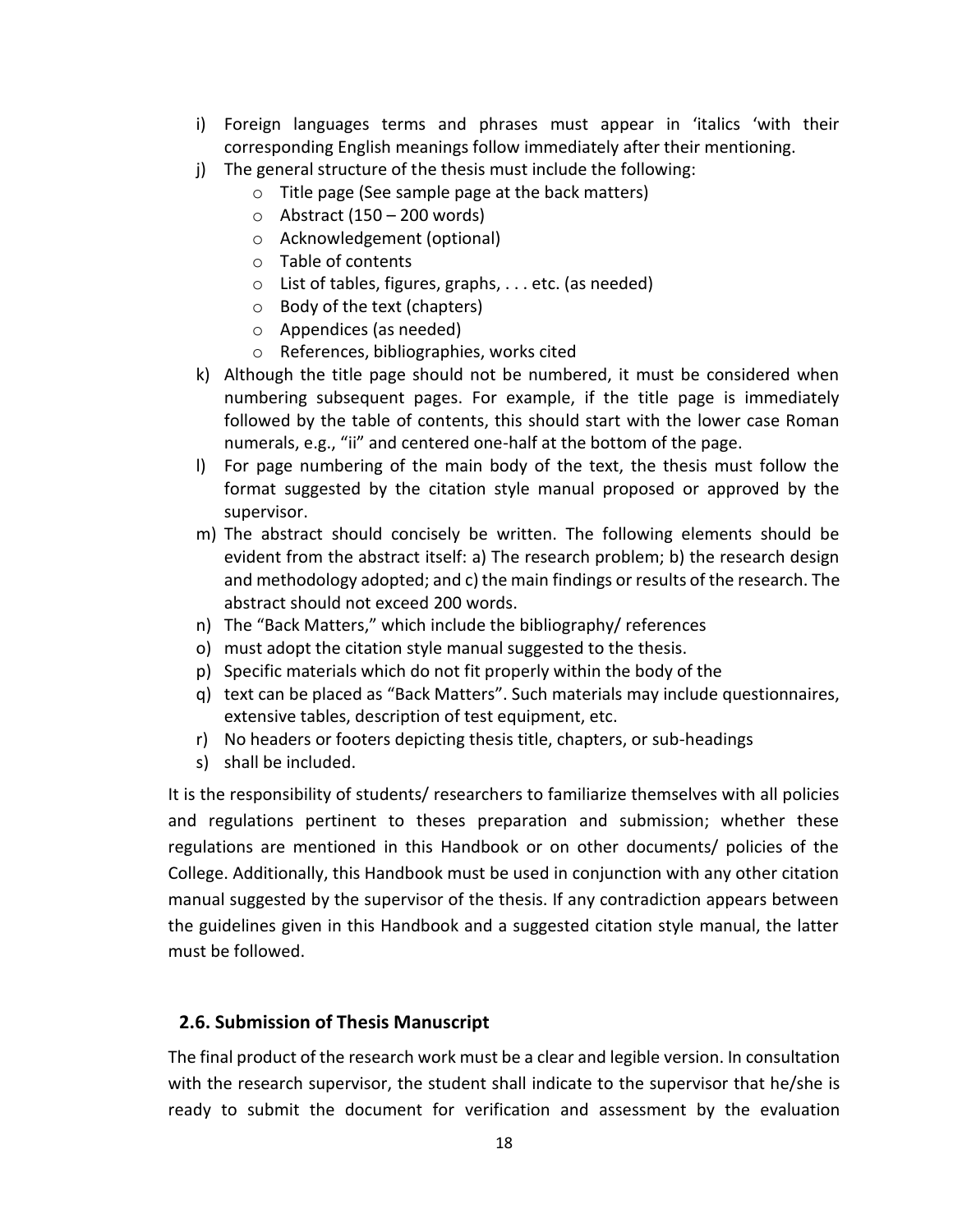committee. The supervisor shall make a request for the HoD to form a thesis evaluation committee. The evaluation committee shall comprise at least three members: in addition to the thesis supervisor. In the formation mandate of the committee, the HoD shall designate the Chairperson of the committee. The Chairperson shall receive through the supervisor a soft copy of the completed thesis at least three weeks before the date of the oral examination (viva).

In consultation with the members of the examination committee, the Chairperson shall fix a date for the oral examination and inform the student accordingly.

The oral examination of the thesis shall take place within the last three weeks of the semester in which the student is planning to graduate.

The HoD shall transfer thesis copies for archiving in the Learning Resources Centre (Library).

Students are advised to familiarize themselves with the thesis assessment criteria. The elements of assessment are indicated in the "Thesis Assessment Form". This form is a good place where students can evaluate their own works based on the assessment criteria. They can see for themselves the strengths and weaknesses of their own works as they reflect on them to identify areas of improvement. Students should be careful when looking at previously approved theses in the College's library as errors might have been overlooked or new rules of thesis preparation may be in effect. The rule is to consult with your thesis supervisor whenever you are in doubt.

The final approved version of the thesis must be submitted to the Office of the HoD within 22 working days from date of the Evaluation Committee approval.

# <span id="page-18-0"></span>**2.7 The Role of the Supervisor**

The role of the supervisor is very crucial for the proper completion of the thesis. The main role of the supervisor is to help the student to complete the theses in systematized, supported, and timely manner. Supervisors are expected to have read all versions of the works submitted by their supervisees and ensure that format and other necessary thesis requirements

are being followed by the students. In addition to guiding students in all academic matters pertaining to the thesis, the supervisor is the liaison between the College and the student. It is therefore strongly recommended that students shall first contact their supervisors for all matters related to the thesis. The supervisor shall organize periodic scheduled meetings with their students to monitor their progress and address student's concerns.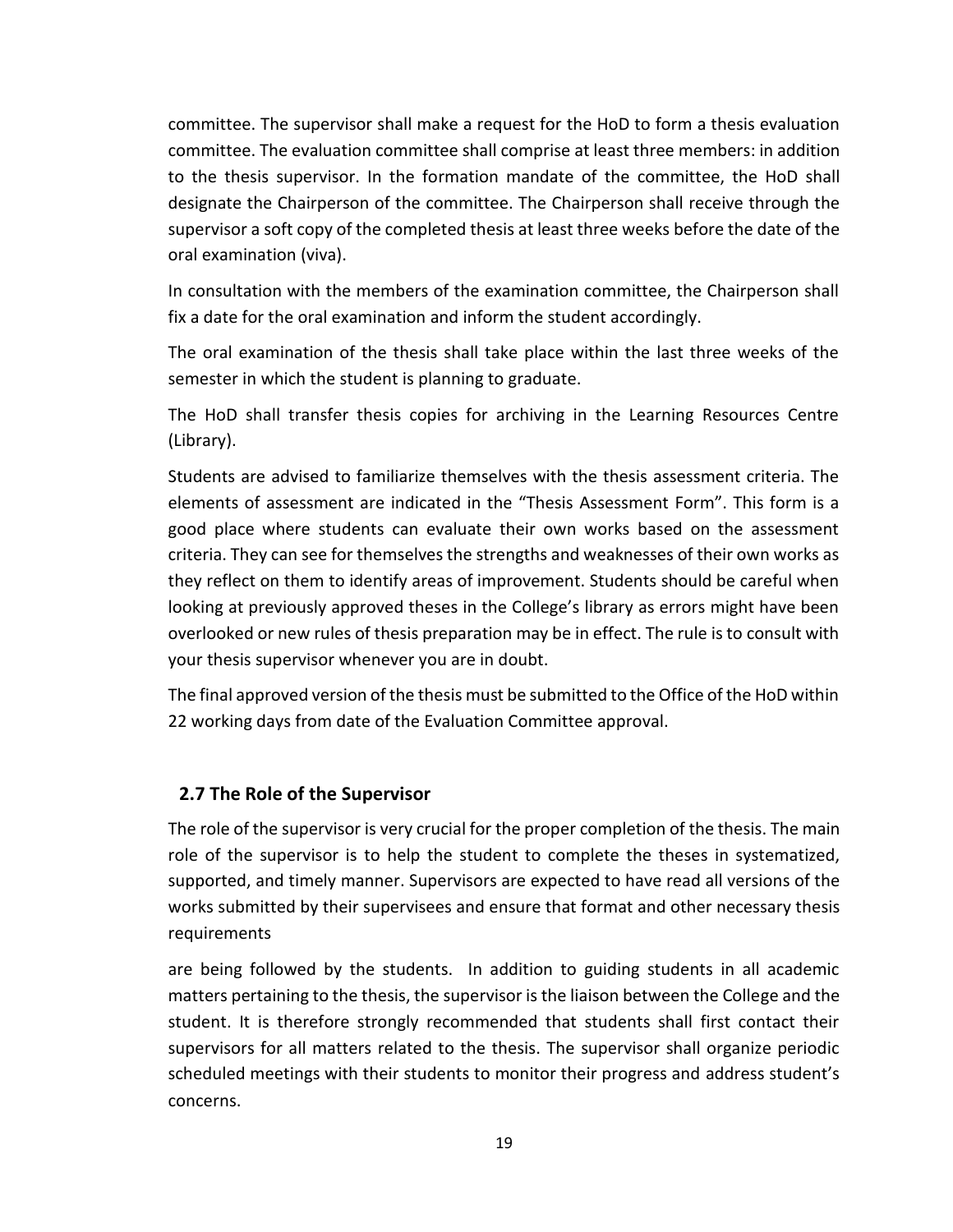The supervisors are also required to document their meetings with the students. A sample "Thesis Meeting Log" is available in the appendices at the end

Alternatively, the supervisor may ask the student to submit progress reports on regular scheduled dates. When advising students, the supervisor should give particular attention to the following elements:

- The research problem and its context.
- Relevance of the research problem to the specific domain of knowledge.
- Main trends of the current literature on the research topic.
- Research design and modes of data collection.
- Data analysis and linkage between analysis and results.
- Adherence to the citation style manual.
- Reasoning and logic (induction and deduction).

To a large extent, the above elements represent the general structural format of the thesis.

If the supervisor feels that the advisee is not making satisfactory progress toward completion of the proposed thesis, he or she shall communicate this in writing to both the advisee and the HoD. If the advisee's performance continues to be unsatisfactory, the supervisor may recommend to the HoD withdrawal of the concerned advisee from the thesis project.

# <span id="page-19-0"></span>**2.8 The Role of the Student in the Thesis Preparation Process**

It the responsibility of the students to familiarize themselves with all policies and procedures pertinent to thesis preparation and submission. After the initial stage of agreeing with his/her supervisors, the student is advised to negotiate with the supervisor the specific tasks that should be addressed after the initial stage.

In order to prepare their thesis in a systematic and organized manner, students are advised to submit to their supervisors short outlines (5 -7 pages; 3,500 to 5,000 words) of the proposed thesis. The outlines should include the following:

- Title of the proposed thesis.
- Brief description of the research problem and the associated research question/s.
- Short description of the proposed research design and methodology.
- The theoretical framework of the research problem.
- Working bibliography.
- Tentative completion timetable.

Students are strongly advised NOT to start working on their proposed topics unless they get confirmation from their thesis supervisor to that effect. It should also be emphasized here that each student must be clear about the strategy and frequency of communicating with his/her supervisor.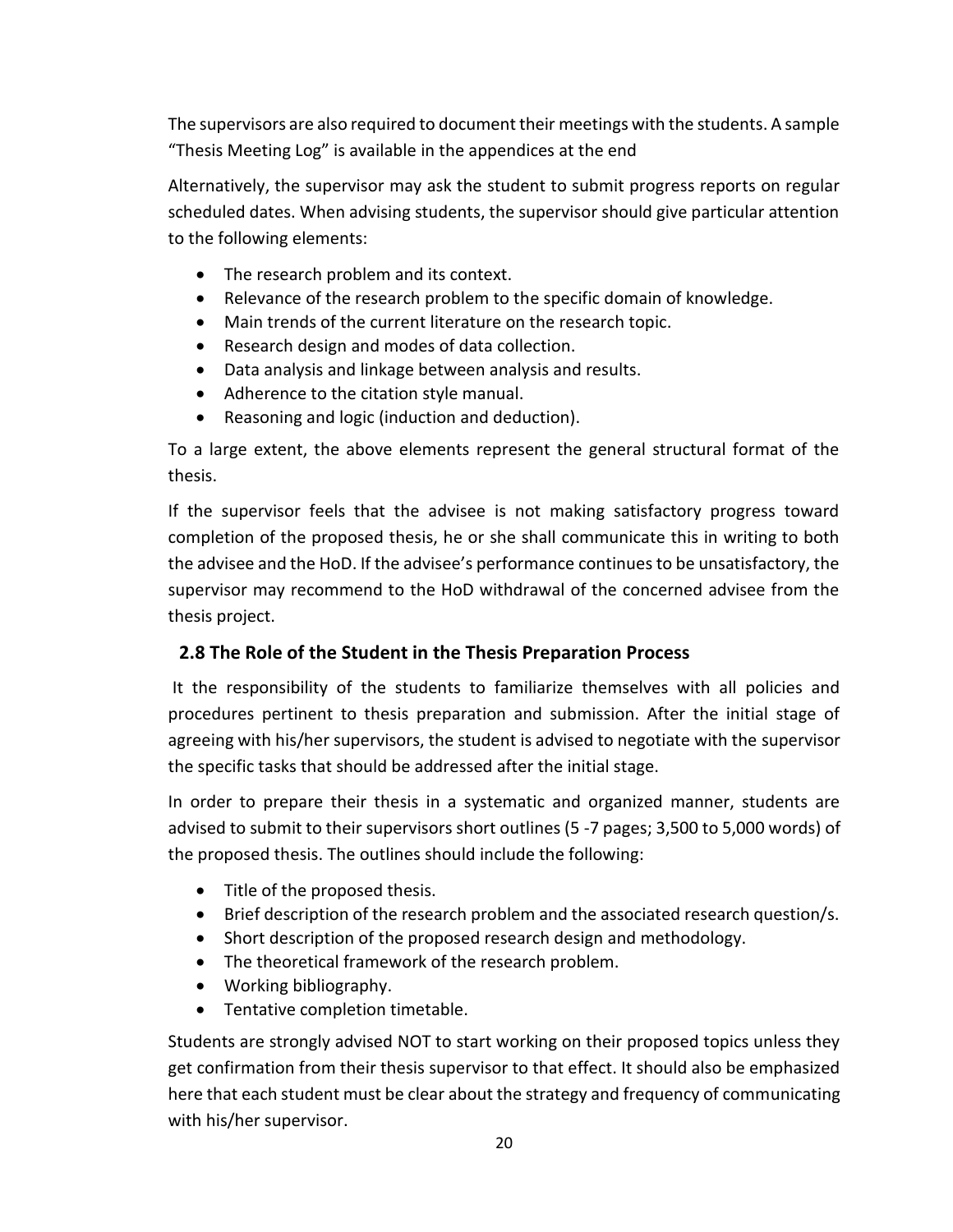# <span id="page-20-0"></span>**2.9 The Supervisor-Student Relationship**

Regular and candid communication between the supervisor and the student is crucial for the satisfactory completion of the thesis; and therefore, the expectations and roles of the two parties should be clear from the outset. The supervisor-student roles and responsibility document is designed to serve the purpose of clarifying roles and responsibilities the supervisor and the student.

The student undertakes to make him/herself familiar with the rules and policies governing the thesis preparation and submission.

The student will endeavor to work independently and meet all deadlines dates agreed with the supervisor.

The student and the supervisor must discuss and agree on the following:

- a. Whether the proposed research project involves ethical
- b. considerations that require approval of the College Research Committee (CRC).
- c. Intellectual property and patentability considerations.
- d. Whether the student requires training sessions in research methods, data analysis software, or improvement in certain academic area.
- e. Aspects of correct format and mechanics of writing; which include
- f. the proper citation manual to be adopted throughout the research project.

If the supervisor is unable to continue his/her duties for any intervening reason, such situation shall immediately be communicated to both the HoD and the student.

It is the responsibility of the HoD – in consultation with the concerned student – to designate an alternative supervisor within a period of 10 working days from the date of the communication of the initial supervisor's notice.

In the unfortunate circumstances where fundamental conflict or dispute arises between the supervisor and the student, the student may request a change of supervisor. The decision for changing a supervisor must be made judiciously by the HoD and the consequences of such decision must be clearly explained to the advisee. In the request for change of advisor, the student must thoroughly and convincingly explain the reasons behind such request.

The supervisor shall check regularly with the advisee to ensure his/her progress in the assigned works.

The student shall seek the advice of the supervisor in all matters pertaining to the thesis.

The student shall demonstrate appropriate professional judgement, academic rigor, and integrity during the whole period of the thesis preparation process.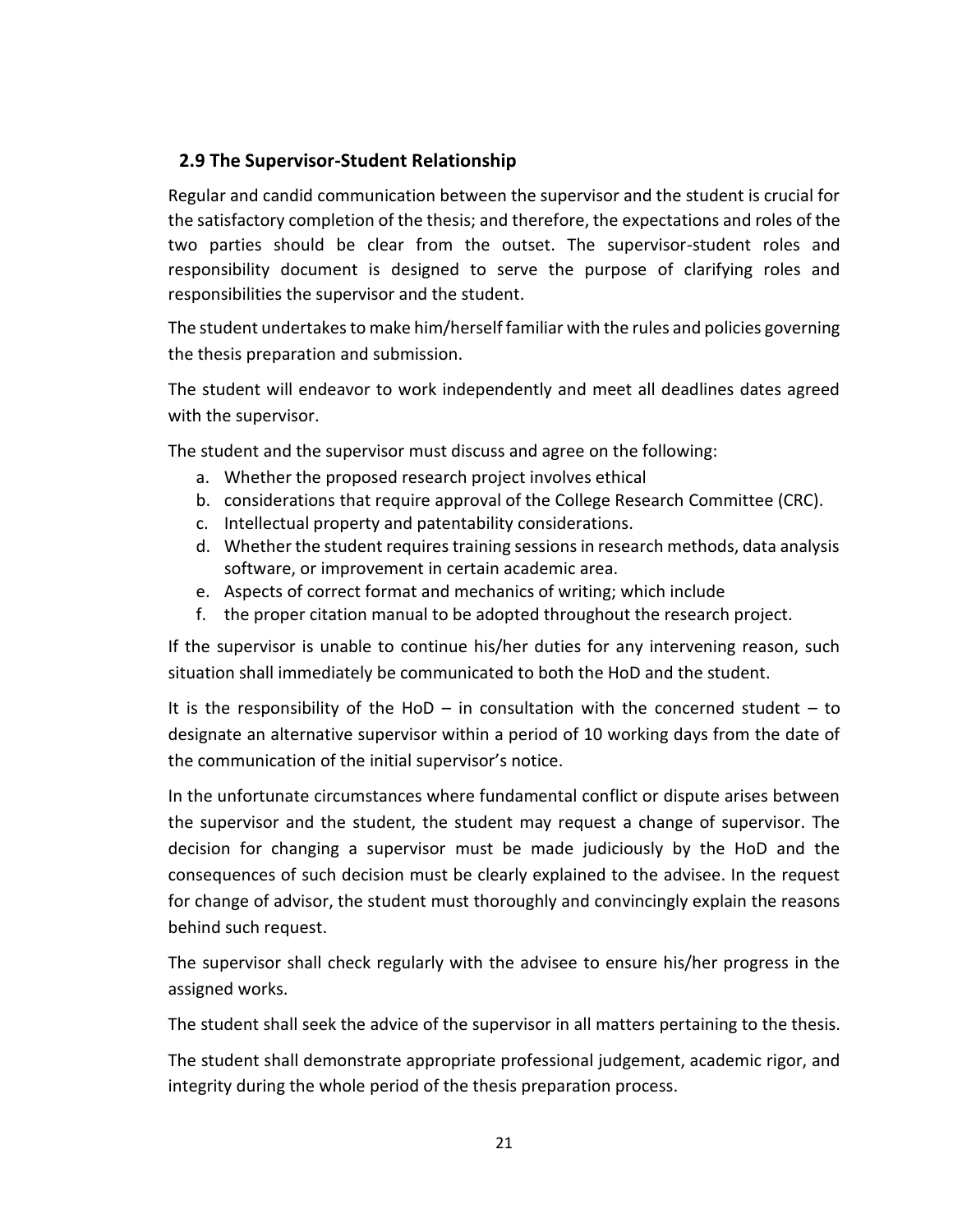The supervisor shall respond in a timely manner (3 working days) to normal communications and not more than 14 working days to other communications that require constructive and elaborated feedback.

The student shall adequately keep records of data collection procedure and approaches used in the research and be ready to submit such records when asked to do so by the supervisor, HoD, or members of the Thesis Evaluation committee.

*Revised: December 2021*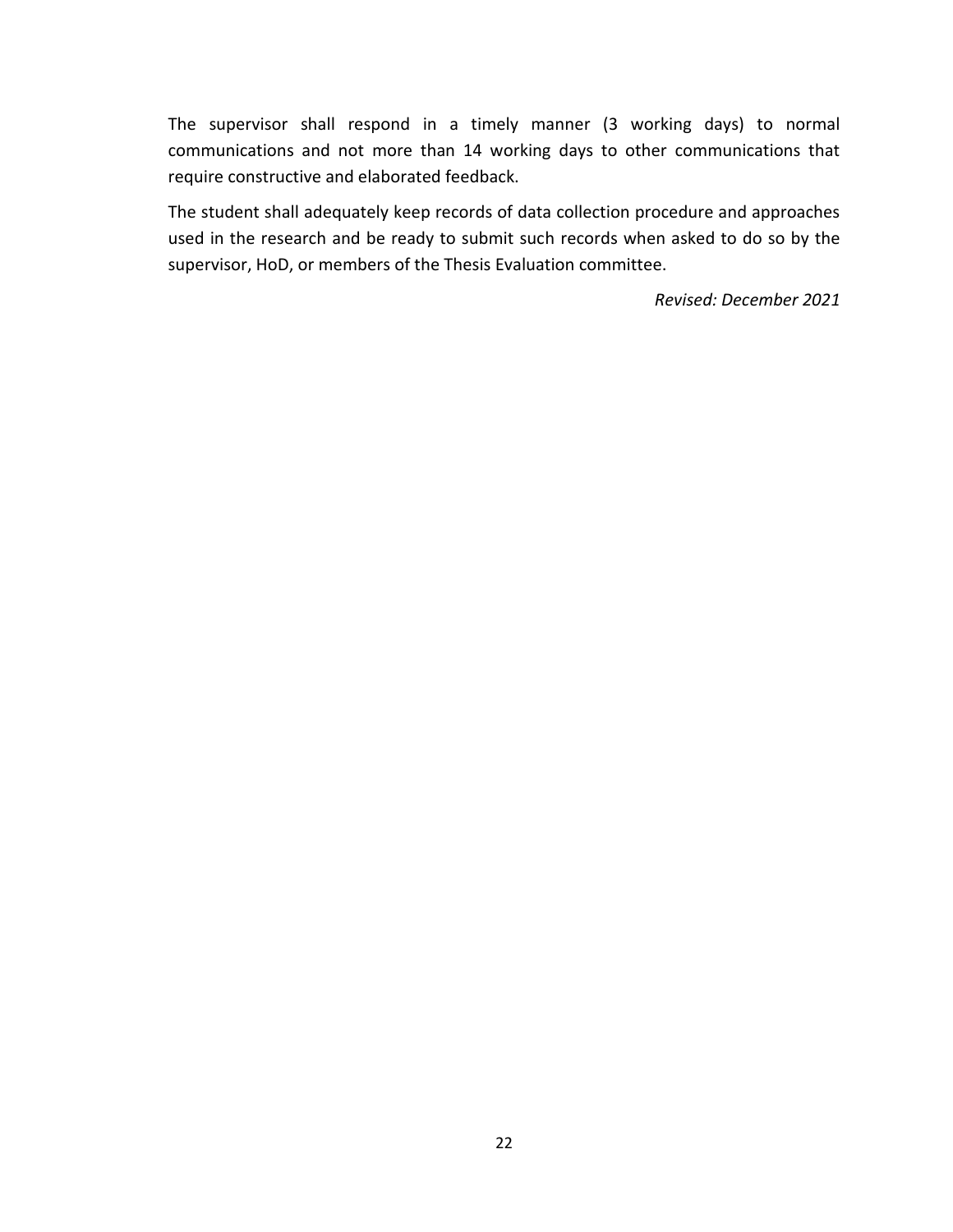# <span id="page-22-0"></span>**3. Section Three: Research Policies**

This section of the Research Handbook contains four important research-related policies. Together, the four policies presented here constitute a general administrative framework for conducting research within CUCA. All researchers, including graduate and undergraduate students, are advised to familiarize themselves with these policies and abide by them when pursuing the diverse types of research projects.

This Research Handbook is an integral and complementary part of the administrative and procedural documents of the College. Specifically, the Handbook should be read in conjunction with the Faculty Handbook and the regulations governing the various academic programs.

# <span id="page-22-1"></span>**3.1 Research Support Policy**

| Policy Title     | <b>Research Support Policy</b> |           |   |              |  |
|------------------|--------------------------------|-----------|---|--------------|--|
| Policy Type      | <b>New</b>                     | Revised   | X | Discontinued |  |
| Policy<br>Number |                                | RS04APO-3 |   |              |  |
| Responsible      | Director of Research           |           |   |              |  |

#### **3.1.1 Purpose**

The purpose of this policy is to establish a framework for the principles that govern conducting research and other scholarly activities within CUCA. The policy intends to clarify the rights and obligations of CUCA researchers; including students who are expected to adhere to the provisions of the policy in conjunction with other academic regulations governing their respective programs.

# **3.1.2 Policy Scope**

This policy applies to faculty members, research students, and external researchers who opt to conduct research within or in collaboration with CUCA.

# **3.1.3 Definitions of the Terms Used**

For the purposes of this policy, the following terms are used to denote the meaning indicated below:

- Principal researcher: Is the lead person who is solely responsible for planning and executing a research project.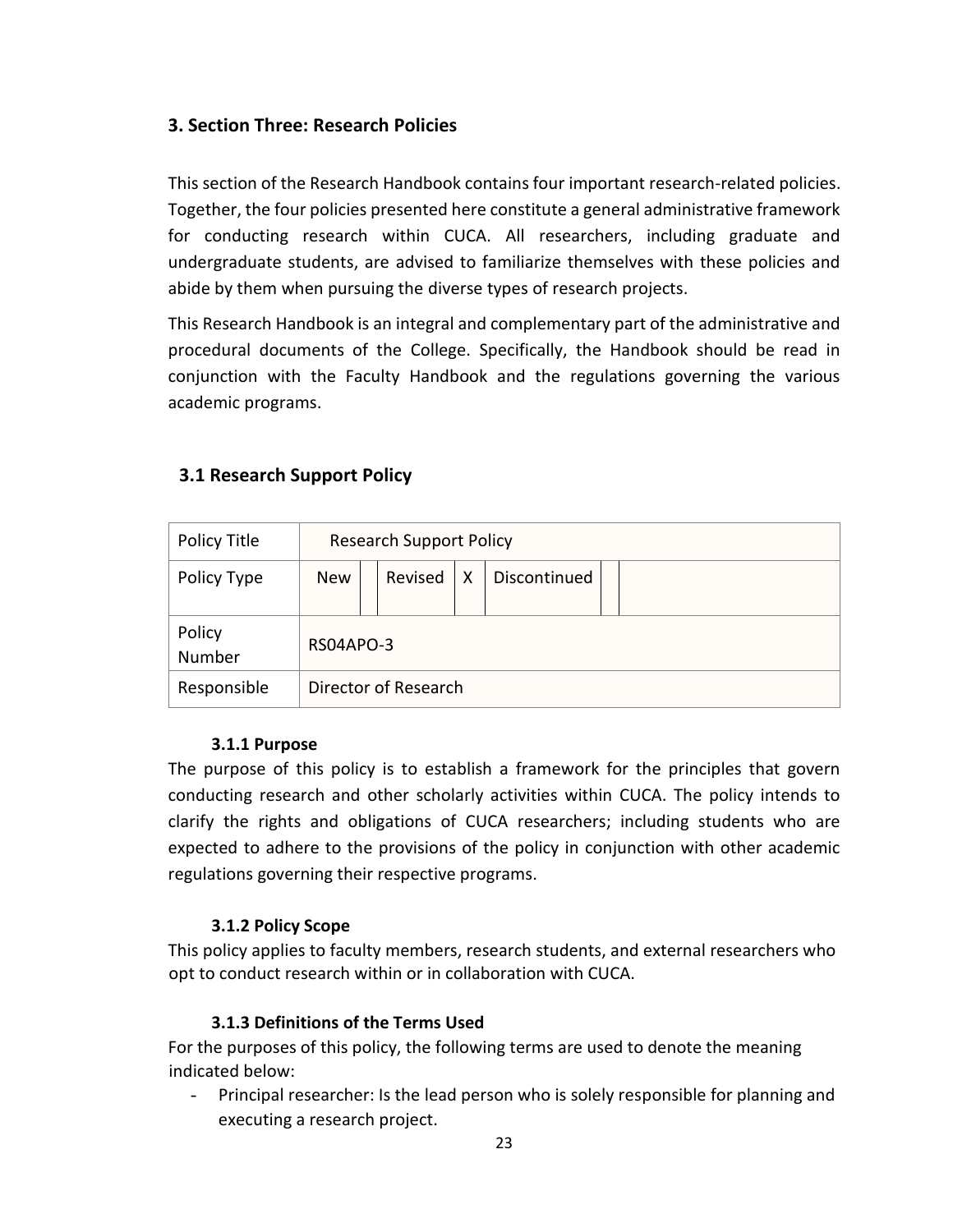- Co-researcher/s: A co-researcher is a person who actively collaborates with a principal researcher for the execution of a specific research project.
- Consultant: A consultant is a full-time faculty member of CUCA who gives consultancy service to another organization.
- Consultancy: A consultancy service is any professional expertise, knowledge, or advice that a consultant gives to any organization other than CUCA.
- College: Means City University College of Ajman CUCA.

# **3.1.4 Policy Statement**

CUCA undertakes and promotes research as integral part of its mission and strategic activities and therefore it recognizes the research efforts of both its faculty members and students.

Faculty members of CUCA are expected to undertake research, leading to quality publications, presentations in National/International conferences of repute, generation of Intellectual property with potential for commercialization, socially useful outcome, and other similar research activity.

The College will foster an environment of open inquiry and academic freedom in which Researchers are free to pursue Research in their chosen field, and to form their own findings and conclusions. To this end, the College will:

- Ensure that Research meets the highest standards of scholarly integrity and ethical conduct.
- Ensure that Research involving human subjects, animals, biohazards, and radioisotopes is not undertaken unless the appropriate approvals have been issued.
- Ensure that all funding to support Research is properly managed, which includes ensuring expenditures and Research records and financial reporting meet Award Agreement or Research Contract guidelines.

# **3.1.5 Obligations of Researchers**

It is CUCA's expectation that all faculty members and affiliated researchers shall carry out their research and other scholarly activities with the highest standards of professionalism and integrity. Specifically, the following are expected as a common practice:

It is the responsibility of the principal researcher to obtain all necessary approvals before conducting a research project.

It is the responsibility of the principal researcher to familiarize him/herself with all policies and procedures pertaining to conducting research within CUCA or other affiliated institutions and share and disseminate the same with other involved researchers.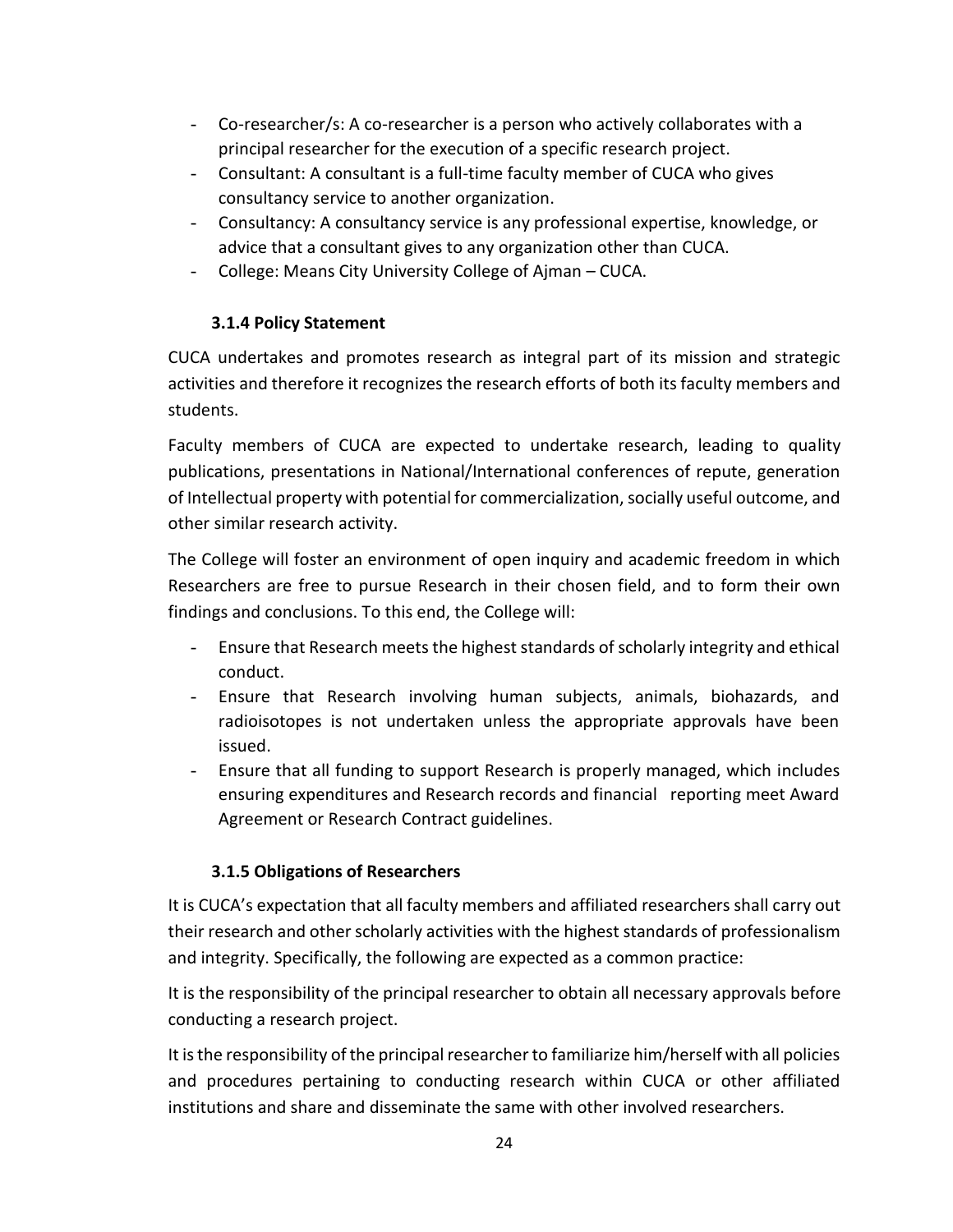All researchers are expected to abide by and follow standard research techniques and rigor used in their respective academic areas and particularly during the processes of collecting and analyzing data and during the final stage of reporting findings.

Researchers are obliged not to submit a manuscript to more than one publisher (Journal) at the same time or to use the same data for publication of more than one paper.

When researchers are supervising students and in their capacities as faculty members, shall communicate to their supervisees the student involvement in research policy and the ethical research policy.

A researcher shall not acknowledge contribution of other persons to a specific research project unless the person/s had made substantial contribution to the research project. Substantiality here is measured as one third of the total number of hours required for completion of the specific research project.

All CUCA researchers are required to mention their affiliation to the College in all works that are being published during their employment term with the College.

Researchers are required to report any observations or incidents of research misconduct as defined by the provisions of this policy.

Researchers are required to provide the Research Directorate with a soft copy of final research project report for archival purposes in the Research Directorate repository within a period of 90 days from the date of completion of the research project. This also applies to research conducted by graduate students.

Researchers are encouraged to design, develop, and implement research plans in their respective areas of expertise that are consistent with the research strategy of CUCA.

If a research project involves human beings or animals as subjects of the research, the principal researcher is required to obtain the approval of the Research Ethics Committee before commencing the research project.

When a research project has a high potential for commercialization and the researchers intends to commercially benefit from results of the project, he or she must approach the Research Directorate to apply the provisions of the "Research Commercialization Policy".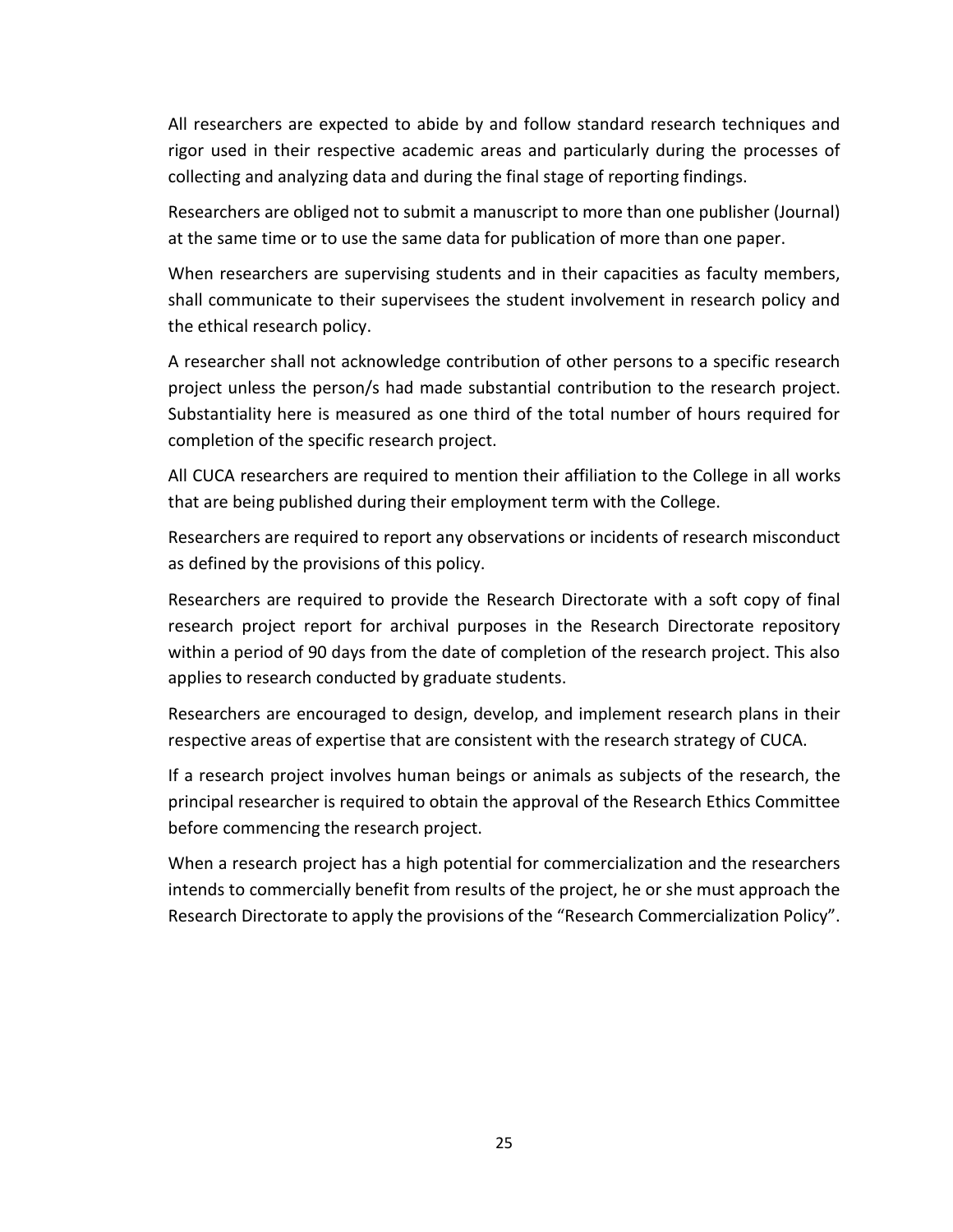# **3.1.6 Collection of Research Data**

For collecting data related to human beings, researchers are required to respect privacy and dignity of participating subjects. This should be in conformity with the College's Ethics Policy.

If a research project entail accessing data that is available on private databases, the researcher must get prior permission to access the data from the administrator of such database. The permission must be obtained in writing with appropriate signatures.

A researcher shall not use data (primary or secondary) which he/she knows or has reasonable means to know that such data is false or being fabricated.

The data must be in a format that can be substantiated by a third party who is knowledgeable in the area of the research project.

The data used in specific research project must be kept with the principal researcher and he/she must be ready to present it for verification by a concerned third party.

In cases where a researcher wants to make use of unpublished work – including usage of certain data which is part of that unpublished work – the researcher is required to obtain the written permission of the author of the unpublished work.

If the data used in a research project is of archival nature, the use of such data shall be as per the instructions and guidance of the archival source administrator.

# **3.1.7 Research Misconduct**

Research misconduct include, but not limited to fabrication, plagiarism, misuse of the intellectual property rights, and falsification of data. Researchers in CUCA are expected to maintain the highest standards of honesty, transparency, ethical behavior and integrity in their research involvements. CUCA shall take the necessary measures to ensure that the researchers are aware of the Ethics Policy of the College.

Any action that is not in conformity with the provisions of this policy is considered as 'research misconduct'. The research misconduct that has been established through the appropriate investigatory channels deserves a punitive action.

- Research misconduct allegations or violation of the research policy shall be communicated directly to the Research Director or the Vice Chancellor.
- Upon a request from the Research Director, the Vice Chancellor may ask the RIRB to convene as a misconduct investigation panel.
- The Vice Chancellor shall determine the terms of reference of the investigation panel and whether it has the powers to take disciplinary actions if the allegations turned to be established.
- The investigation panel shall report back to the Vice Chancellor within a period of 14 working days from the date of its formation. The decision of the investigation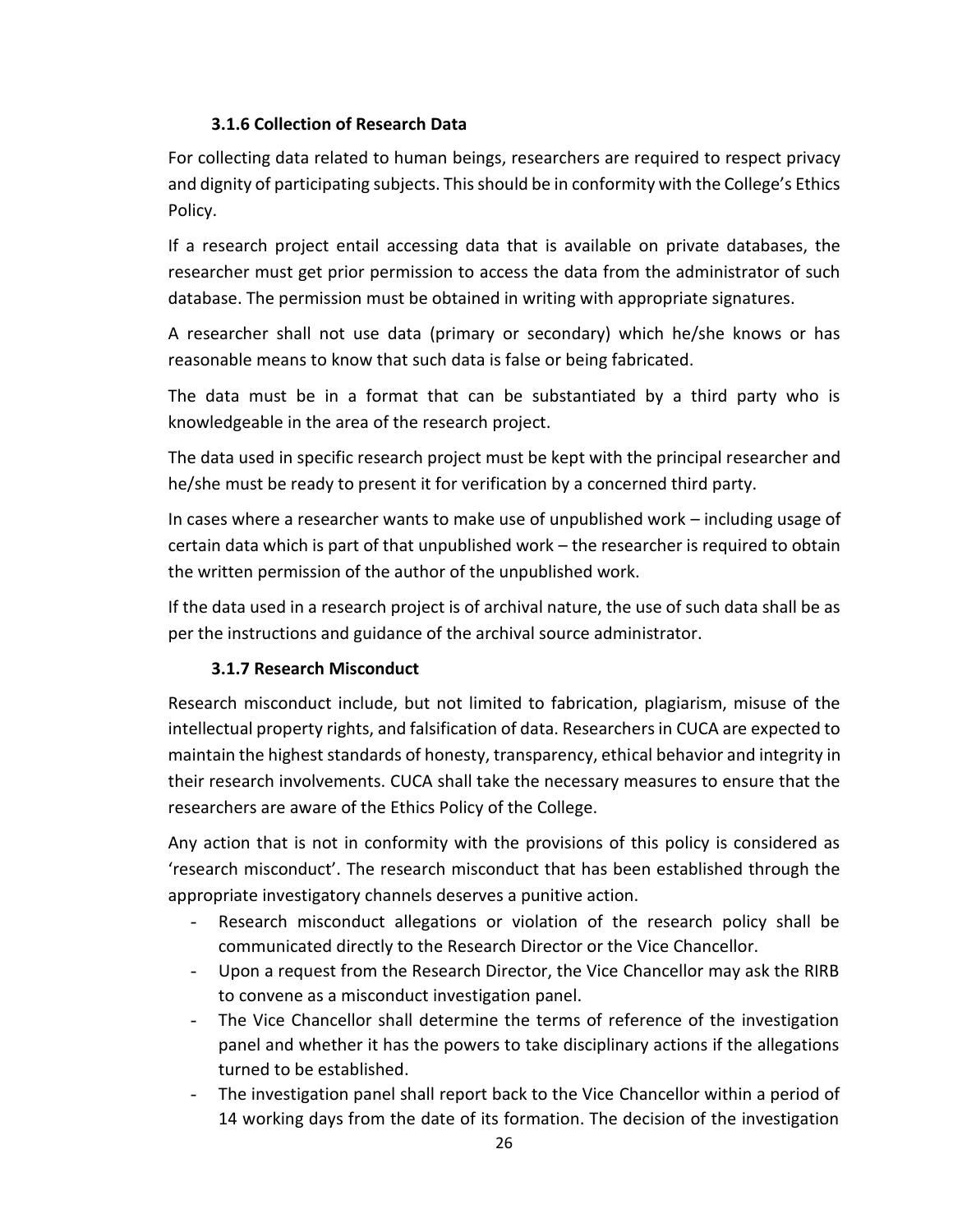panel should be ratified by the Vice Chancellor. However, any party to the allegation investigated who is not in agreement with the ratified decision of the investigation panel has the right of appeal to the President. The decision of the President shall be final in such circumstances.

## **3.1.8 External Research Contracts and Consultancy**

CUCA uses the following proactive steps to promote research, improve faculty research skills and portfolios, and to ensure the continuity of intellectual contributions and highquality faculty research:

- Researchers are encouraged to conduct collaborative research projects with other institutions or provide their expertise and consultancy services to designated entities. For such purposes, researchers are required to communicate with the Research Directorate for preparing a client-tailored research agreement.
- CUCA encourages open dialog and productive exchange of ideas between faculty members and executives who represent public and private entities.
- Consultancy service is defined as any professional expertise or advice that a researcher gives to any organization other than CUCA. This is done on the presumption that the consultant will be able to use his/her professional knowledge and expertise to help the client organization solve a complicated technical or operational problem.
- Consultancy projects are normally identified and initiated by the researchers themselves through their personal contacts or interaction with the industry and government.
- A researcher who renders his/her service as a consultant in an approved consultancy project may seek assistance from the Research Directorate at any juncture of the timeframe of the project. The Research Directorate shall render all possible help to bring the project to a successful ending.

# **3.1.9 Dissemination of Research Findings**

CUCA encourages dissemination of research efforts and findings of its faculty members through:

- Publication in international and regional peer-reviewed journals.
- Participation in international, regional, and local conferences and scientific societies.
- Providing consultancy to government entities, private organizations, and other policymakers.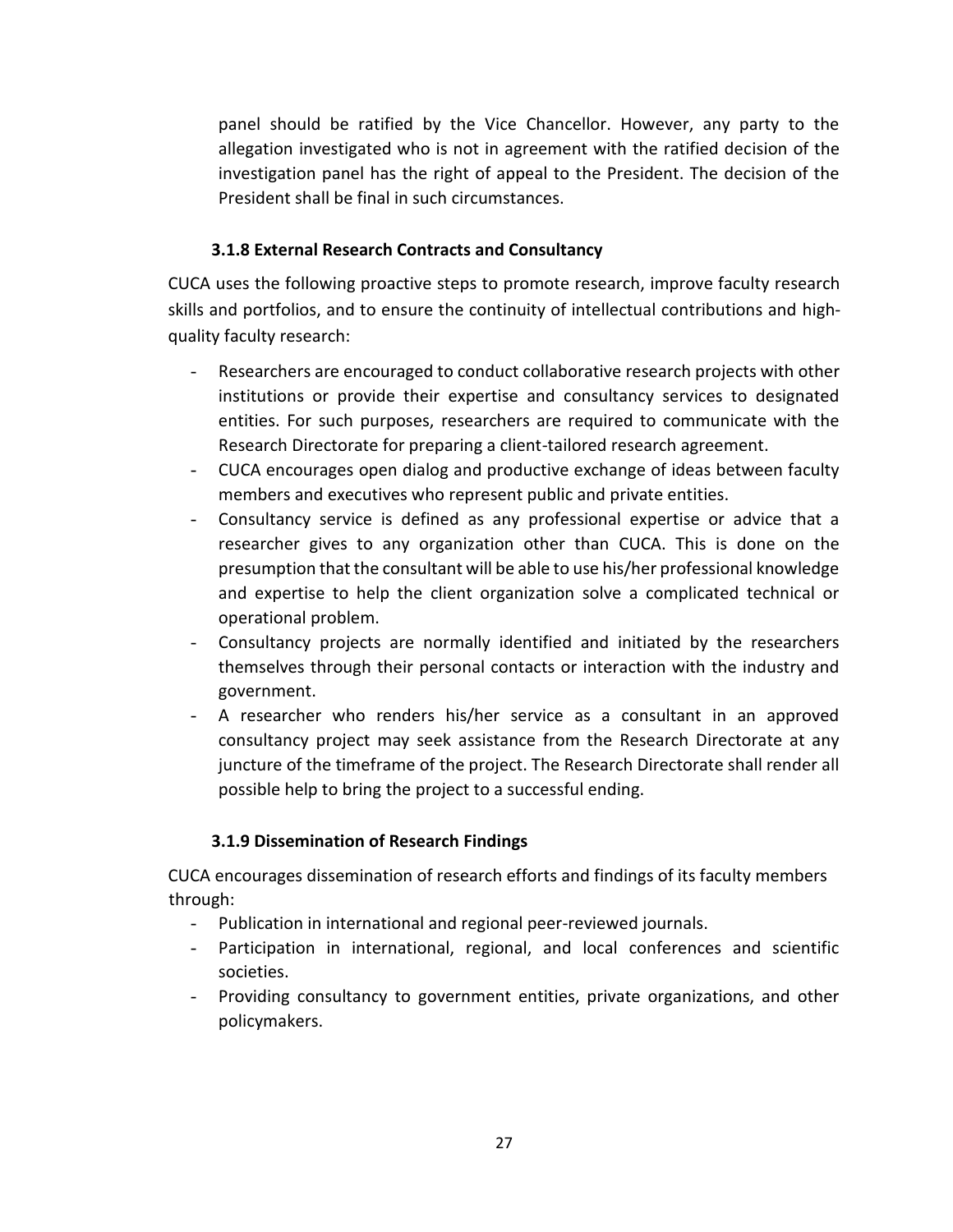## **3.1.10 Research Funds**

CUCA aims to actively support researchers who seek internal or external funding to support their research endeavors. Further to this, the College will be fiscally accountable and transparent in the way in which it allocates, manages, monitors and reports its activities and outcomes. It is the policy of CUCA to make all possible and reasonable effort to financially support research projects conducted under its name.

## 3.1.10.1 Types of Research Funds Available

CUCA consolidates its research funding programs under three schemes: a) Institutional research funds; b) Local and Federal government grants; and c) International bodies grants.

a) Institutional Research Funds (IRF)

These are funds allocated annually for research activities by CUCA as part of its general operating budget. They are given out in the form of grants to perform research-related activities such as:

- Travel expenses to attend conferences, including accommodation
- Payment of conferences attendance fees
- Symposiums organized by CUCA
- Faculty research award compensation scheme

# b) Local and Federal Governments Research Grants

These types of research grants target projects with broad national scope and are capable of influencing and making larger societal impact. They are normally awarded to multidisciplinary research teams and they extend for longer period of time. Although these funds are normally granted under specific contractual arrangement between the government entities and the individual researchers, the Research Directorate plays a pivotal role in facilitating and supporting the arrangements. All external research funds (including the international funds) must be allocated and disbursed by the "Research Funds Officer" of the Research Directorate and as per the terms of this policy. c) International Bodies Grants

The procedure for securing international research grants shall be based on individual project agreement where the terms and conditions of awarding the grant will be specified. The agreement must articulate the obligations and rights of the involved parties. Such agreements will be subject to terms of the Research Policy. Grants secured under this category of funding are deemed committed to the specific purpose stated in the agreement and can't be transferred to any other project. Disbursement and management of such funds will be governed by the financial regulations of CUCA.

# *Document History*

*Approved: Board of Trustees, Nov 2014 Revised: Board of Trustees, Nov 2018*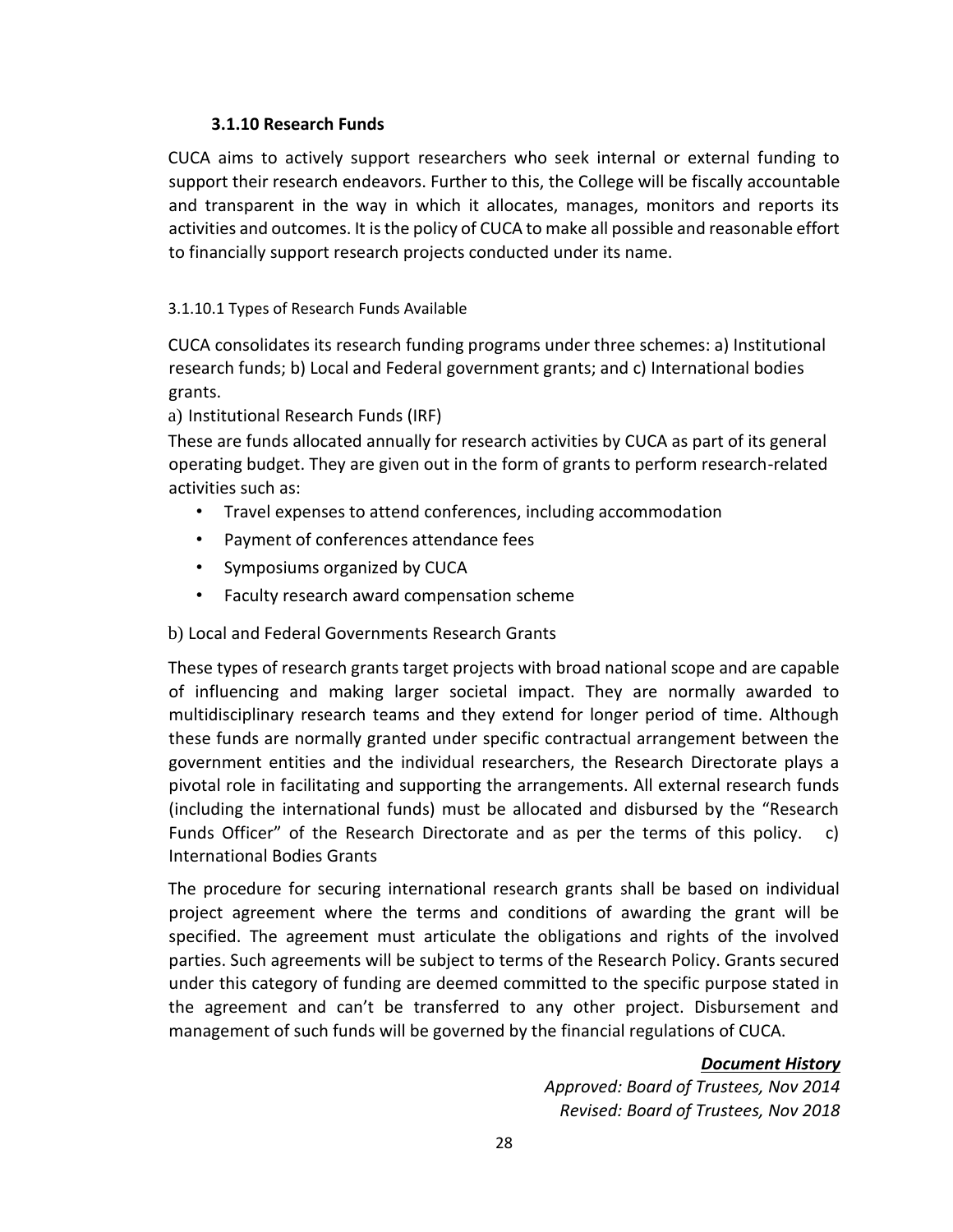| <b>Procedure Title</b>  | <b>Research Funds Procedure</b>      |
|-------------------------|--------------------------------------|
| <b>Procedure Type</b>   | Revised [<br>New l<br>Discontinued [ |
| <b>Policy Reference</b> | RS04APO-3                            |
| <b>Procedure Number</b> | RS04A1PR-1                           |
| Responsible             | Director of Research                 |

#### **3.1.10.2 Research Funds Procedure**

#### **3.1.10.3 Rationale**

To ensure access and equity to the research funding, it must remain a clear and accessible process for the faculty. To that end, CUCA maintains a straightforward procedure.

#### **3.1.10.4 Purpose**

CUCA aims to actively support researchers who seek internal or external funding to support their research endeavors. Further to this, the College will be fiscally accountable and transparent in how it allocates, manages, monitors, and reports its activities and outcomes. This procedure aims to make all possible and reasonable efforts to clearly articulate the details to manage the research funding process at CUCA.

#### **3.1.10.5 Scope**

This procedure applies to all faculty who have completed the probationary employment period stated in the employment contract.

#### **3.1.10.6 Research Funds Application Guidelines**

- a) The Faculty Research Fund aims to create and support a research culture for developing and promoting research aptitude amongst CUCA faculty at the undergraduate and postgraduate levels.
- b) CUCA faculty members are eligible for research funds once per academic year.
- c) All CUCA faculty members who have completed the probationary employment period stated in the employment contract are eligible to apply for research funds either individually or by forming research teams, including interdisciplinary teams.
- d) Applications for research funds are permissible throughout the academic year.
- e) The maximum grant awarded per academic year is AED 10,000.
- f) The principal researcher must be a full-time employee of CUCA, and must have completed the probationary employment period stated in the employment contract.
- g) The applicant must be a holder of at least a Master's degree within the field of study.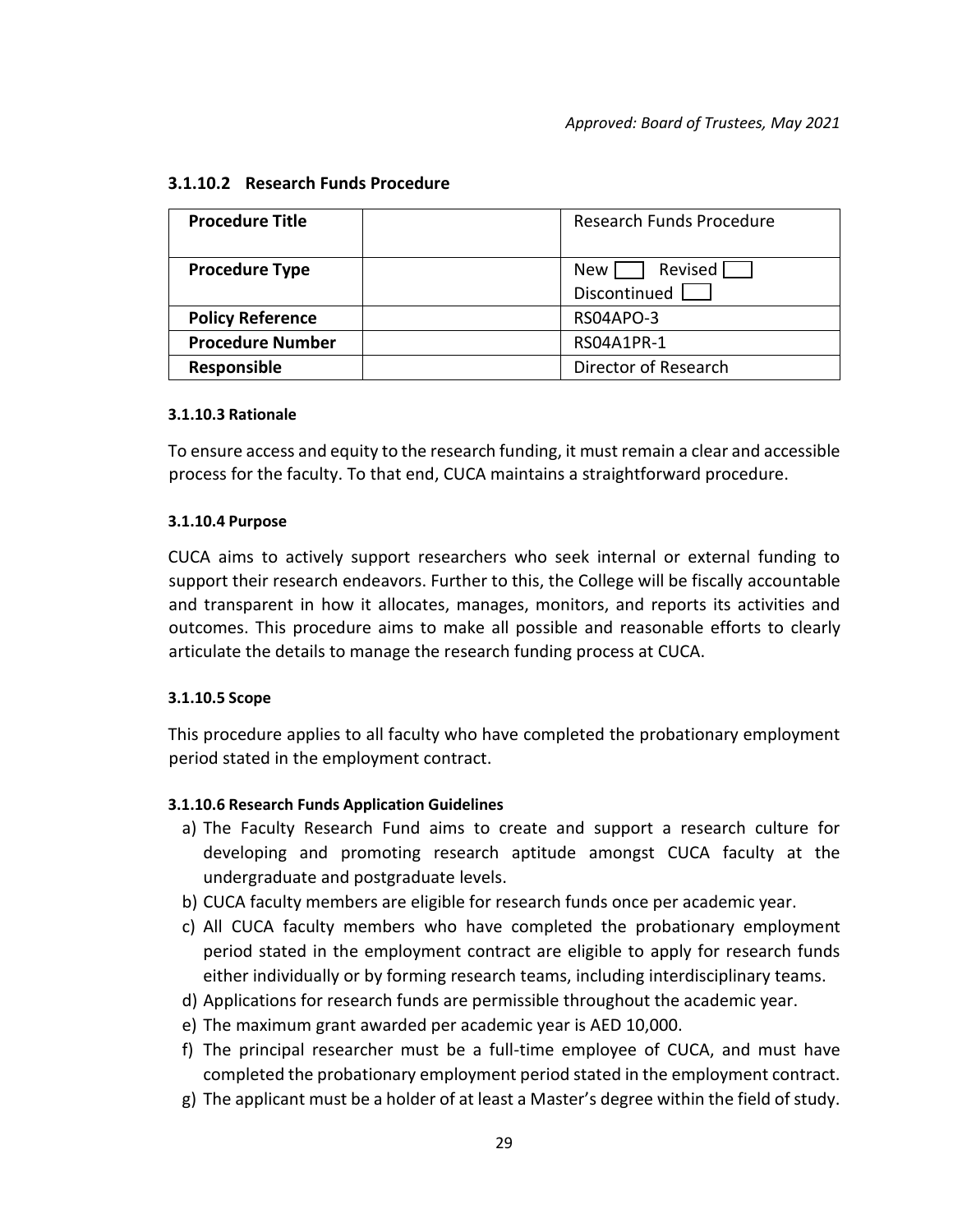- h) The applicant must undertake to complete the proposed research project to the end.
- i) The below guidelines have been developed for selected common requests and are presented below:
	- Equipment and IT Support (including Software): The College will fund equipment if it is an integral part of the research program. The maximum spent on equipment is 1/3 of the total funding. All equipment, hardware, and Software purchased with Faculty Research Fund becomes the property of the College.
	- Travel: The maximum spent on travel should not exceed 1/3 of total funding.
	- Food Expenses: Faculty members may request up to AED 100/day for food expenses.
	- Sabbaticals: Applications for faculty requesting research funding support during sabbaticals are considered.

#### **3.1.10.7 Research Funds Application**

- a) The principal researcher shall submit the completed research fund application through their Head of the Department to the CUCA Research Committee (CRC).
- b) The CRC shall assess the application and forward its recommendation to the RIRB within a period of 14 working days from the date of receiving the application.
- c) The RIRB shall make its final decision regarding the application within 5 working days from the date of receiving the recommendation of the CRC.
- d) Applications for funds to attend conferences must be submitted to the CRC at least one month before the scheduled date of the event.
- e) There shall be feedback on all applications submitted for research funds. The RIRB may either approve or reject an application. In case of rejection, a justification for the rejection must be provided to the Research Directorate.

#### **3.1.10.8 Funds Request for Conferences, Symposiums, and Workshops**

- a) The CRC will assess the intellectual contribution of the attendee ensuring the conference, symposium, or workshop meets the faculty member's and departments' needs for more broad knowledge and skills.
- b) For expenses that require reimbursement, the CUCA reimbursement policy shall apply.
- c) In case of traveling, he faculty member should complete the application for leave as per the CUCA travel policy.
- d) Based on the CRC approval, the conference attendance shall be considered as an official business leave.
- e) If any classes shall be missed due to conference/workshop/symposium attendance the faculty member shall submit substitution and make-up classes schedule to their respective HOD.
- f) Post-conference, symposium, or workshop attendance, the faculty member is required to submit to their respective department a brief narrative report on the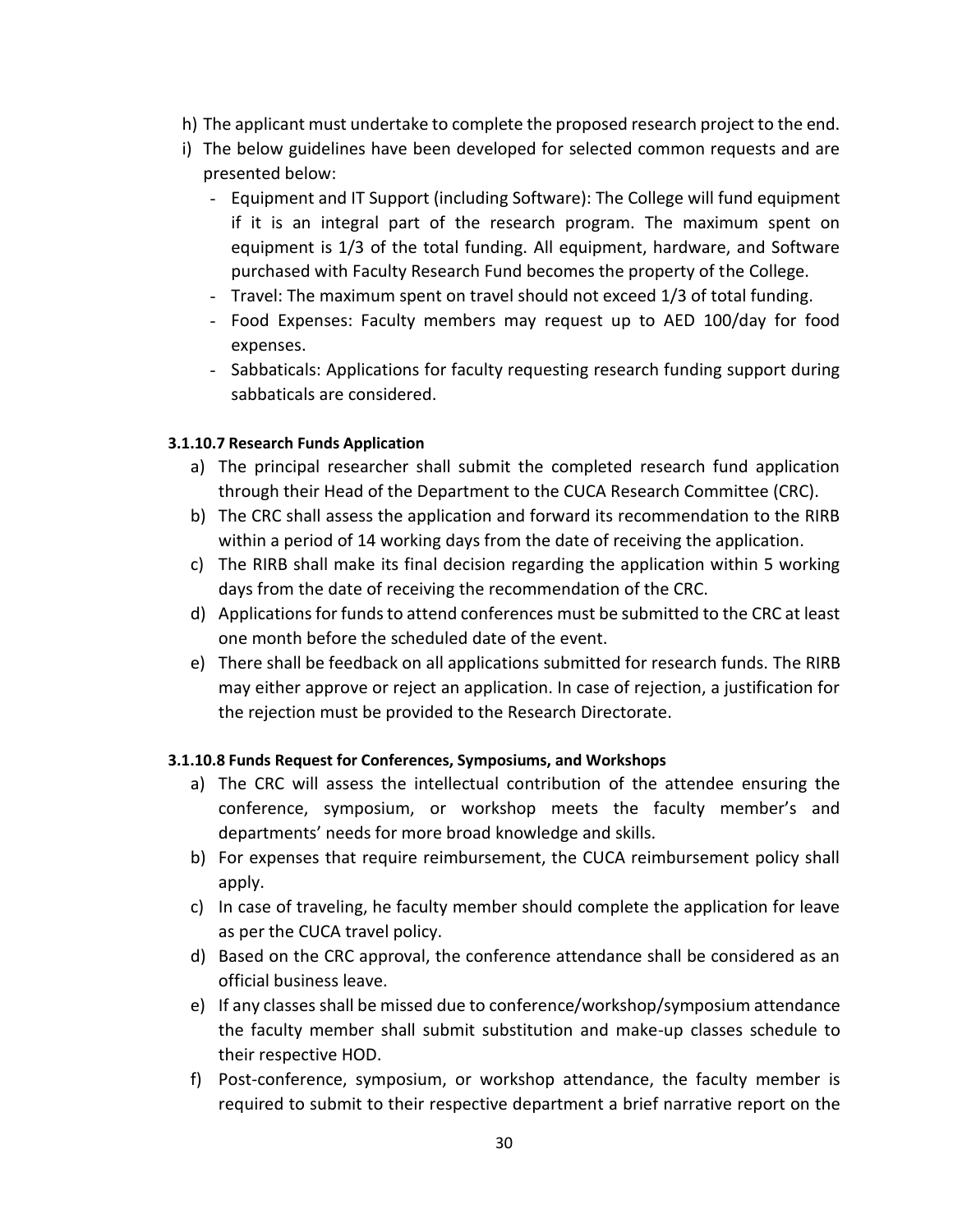attended event, in relevance to the added value to the faculty members' and field expertise.

#### **3.1.10.9 Evaluation of Funds Application**

The RIRB shall evaluate research funds applications based on the following criteria:

- a. The research proposal is in line with the Research Strategic plan of CUCA.
- b. The research proposal demonstrates the value and has the potential for producing a quality scholarly product or publication.
- c. The Research contributes towards curriculum development.
- d. The Research contributes towards the benefit of the community and national development agenda of UAE.
- e. The Research contributes towards furthering knowledge in the respective field.

#### *b. Document History*

*Approved: Board of Trustees, Nov 2014 Revised: Board of Trustees, Nov 2018 Revised and Approved: President, October 2021*

#### <span id="page-30-0"></span>**3.1.11 Research Awards and Compensation**

Research, in its broadest sense, means independent, original, and intellectual investigation that ultimately contributes to existing knowledge and resolving societal problems. As such, research activities are countless and in order to recognize this basic dimension of the research process, CUCA has adopted a pragmatic definition of the concept of "research output". CUCA recognizes that research output is an important aspect in its evaluation not only as an academic institution but also as a community service provider. In an attempt to operationalize this concept, CUCA recognizes faculty that have distinguished outstanding research and scholarly activities by providing an Annual Incentive Award for Research and Scholarly Activities. The award shall provide an incentive for faculty to excel and improve their contributions in research. The annual performance evaluation for research will also be used as an eligibility factor for the research award.

#### **General Guidelines:**

- Faculty members may apply to receive the award every academic year.
- The application form for research awards must be presented to the faculty's respective Head of Department, with evidence of distinction.
- The HOD will evaluate the application and provide the applicants' documents to the Research Directorate.
- At the recommendation of the CUCA Research Committee the Research Directorate submits applications to the Vice-Chancellor.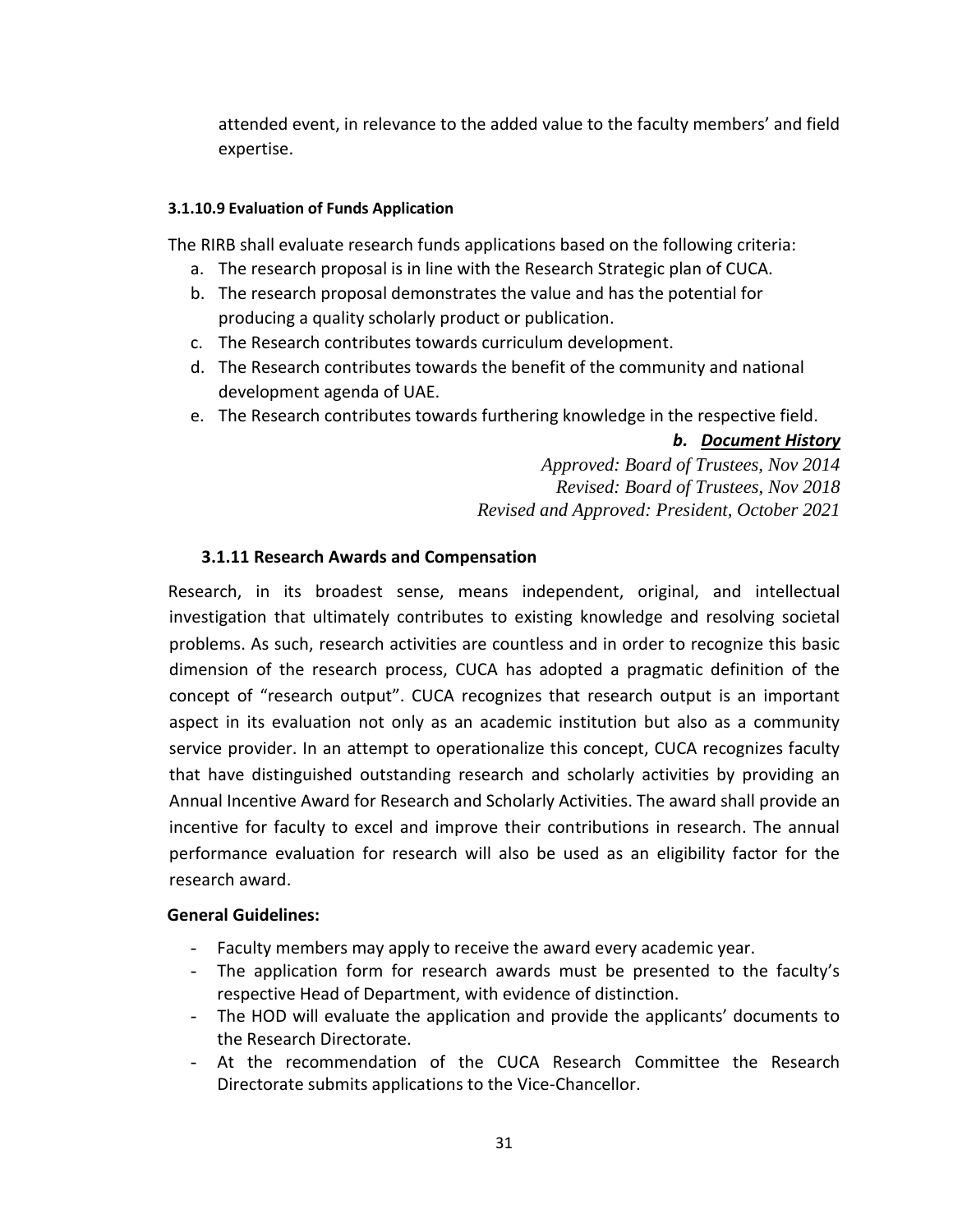- Awards will only be granted to full time faculty members who have completed two academic years within CUCA.
- Adjunct and visiting faculty members are not eligible for the annual incentive research awards.
- The annual award will be paid as a lump sum payment, determined annually through the President office.

## **Application Requirements**

- Applicants should have published journal articles that should be indexed in one of the following databases: Scopus Database, ABDC, Q indexed, Web of Science, and Google Scholar. For Arabic publications, top peer reviewed journals shall be considered.
- Reviewed/refereed books published by a reputable international publisher shall be considered.
- Applicants should have achieved at least two research related scholarly activities, such as but not limited to:
	- o Conference papers and presentations
	- o Conference speakers
	- o Invited Lectures
	- o Case Studies
	- o Workshops
	- o Book Chapters and Book Reviews
	- o Editorials
	- o Internet Publications
	- o Magazine Articles
	- o Newsletter articles
	- o Exhibitions
- Applicants must have at least two course linked research and scholarly in-class activities (evidenced through the e-Course File).

#### *Document History*

*Approved: Board of Trustees, November 2014 Revised: Board of Trustees, June 2020 Revised: Board of Trustees, May 2021*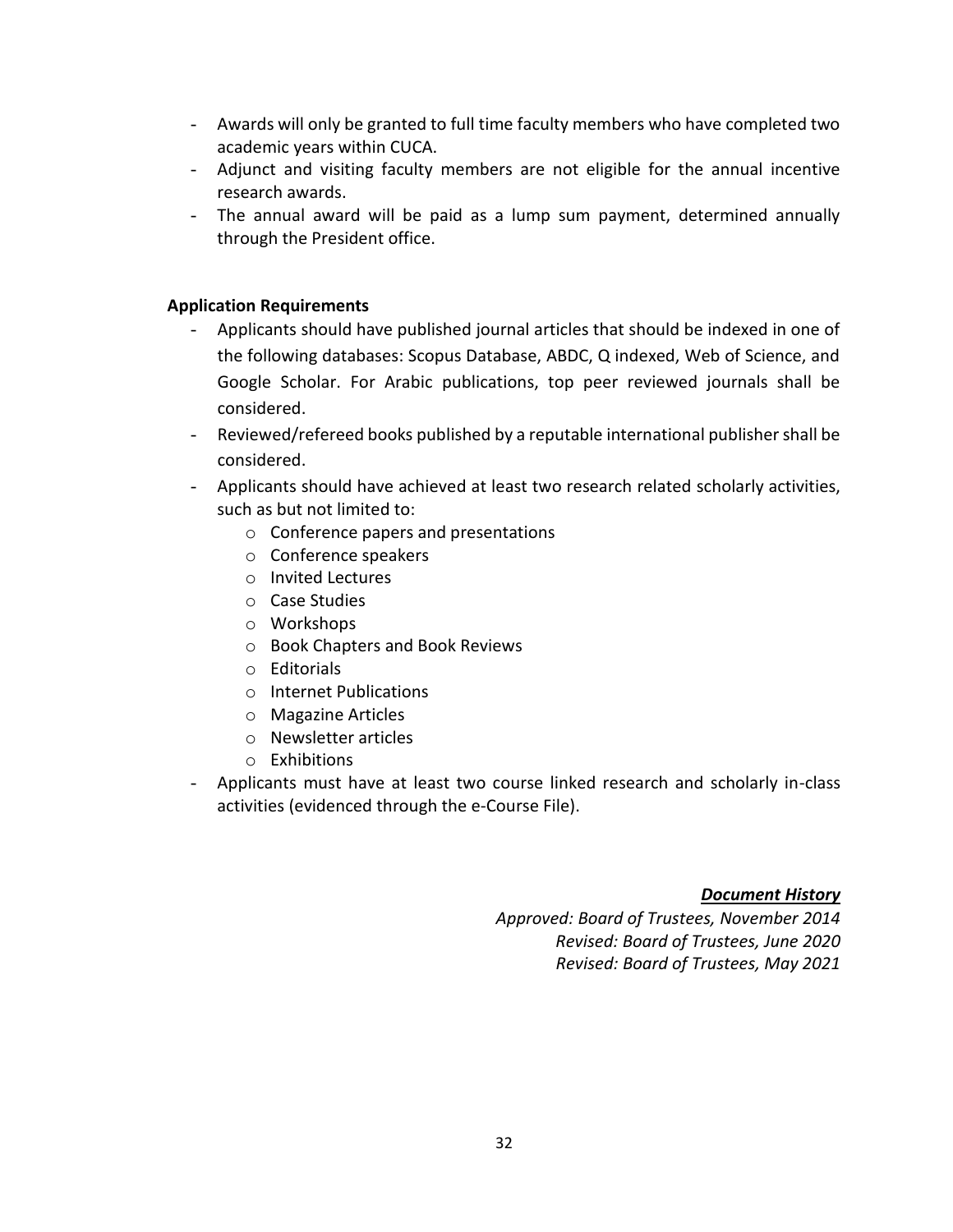| <b>Procedure Title</b>  | <b>Outstanding Research and Scholarly Activities</b><br>Award |
|-------------------------|---------------------------------------------------------------|
| <b>Procedure Type</b>   | Revised<br>Discontinued<br>$New = 1$                          |
| <b>Policy Reference</b> | RS04APO-3                                                     |
| Responsible             | Director of Research                                          |

#### **3.1.12 Outstanding Research and Scholarly Activities Award**

#### **3.1.12.1 Purpose**

The Outstanding Research and Scholarly Activities Award aims to recognize and encourage excellence in academic research and scholarly activities. CUCA will annually recognize and award up to three faculty members with outstanding research productivity in terms of importance, quality, and the impact of their research on their respective fields and areas of specialization.

#### **3.1.12.2 Scope**

This procedure applies to CUCA full-time faculty members who have completed two academic years at CUCA, with an academic rank of Assistant/Associate/Full Professor.

#### **3.1.12.3 Research Compensation Awards Guidelines**

- a) The research awards are an effort to encourage, recognize and award faculty members who have shown outstanding research achievements and have made significant scholarly contributions to their relevant fields.
- b) Faculty members may apply to receive the award every academic year.
- c) The research award will be presented every academic year in a ceremony to outstanding researchers.
- d) Full-time faculty members with an academic rank of Assistant/Associate/Full Professor who have completed two academic years at CUCA are eligible for these awards.
- e) Faculty members applying for the award must be first authors of their publications.
- f) Adjunct and visiting faculty members are not eligible for the annual incentive research awards.
- g) The awards are given in three categories according to academic rank as follows:
	- Outstanding Research Award for Full Professor
	- Outstanding Research Award for Associate Professor
	- Outstanding Research Award for Assistant Professor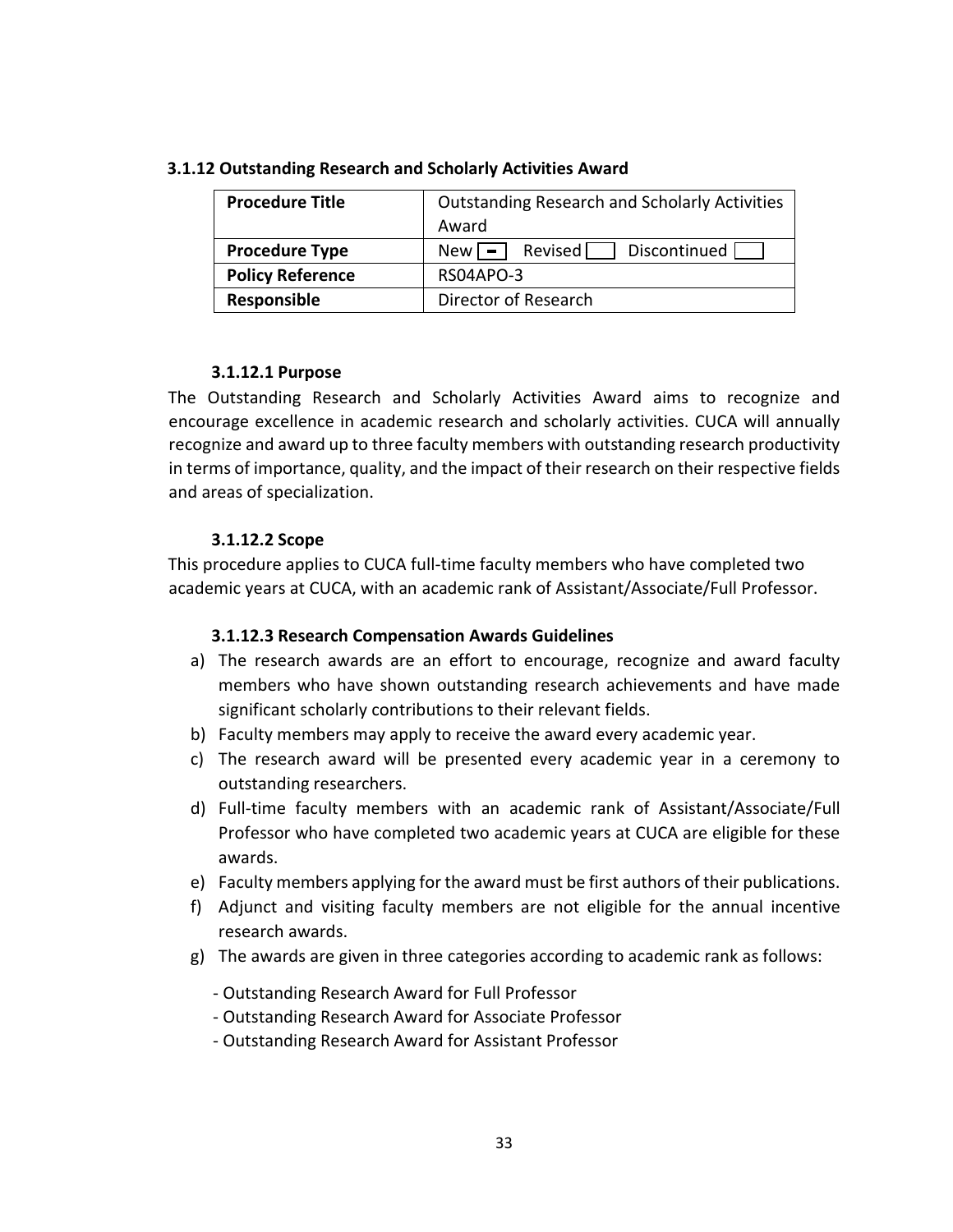#### **3.1.12.4 Award criteria and candidacy:**

At the Full Professor Rank:

- A minimum of three journal publications, two of which are Scopus indexed. For Arabic publications, top peer-reviewed journals with impact-factor of 7 or more shall be considered.

- A minimum of two research related scholarly activities.

- A minimum of two course linked research and scholarly in-class activities (evidenced through the e-Course File).

At the Associate Professor Rank:

- A minimum of two journal publications, one of which are Scopus indexed. For Arabic publications, top peer reviewed journals with impact-factor of 7 or more shall be considered.

- A minimum of two research related scholarly activities.

- A minimum of two course linked research and scholarly in-class activities (evidenced through the e-Course File).

At the Assistant Professor Rank:

- A minimum of one journal publication, which is Scopus indexed. For Arabic publications, top peer reviewed journals with impact-factor of 7 or more shall be considered.

- A minimum of two research related scholarly activities.

- A minimum of two course linked research and scholarly in-class activities (evidenced through the e-Course File).

- o The annual award will be paid as a lump sum payment for distinction in research and scholarly activities.
- $\circ$  The sum of payment is subject to the recommendation of the Vice-Chancellor and the final approval of the President.
- $\circ$  The CUCA Research Committee may decline to select candidates in any academic year in the case it finds that none of the candidates meets the awarding criteria.

#### **3.1.12.5 Application Process**

- The faculty members will submit the application form for research awards to their Head of Department, with evidence of distinction.
- The HOD will evaluate the application and forward the recommended application to the Research Directorate.
- The CUCA Research Committee shall review and recommend selecting the three candidates based on the applications and documents submitted. The Directorate may request additional information on the candidate if required.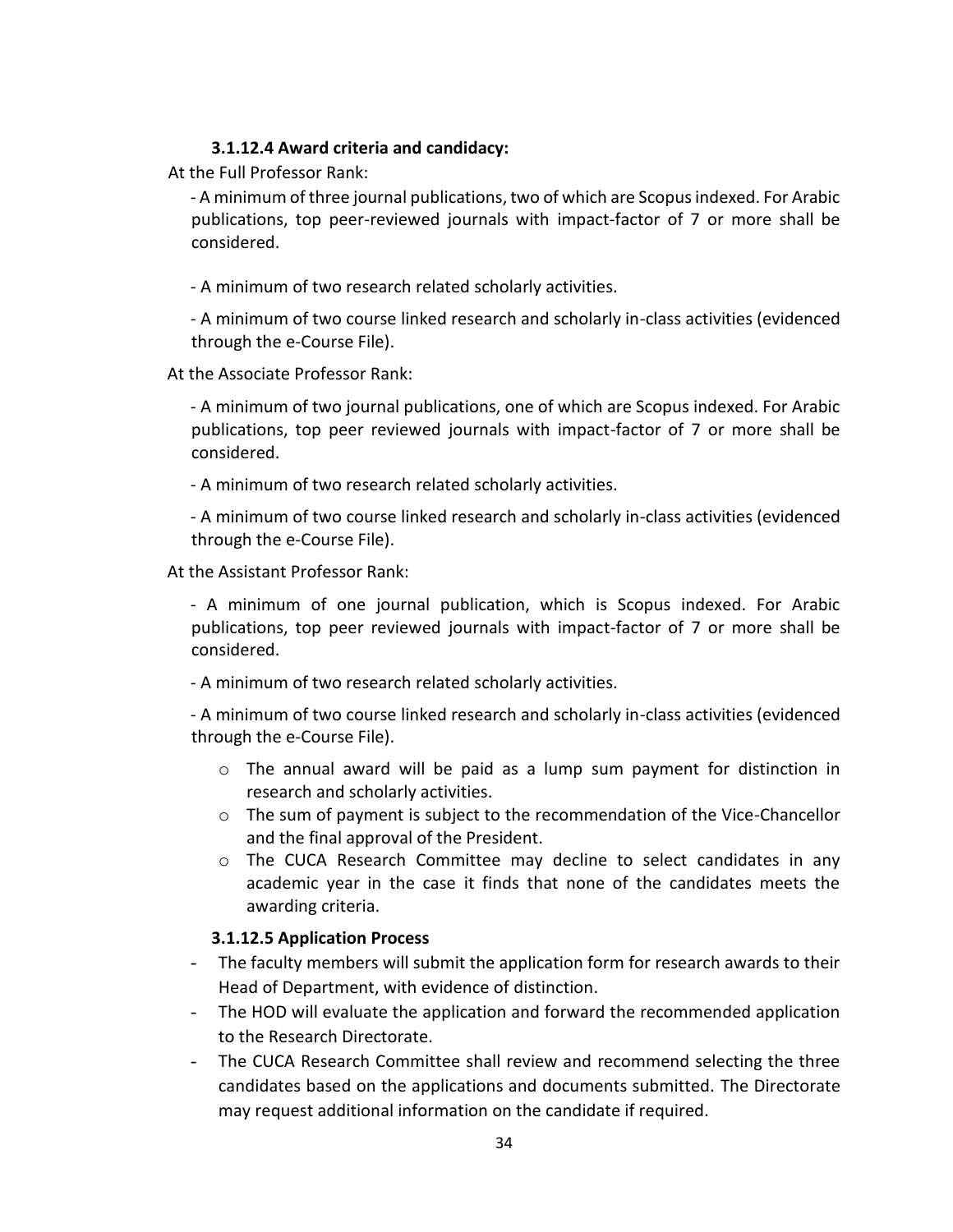- At the recommendation of the CUCA Research Committee, the Research Directorate will submit the selected applications to the Vice-Chancellor for recommendation to the President.
- The President will make the final decision on the awards.

#### *Document History*

*Approved: Board of Trustees, May 2021 Revised and Approved: President, October 2021*

## <span id="page-34-0"></span>**3.1.13 Course release policy**

## **3.1.13.1 Purpose**

As a core strategic orientation, CUCA highly values and recognizes intellectual and scholarly contribution of its faculty members towards the community. To reflect recognition of its research culture, the college has adopted a course release policy linked to the faculty member's involvement in an externally funded research project.

# **3.1.13.2 Scope**

This policy applies to CUCA faculty members

## **3.1.13.3 Policy**

Faculty member may receive up to (two) course release, equivalent to (6) credit hours per academic year to work on an externally funded research project, with income stemming from external research grants. The external fund received must be sufficient to cover the cost of the course release, subject to the approvals of the HODs, Research Directorate, and the Vice-Chancellor.

#### *Document History*

*Approved: Board of Trustees, May 2021* 

# <span id="page-34-1"></span>**3.1.14 Research Time Allocation Policy 3.1.14.1 Purpose**

As a core strategic orientation, CUCA research strategy stems from its Strategic Goal of Encouraging a College-Wide research culture among faculty and aims at increasing research output. To operationalize and achieve this goal in line with the research policy and faculty's performance appraisal, CUCA has incorporated research within the faculty schedules to pursue their research interests and agenda.

# **3.1.14.2 Scope**

This policy applies to all CUCA faculty members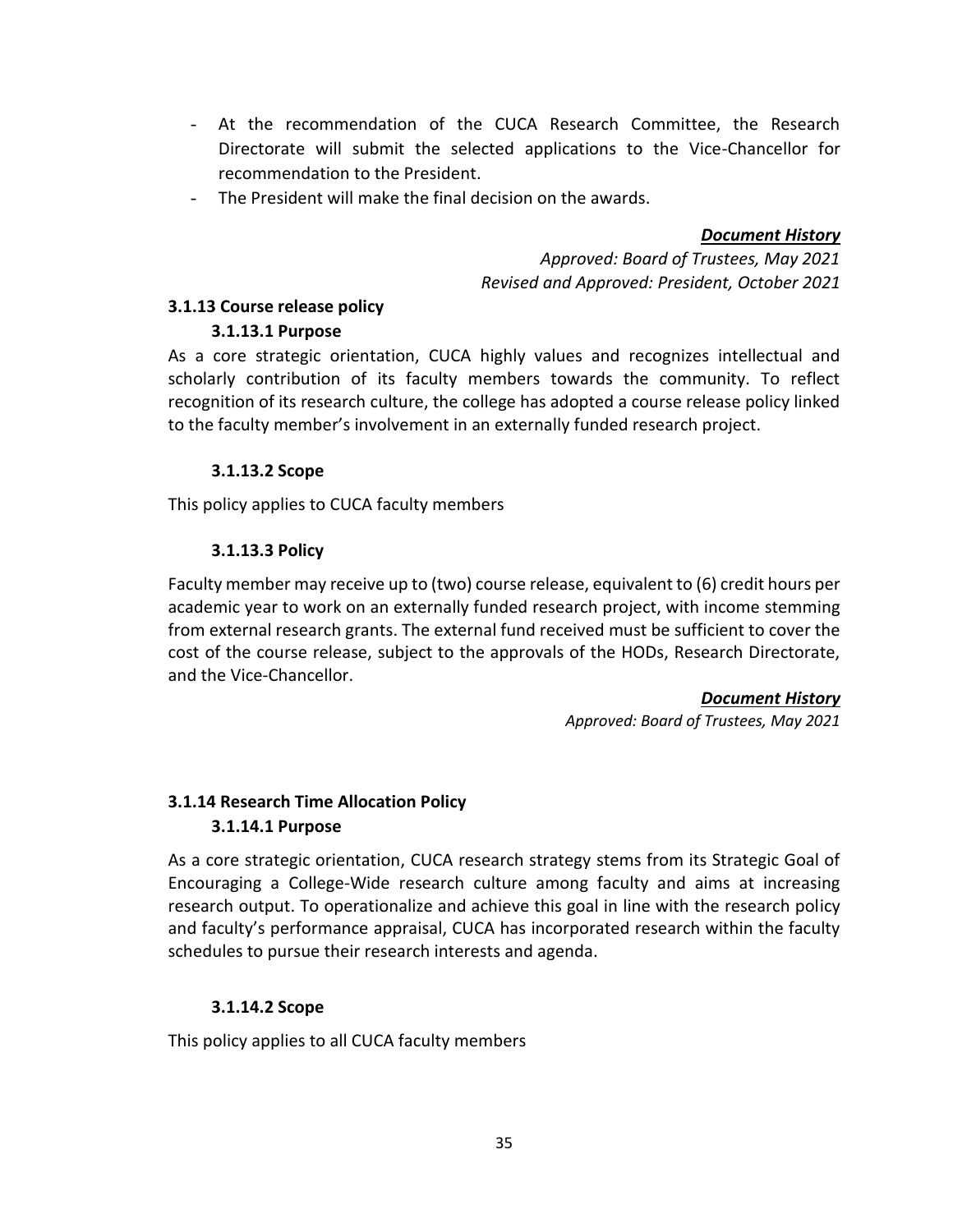## **3.1.14.3 Policy**

Faculty members should allocate four (4) hours of research time per week within their schedules, aside from teaching hours and office hours. HODs are to assure its implementation.

#### *Document History*

*Approved: Board of Trustees, May 2021* 

| Policy Title         |                      | <b>Research Ethics Policy</b> |  |              |  |
|----------------------|----------------------|-------------------------------|--|--------------|--|
| Policy Type          | <b>New</b>           | Revised $ X $                 |  | Discontinued |  |
| <b>Policy Number</b> |                      | RS04BPO-3                     |  |              |  |
| Responsible          | Director of Research |                               |  |              |  |

## <span id="page-35-0"></span>**3.1.15 Research Ethics Policy**

#### **3.1.15.1 Purpose**

The purpose of this policy is to establish the general principles that guide the conduct of research and identify types and classification of research documents used within the administrative system of CUCA.

#### **3.1.15.2 Scope**

This policy applies to all types of research and scholarly activities conducted by faculty members, research associates, visiting scholars, graduate and undergraduate students of the College.

#### **3.1.15.3 Policy**

CUCA requires all researchers and research managers to be familiar with, and abide by its provisions and to conduct their research and related tasks in accordance with these provisions and all other relevant legal, regulatory and policy requirements.

- Researchers at CUCA (including students) have an obligation to ensure that their research is conducted ethically and with the minimum possible risk to all those involved or affected by it.
- CUCA researchers must respect the participants' welfare and rights for any research involving human participants, and personal data. A breach of these principles may, in some instances, result in a civil or criminal offence.
- CUCA researchers must uphold ethical standards in the conduct of research, accepting and respecting the principles of integrity, honesty and openness. Conducting research with integrity means embracing intellectual honesty and accepting personal responsibility for one's own actions.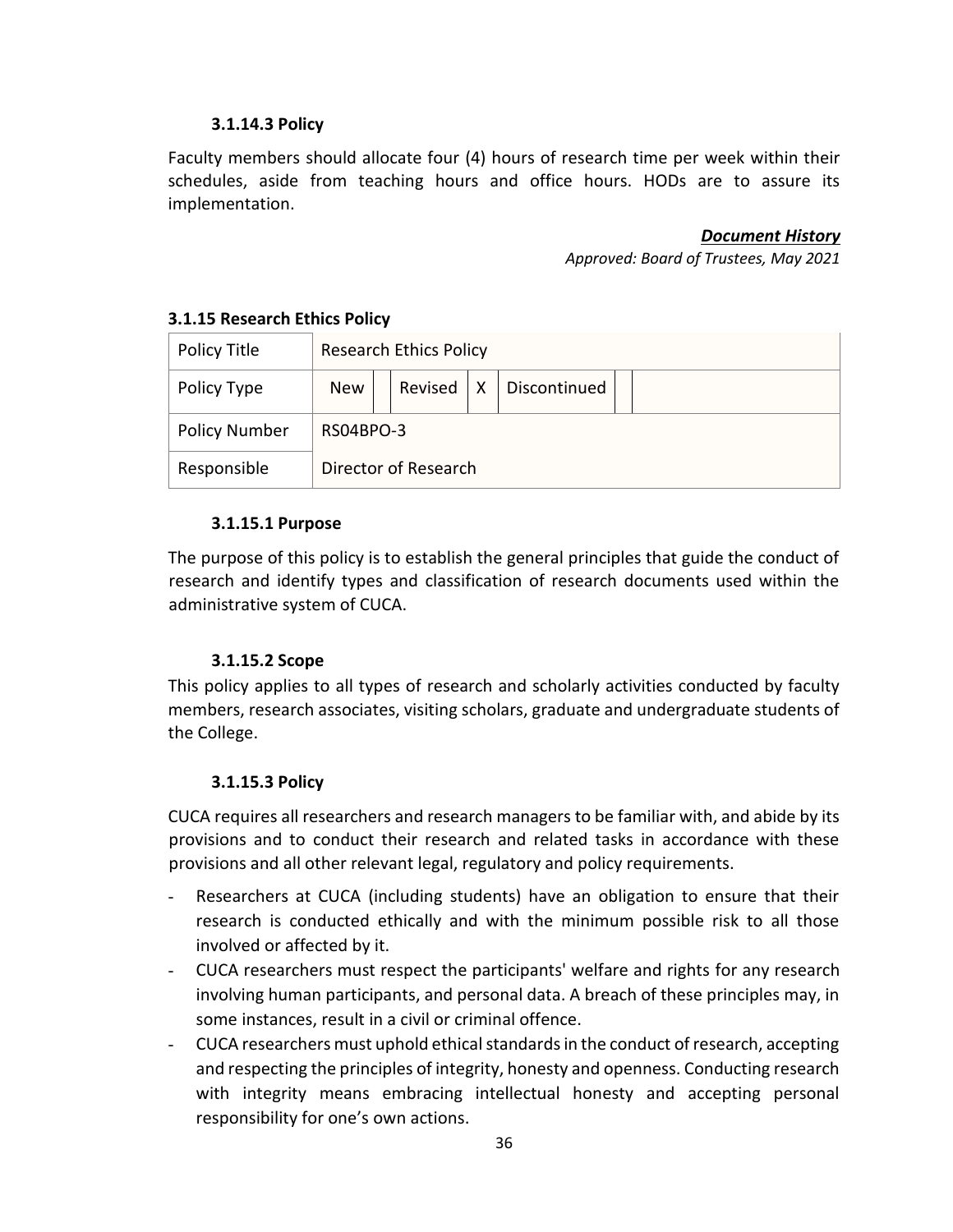- Prior to, during, and following the completion of research activities, researchers are expected to consider the ethical implications of their research and, depending on its nature, the cultural, economic, psychological, physiological, political, religious, spiritual and social consequences of it for the human participants involved.
- Research that involves human participants and collection of personal data shall protect welfare, dignity, and individual rights of all participants and subjects of research. CUCA observes this primary principle within the context of intellectual property rights, protection of private information, and respect of individual privacy.
- There are certain types of research that involves human beings but don't require Research Internal Review Board (RIRB) ethics clearance. These may include, but not limited to:
	- Performance review and testing under normal educational settings.
	- Research involves observation under public settings.
	- Research that uses data from public aggregated databases.

#### **3.1.15.4 Research Ethics Guiding Principles**

CUCA's Research Ethics policy is based on the three core principles of: a) Respect for human beings and humanity; b) Concerns for individual and society welfare; and c) Natural justice.

Non-adherence to the terms of the Research Ethics Policy is considered a serious academic violation that warrants disciplinary action.

Research projects that start before obtaining the Ethics Clearance may be stopped and rejected by the RIRB without further review.

When a member of the RIRB has interest in a particular research project, he or she must fully disclose the nature of the conflict of interest and shall not be allowed to attend the meeting of RIRB in which the mentioned project will be discussed.

In the process of evaluating the request for Research Ethics Clearance, the RIRB shall consider benefits and risks of the proposed research on participants, sponsors, society, environment and researchers themselves. The RIRB shall adopt a risk classification scheme of: a) No risk; b) minimal risk; c) moderate risk; and d) high risk. Only the first two types of risk under this classification warrant issuance of ethics clearance.

Research proposal that involves bio-hazards, radioactive, and other chemical hazards must be carefully scrutinized by the RIRB. This also applies to research proposal that involves animals.

Within the context of research and when a conflict arises between the terms of this policy and any other policy, the terms of this policy shall be applied.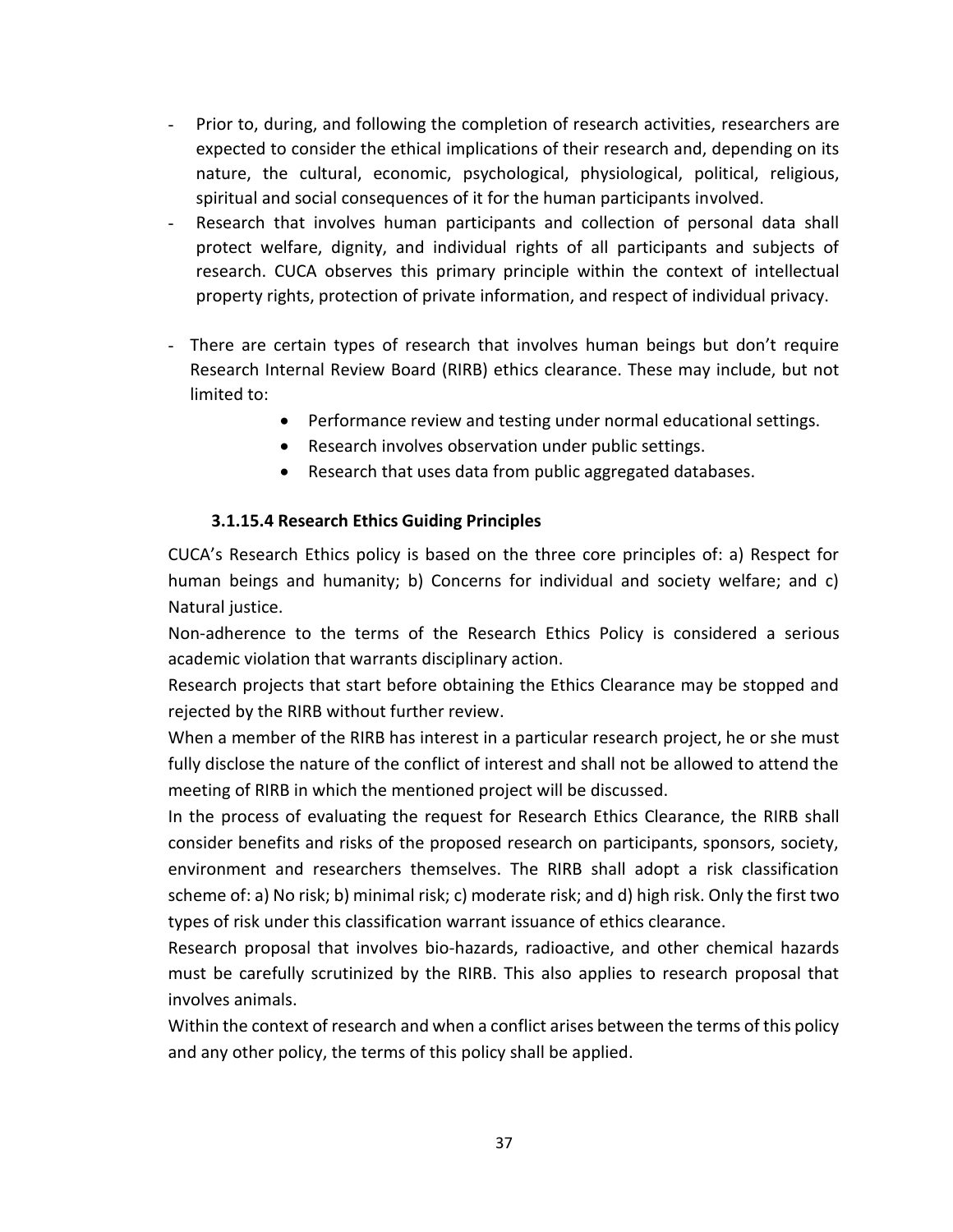#### **3.1.15.5 Ethics Review and the Role of the Governing Bodies (CRC and RIRB)**

An ethics review is mandatory when a research project involves human beings and animals as subjects or participants of research. This may include collection of data through interviews, questionnaires, focus groups, or other forms of interaction in which participants or subjects of research are being affected so that the researcher studies specific type of behavior. In such circumstance, the proposed research project must be scrutinized by the CUCA Research Committee (CRC).

The CRC shall evaluate the research proposals in the light of the guidelines of the Research Ethics Policy and make a recommendation to the Research Internal Review Board (RIRB). The RIRB shall verify the recommendation of the CRC and makes a final decision to clear, reject, or modify the research proposal.

If the RIRB made a decision to reject or modify the research proposal, the principal research may submit a revised version of the proposal to the RIRB without going through the CRC. The Decision of the RIRB regarding the second submission of the proposal shall be final.

In the ethic clearance form  $-$  and when the clearance is given  $-$  the RIRB shall specify a mechanism to monitor the researcher adherence to the ethics standards stated in this policy.

# **3.1.15.6 Rights of Participants and Subjects**

In conformity with the provisions above, CUCA recognizes the following research participants and subject rights:

- Consent to participate, withdraw from, or refuse to take part in research projects;
- Confidentiality regarding personal information or identifiable data which should not be disclosed without the consent of the participant;
- Protection of data and samples collected (keep secure and anonymous);
- Safety; where participants and other subjects are exposed to unnecessary levels of risk, discomfort, suffering or torture.

# **3.1.15.7 Classification of Research Activity Documents**

Research activity documents in CUCA include range of documents that are related to data collection, evaluating and validating the research activities, and obtaining necessary permissions. The research records in CUCA are categorized on the basis of their sensitivity levels and the associated importance of the research project. These documents are categorized into three groups: a) Unrestricted research documents; b) protected research documents; and c) Confidential research documents. In their research proposal, researchers are required to state the level of confidentiality of their research projects.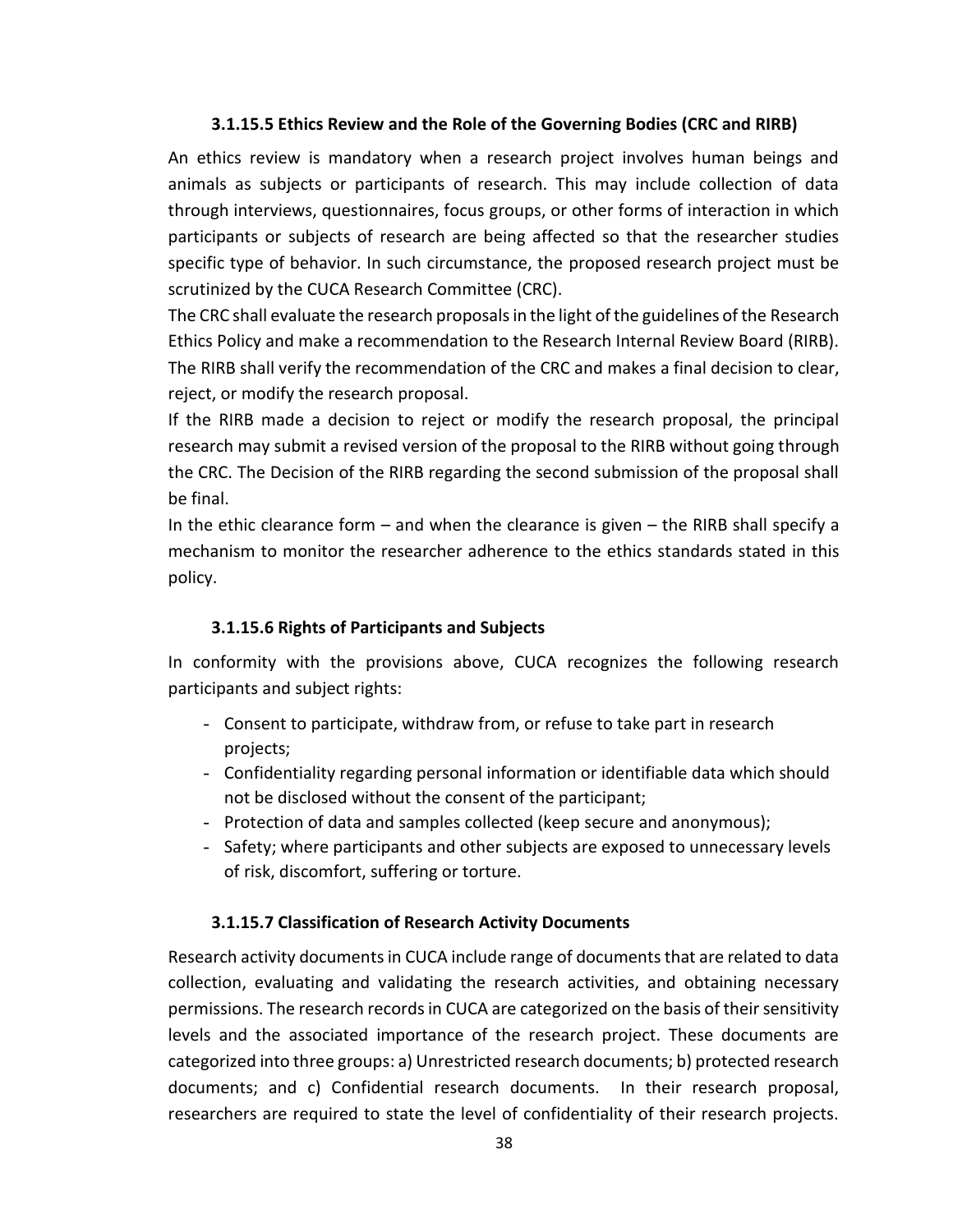Departmental research committees shall determine the level of confidentiality of the research project and therefore its category.

#### **3.1.15.8 Unrestricted Research Activity Documents**

Unrestricted Research Activity records contain information that are not considered as a security risk. It include, but not limited to, information deemed fit for public disclosure. These documents include the research agenda of the research related meetings of CUCA, minutes of the research related meeting proceedings, proposed research conference plans of CUCA, published reports of CUCA's academic staff in open access databases and journals and any other open access research reports and publications. Faculty members are expected to share their research documents with their respective departmental research committee.

#### **3.1.15.9 Protected Research Activity Documents**

Protected Research Activity documents contain information that can be accessed by select individuals with the prior permission from the respective researcher and the research committee in CUCA. Information in this category shall not be displayed on the open access journals and databases and treated as protected information. The risk complexion of this category is low but yet considered as private and considered as inappropriate for public disclosure. These documents include the research draft proposals of individual or collaborative faculty researchers, research planning related documents on chosen markets, details of the target respondents, and details of the collaborators.

#### **3.1.15.10 Confidential Research Activity Documents**

Confidential Research Activity documents shall contain information that is considered as highly sensitive and has the potential to harm the scope of research and pose as threat for the institution's survival and its competitive advantage. These documents include the original extracts of research design and data, final and approved versions of survey instruments, data analysis reports, third party related data, personal details of the respondents and reports on institutional satisfaction survey findings. Data related to research studies that involve direct human involvement, testing and participation of human beings or animals fall into this category. The risk complexion of this category is high and therefore considered inappropriate for public disclosure

> *Document History Approved: Board of Trustees, Nov 2014 Revised: Board of Trustees, Nov 2018 Revised: Board of Trustees, Sept 2020*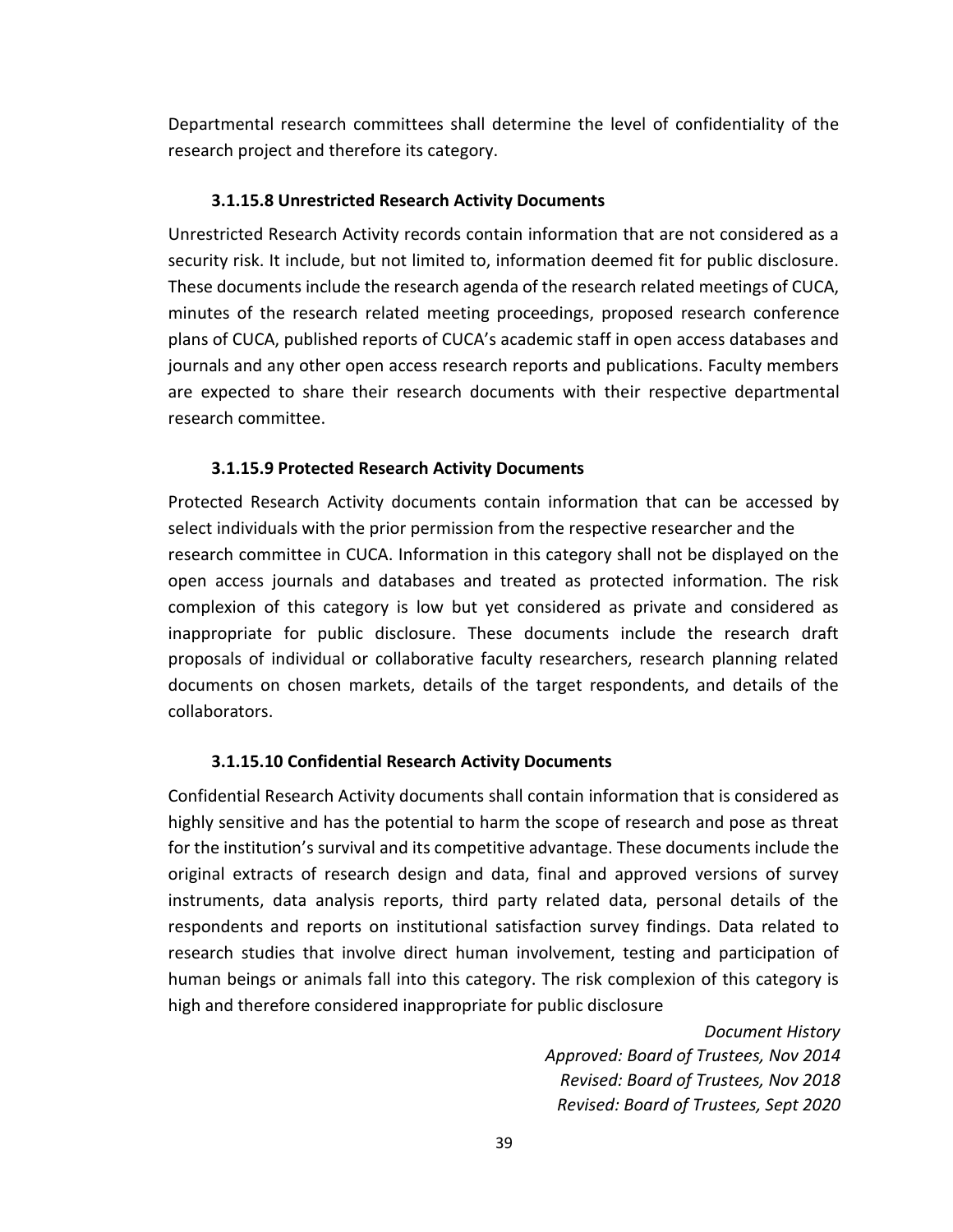#### <span id="page-39-0"></span>**3.1.16 Research Ethics Principles and Procedures**

| <b>Procedure Title</b>     | Research Ethics Principles and Procedures |
|----------------------------|-------------------------------------------|
| <b>Procedure Type</b>      | Discontinued<br>Revised<br>Newl           |
| <b>Policy Reference</b>    | RS04BPO-3                                 |
| <b>Procedure Reference</b> |                                           |
| Responsible                | Director of Research                      |

## **3.1.16.1 Purpose**

This procedures document applies to all types of research and scholarly activities conducted by faculty members, research associates, visiting scholars, graduate and undergraduate students of the College. All Faculty members who wish to conduct a research project involving human participants, bio-hazards, radioactive, and other chemical hazards must be carefully scrutinized by the RIRB. This also applies to research proposal that involves animals. must obtain an ethical clearance before commencing their research. The document includes an overview of the process and guidelines of ethical submission, review and approval. Researchers must ensure they are aware of the research ethics policies and procedures prior completion and submission for ethical approvals.

# **3.1.16.2 Scope**

This procedure document applies to all types of research and scholarly activities conducted by faculty members, research associates, visiting scholars, graduate and undergraduate students of the College. There are certain types of research that involves human beings but do not require Research Internal Review Board (RIRB) ethics clearance. These may include, but not limited to:

- Performance review and testing under normal educational settings.
- Research involves observation under public settings.
- Research that uses data from public aggregated databases.

# **3.1.16.3 Research Ethics Guiding Principles**

CUCA's Research Ethics policy is based on the three core principles of: a) Respect for human beings and humanity; b) Concerns for individual and society welfare; and c) Natural justice.

Non-adherence to the terms of the Research Ethics Policy is considered a serious academic violation that warrants disciplinary action.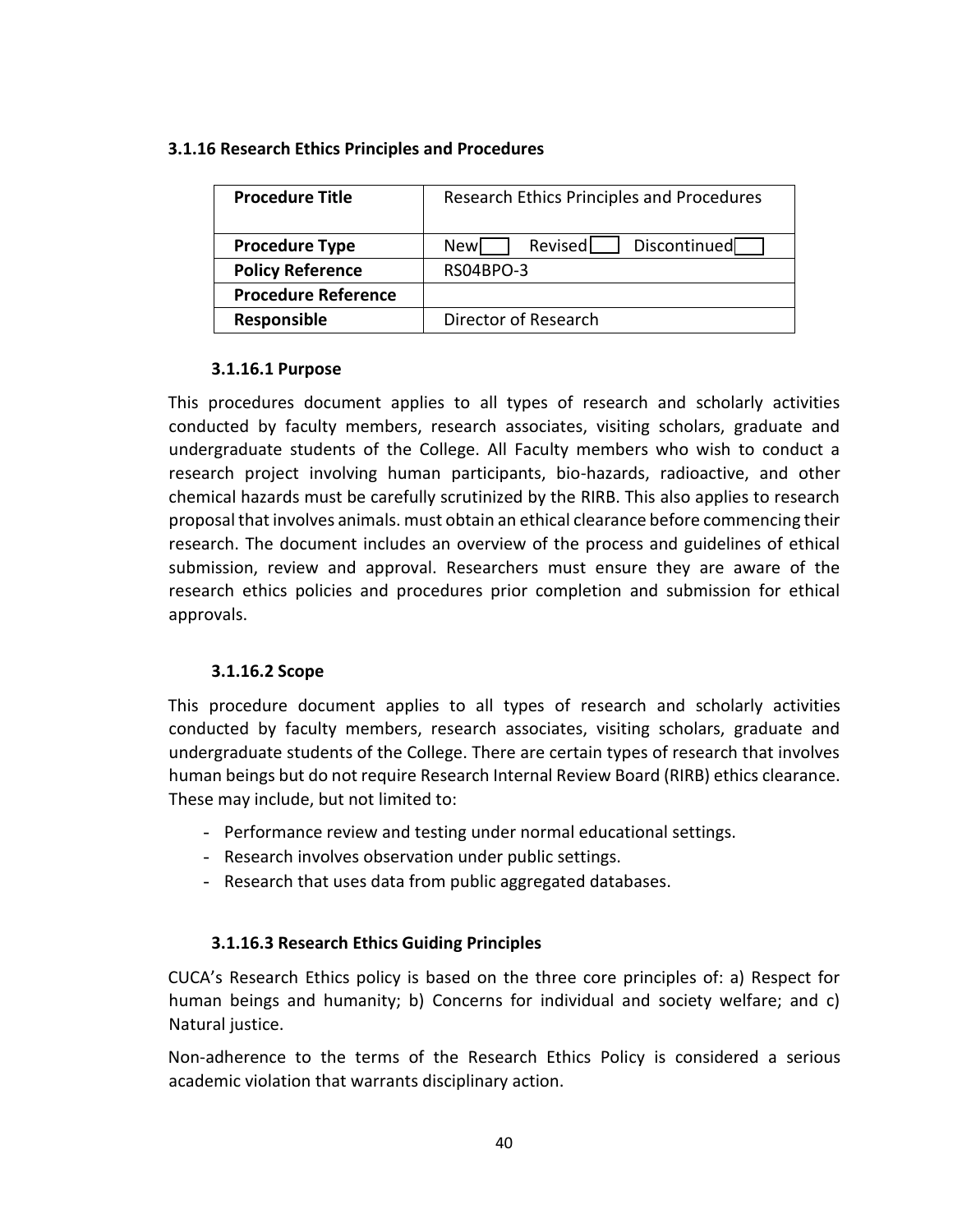Research projects that start before obtaining the Ethics Clearance may be stopped and rejected by the RIRB without further review.

When a member of the RIRB has interest in a particular research project, he or she must fully disclose the nature of the conflict of interest and shall not be allowed to attend the meeting of RIRB in which the mentioned project will be discussed.

In the process of evaluating the request for Research Ethics Clearance, the RIRB shall consider benefits and risks of the proposed research on participants, sponsors, society, environment and researchers themselves. The RIRB shall adopt a risk classification scheme of: a) No risk; b) minimal risk; c) moderate risk; and d) high risk. Only the first two types of risk under this classification warrants issuance of ethics clearance.

Research proposals that involve bio-hazards, radioactive, and other chemical hazards must be carefully scrutinized by the RIRB. This also applies to research proposal that involves animals.

Within the context of research and when a conflict arises between the terms of the research ethics policy and any other policy, the terms of the research ethics policy shall be applied.

Any attempt to gain an unfair advantage such as non-compliance to the CUCA research ethics policies and procedures, failure to obtain an ethical clearance for the submitted proposal, cheating, plagiarism, ghostwriting, and falsification of data would lead to disciplinary consequences.

# **3.1.16.4 Responsibility of the researcher:**

Prior to commencing the research:

- Faculty research projects proposals should be discussed with their respective department research committee.
- Student research projects should be discussed with the research supervisor. The supervisor submits the student research proposal to their department research committee for discussion.
- Ensure compliance with any requirements, rules and regulations of the country in which the research is taking place, and any organization involved.
- Completing the application and obtaining an ethical clearance before any data collection commences for the research.

While conducting the research:

- Ensure operating with due regard to the ethical considerations relevant to the research clearance granted.
- Ensure that where the scope of the research changes, the ethical clearance they have obtained remains in relevance.

Following Completion of the research: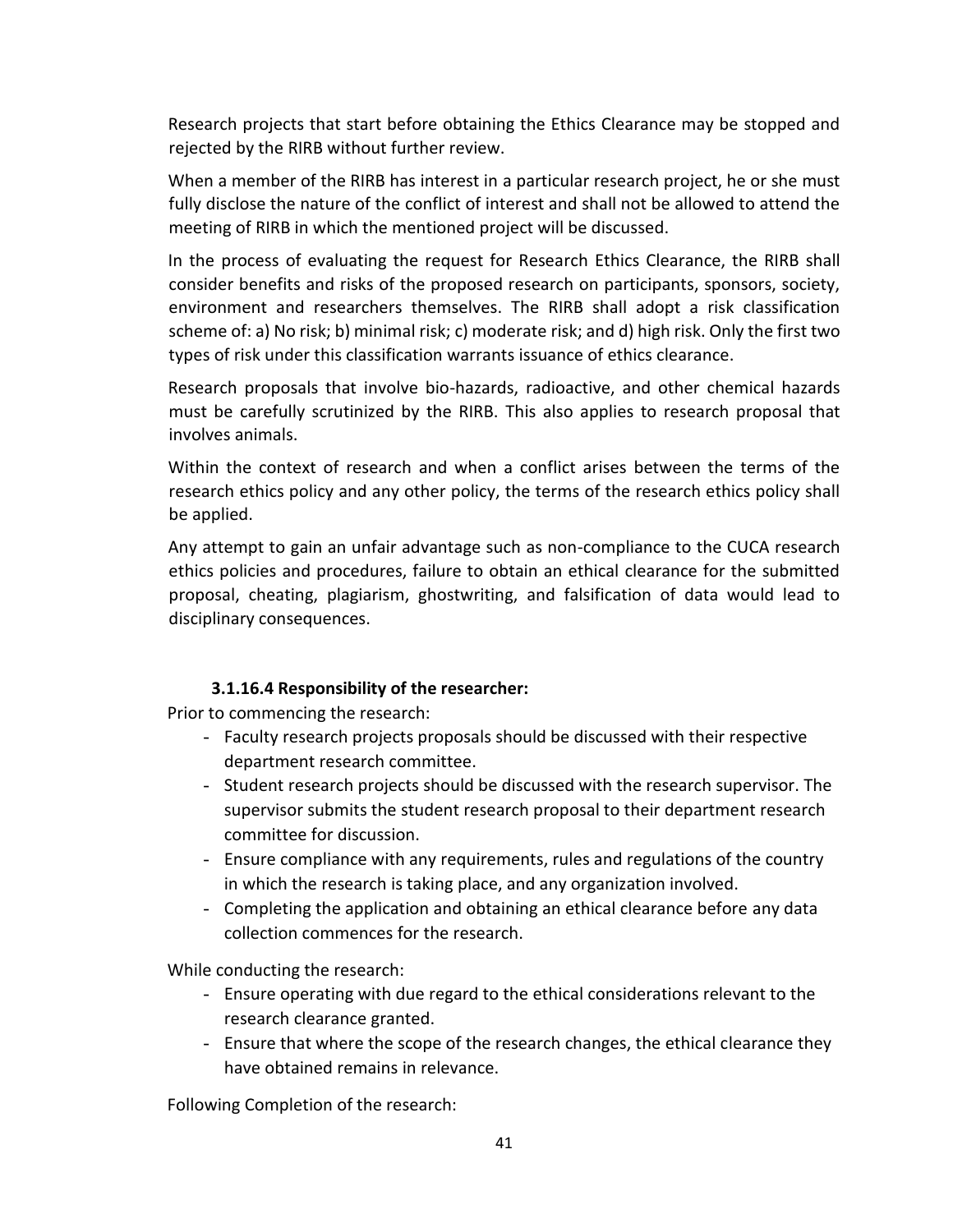- Ensure dissemination of findings is appropriate in terms of anonymity and confidentiality.
- Ensure findings and conclusions are accessible for review.

# **3.1.16.5 Ethics Review and the Role of the Governing Bodies (CRC and RIRB)**

The research committee of each department submits the research proposals and ethic clearance form to the CRC through their respective HOD.

The CRC shall evaluate the research proposals in the light of the guidelines of the Research Ethics Policy and make a recommendation to the Research Internal Review Board (RIRB). The RIRB shall verify the recommendation of the CRC and makes a final decision to clear, reject, or modify the research proposal.

If the RIRB decides to reject or modify the research proposal, the principal researcher may submit a revised version of the proposal directly to the RIRB without going through the CRC. The Decision of the RIRB regarding the second submission of the proposal shall be final.

In the ethic clearance form – and when the clearance is given – the RIRB shall specify a mechanism to monitor the researcher adherence to the ethics standards stated in the policy. If any significant concerns are raised about the ethical conduct of a research, the RIRB can request a detailed report of the research for further review.

If the RIRB considers that a research is being conducted in non-accordance with the granted ethic approval, it may consider withdrawal of the approval and request suspension of the research.

The RIRB decisions are categorized as follows:

| Approved                     | The research project described conforms fully to the terms of         |  |  |  |  |  |  |
|------------------------------|-----------------------------------------------------------------------|--|--|--|--|--|--|
|                              | the Research Ethics Policy and therefore is given clearance to        |  |  |  |  |  |  |
|                              | proceed with the research project.                                    |  |  |  |  |  |  |
| <b>Requires Modification</b> | The research project described partially conforms to the              |  |  |  |  |  |  |
|                              | terms of the Research Ethics Policy and therefore the principal       |  |  |  |  |  |  |
|                              | researcher was advised to modify the research to adhere to            |  |  |  |  |  |  |
|                              | the research Ethics Policy.                                           |  |  |  |  |  |  |
|                              | Modification required may include, for example:                       |  |  |  |  |  |  |
|                              | More information and clarification are required.                      |  |  |  |  |  |  |
|                              | Details of the primary aspects of the study are not<br>$\blacksquare$ |  |  |  |  |  |  |
|                              | mentioned or not clear.                                               |  |  |  |  |  |  |
|                              | The aim/methodology/ data analysis are not clear.<br>$\blacksquare$   |  |  |  |  |  |  |
|                              | Key information for the participants is<br>not                        |  |  |  |  |  |  |
|                              | understandable.                                                       |  |  |  |  |  |  |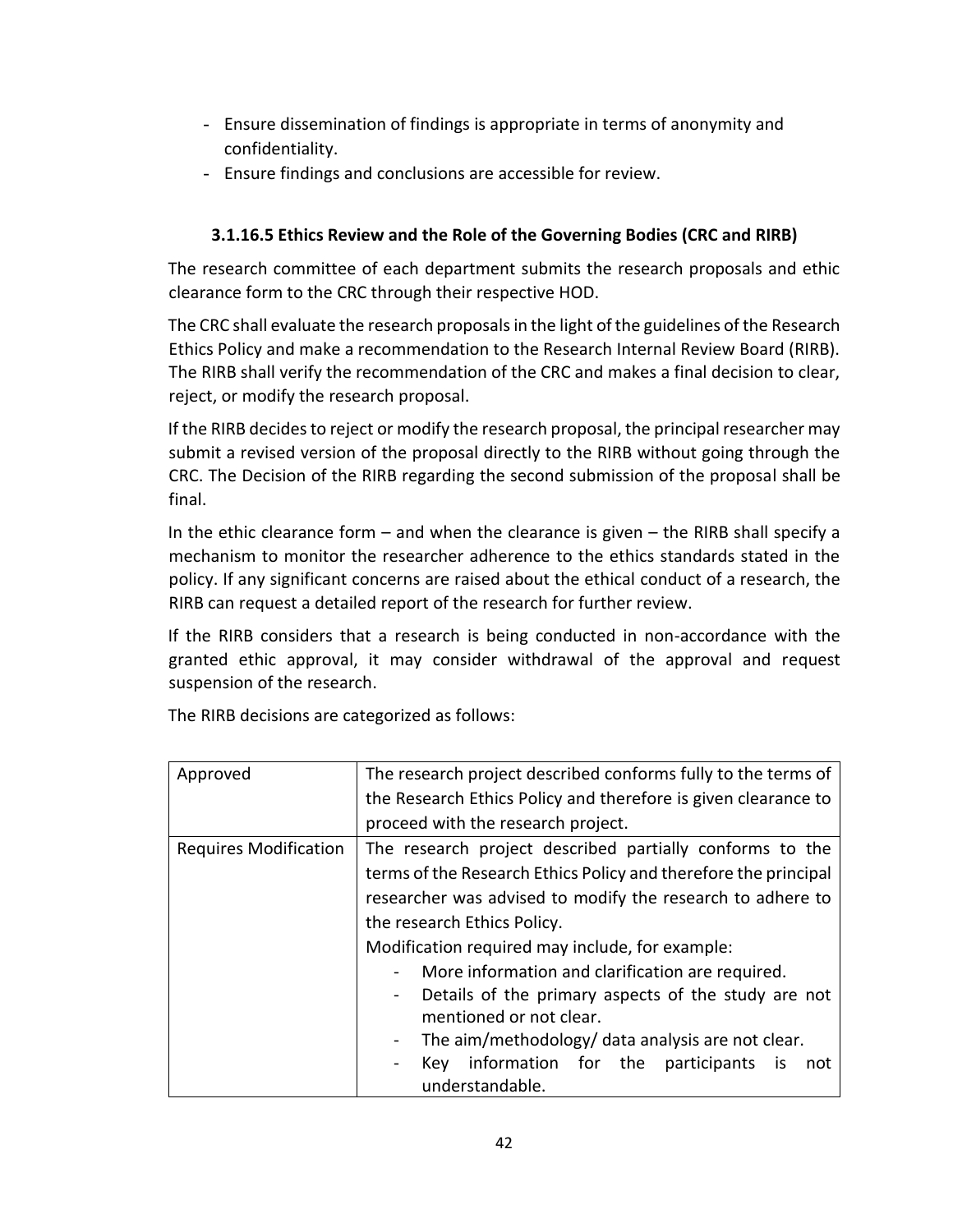| Rejected | The research project described does not conform to the terms     |
|----------|------------------------------------------------------------------|
|          | of the Research Ethics Policy. The RIRB exercises its discretion |
|          | to refuse granting the clearance for the proposed project.       |

*Approved: Board of Trustees, Nov 2014 Revised: Board of Trustees, Nov 2018 Revised: Board of Trustees, May 2021* 

## <span id="page-42-0"></span>**3.1.17 Research Commercialization Policy**

| Policy Title         | <b>Research Commercialization Policy</b> |           |   |              |  |
|----------------------|------------------------------------------|-----------|---|--------------|--|
| Policy Type          | <b>New</b>                               | Revised   | X | Discontinued |  |
| <b>Policy Number</b> |                                          | RS04DPO-3 |   |              |  |
| Responsible          | Director of Research                     |           |   |              |  |

#### **3.1.17.1 Purpose**

The purpose of this policy is to give guidance on the issues related to commercialization of research output. It intends to clarify rights and obligations of researchers and other involved funding agencies with respect to intellectual property rights. Although no policy of such a type can be exhaustive or descriptive as possibilities of commercialization are boundary-less, these guidelines attempt to set a framework for commercialization of research activities at CUCA.

#### **3.1.17.2 Scope**

This policy applies to all research projects conducted by CUCA's employees and students. It also applies to other external researchers who concluded collaborative research agreements with CUCA.

#### **3.1.17.3 Policy Statement**

CUCA follows a researcher-supportive stance on the rights of the researchers to benefit from commercialization of their research efforts. The College gives absolute intellectual property rights to researchers over the output of their research activities. In order to benefit from the rights associated with this stance, the principal researcher must demonstrate – and to the satisfaction of the management of the College – that the research project and its resultant outcomes was completed without use of the College's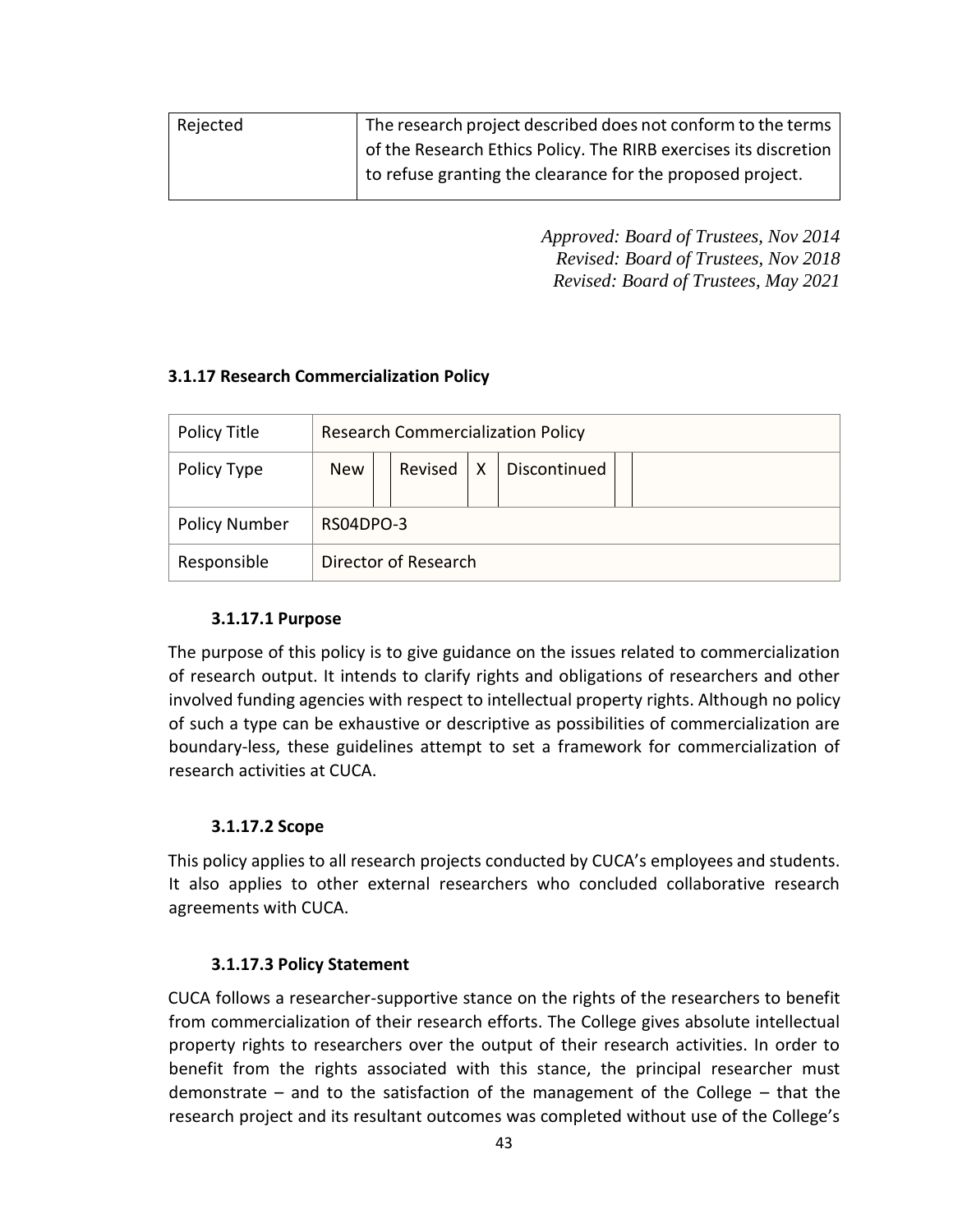time, facilities, and resources. However, when the College funds specific research project or allows the researcher to use its facilities, the College may partially have the ownership in intellectual property rights over the research project output and therefore commercialization of the research output will be subject to an agreement between the College and the researcher(s).

## **3.1.17.4 General Guiding Principles**

In terms of commercialization of research output, CUCA recognizes the following modes:

Licensing Mode: Where the College and the principal researcher can license the invention to an existing organization;

Entrepreneurial Mode: Where the College and the principal researcher can use the new invention as the primary product of a newly established business;

Ownership Transfer Mode: Where the College and the principal researcher can assign or sell ownership of (copy rights) to an existing organization.

Researchers are obliged to disclose the Research Directorate any research that has high potential for commercialization as soon as the results of the research became evident.

When a business partner is involved with a particular research project from the beginning, the intellectual property rights shall be outlined and agreed upon in prior collaborative research agreement endorsed by the President of the College and as per the prevalent policies of the College.

Commercialization of research projects outcomes shall be governed by the prevailing UAE intellectual property regulations.

If a particular research project outcome is of commercial or applied nature, the final decision regarding the process of commercialization of such project must be negotiated and documented in writing between CUCA and the principal researcher.

All research outcome commercialization agreements must be approved by the President before they come into effect.

> *Approved: Board of Trustees, Nov 2014 Revised: Board of Trustees, Nov 2018*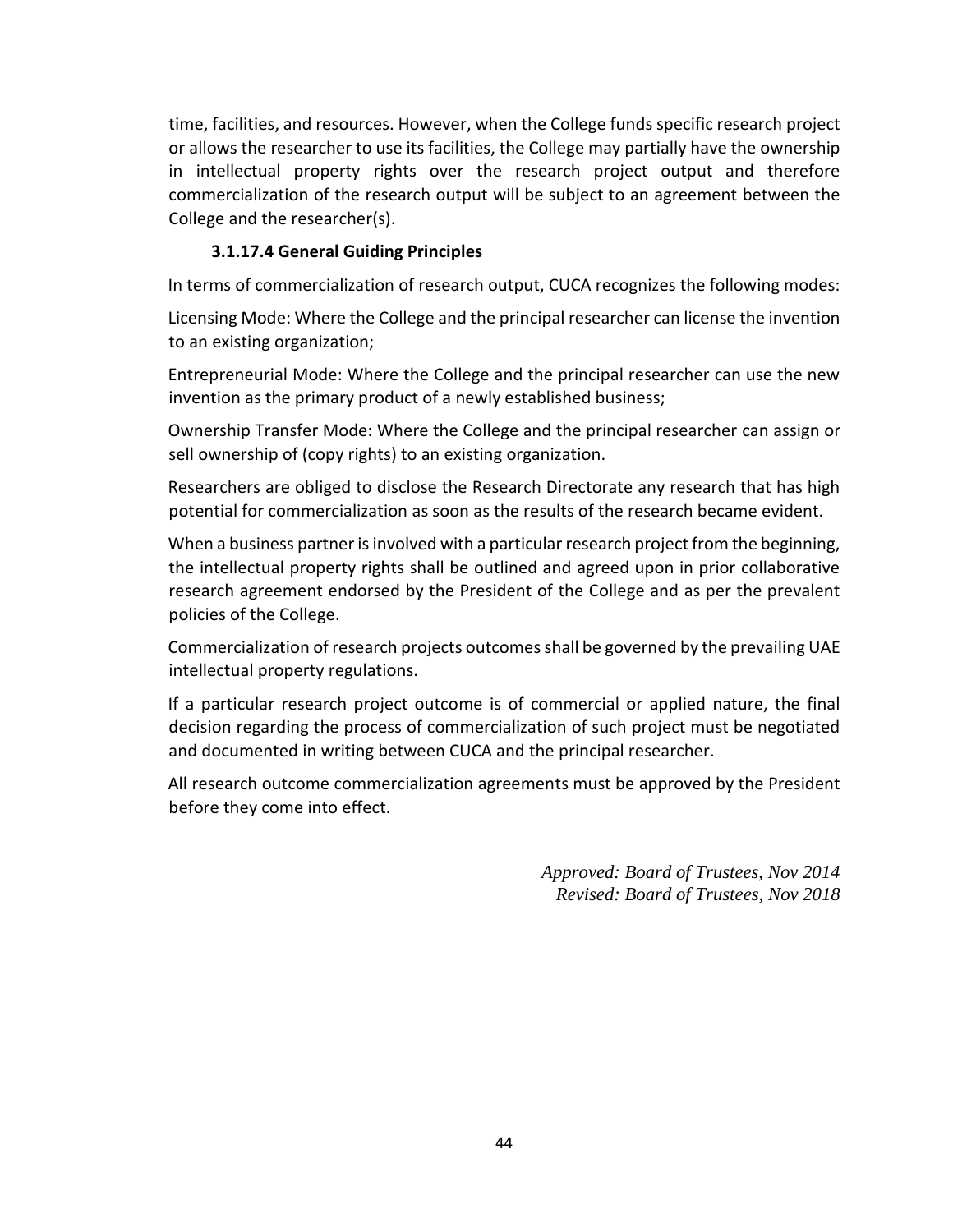| Policy Title         | Students Involvement in Research Policy |                                   |  |  |  |  |
|----------------------|-----------------------------------------|-----------------------------------|--|--|--|--|
| Policy Type          | <b>New</b>                              | Discontinued<br>Revised $\vert$ X |  |  |  |  |
| <b>Policy Number</b> |                                         | RS04CPO-1                         |  |  |  |  |
| Responsible          | Director of Research                    |                                   |  |  |  |  |

#### <span id="page-44-0"></span>**3.1.18 Student Involvement in Research Policy**

## **3.1.18.1 Purpose**

This policy intends to set general guidelines for students' research. It complements other existing academic policies and regulations and it should NOT be read in isolation of those policies and regulations. The primary aim of this policy is to ensure that students' research is following the norms and standards of research adopted in their respective academic areas.

# **3.1.18.2 Scope**

This policy applies to all CUCA students; graduate and undergraduate.

## **3.1.18.3 Policy Statement**

Students' research is of paramount importance and it is an integral part of the research activities of CUCA. The College highly supports and encourages students' research. Students may be involved in research through graduate research projects, independent studies, or their own course-related research projects. Participation in research provides students with the opportunity to critically apply classroom knowledge to real world community-based problems. Students learn how to conduct, disseminate, and use research techniques to examine social, economic, and technological problems and propose new practices or policy agenda. The College's "Thesis Writing Manual" complement this policy and both documents should be implemented together.

#### **3.1.18.4 Obligations of Students as Researchers**

It is CUCA's expectation that all students will carry out their research and other academic activities with the highest standards of professionalism and integrity. Specifically, the following are expected as a common practice in students' research activities:

- The primary responsibility for the selection and conduct of research shall rest with the student researcher and to this end he or she shall:
- Maintain the highest standards of honesty, integrity and ethical behavior in all research.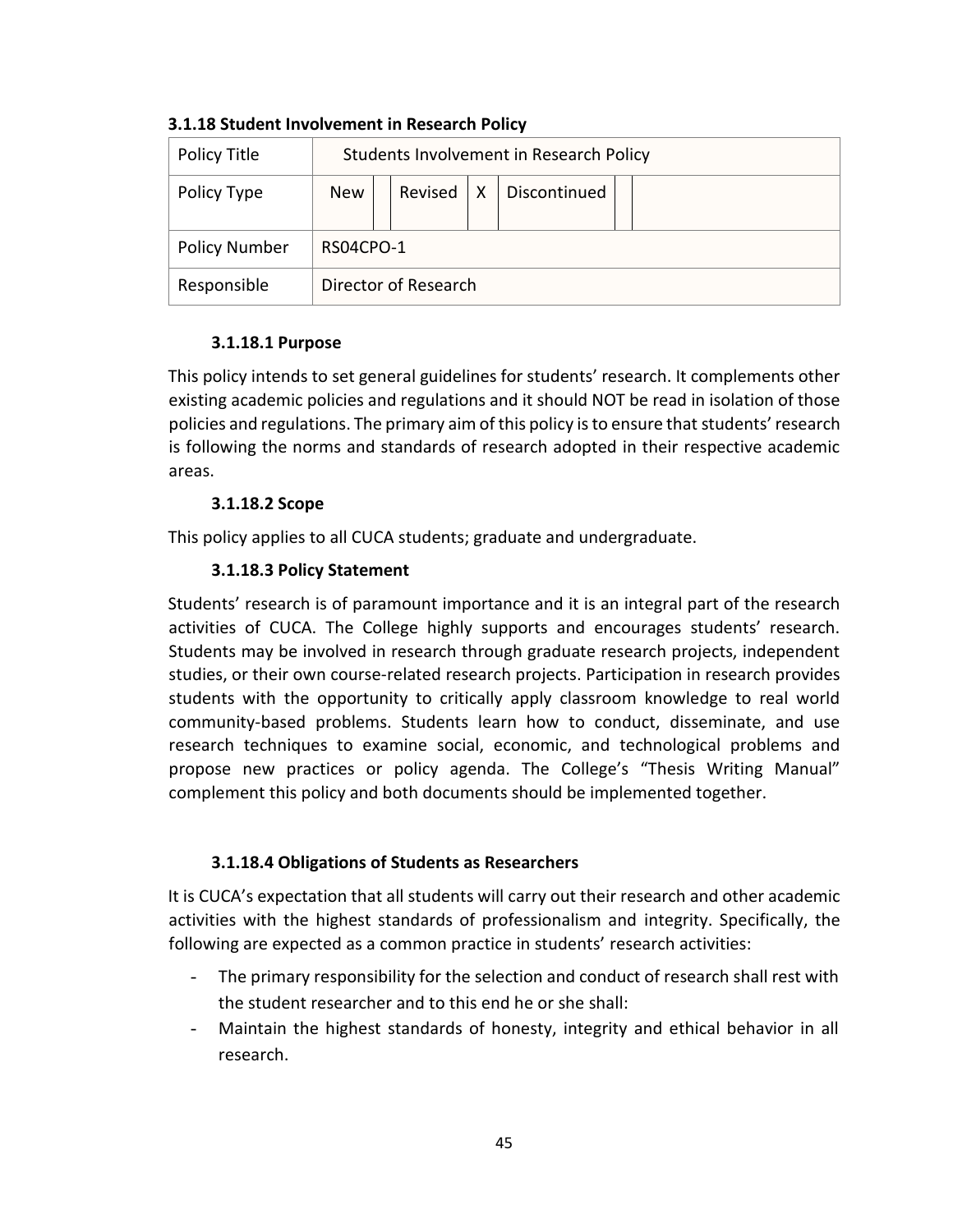- Familiarize him/herself with all policies and procedures pertaining to conducting research within CUCA or other affiliated institutions and share and disseminate the same with other involved researchers.
- To misrepresent his or her academic, professional or employment credentials or experience.
- Obtain necessary approvals including, but not limited to, research ethics, protocol and standard operating procedure approvals, before engaging in a research activity for which prior approval is necessary.

Research students are encouraged to design, develop, and implement research plans in their respective areas of expertise consistent with the research strategy of CUCA.

All research students are expected to abide by and follow standard research techniques and rigor used in their respective academic areas and particularly during the processes of collecting and analyzing data and during the final stage of reporting findings.

Research students' are guided by the academic regulations governing their respective academic programs.

Research students are encouraged to use their course-related research projects as steps forward to publish revised versions of those projects in scientific journals.

Students of CUCA are required to mention their affiliation to the College in all works that is being published during their enrollment period with the college.

Students are not allowed to submit the same research project to satisfy academic requirements of more than one course or program.

A researcher shall not acknowledge contribution of other persons to a specific research project unless the person/s had made substantial contribution to the research project.

Researchers are obliged to report any observations or incidents of research misconduct as defined and specified in the College's Research Support Policy.

If a graduate program requires completion of a thesis as part of the academic requirements of the program award, students shall provide the Research Directorate with a soft copy of their final research project reports for archival purposes in the Research Directorate repository.

Reported incidents of students' research misconduct shall be dealt with according to the general academic policies of the College and by the appropriate committees or panels.

Financial Support for Students' Research

The College shall also acknowledge the eligibility of all its students for financial support within the limit of its resources and its priorities for funding research projects.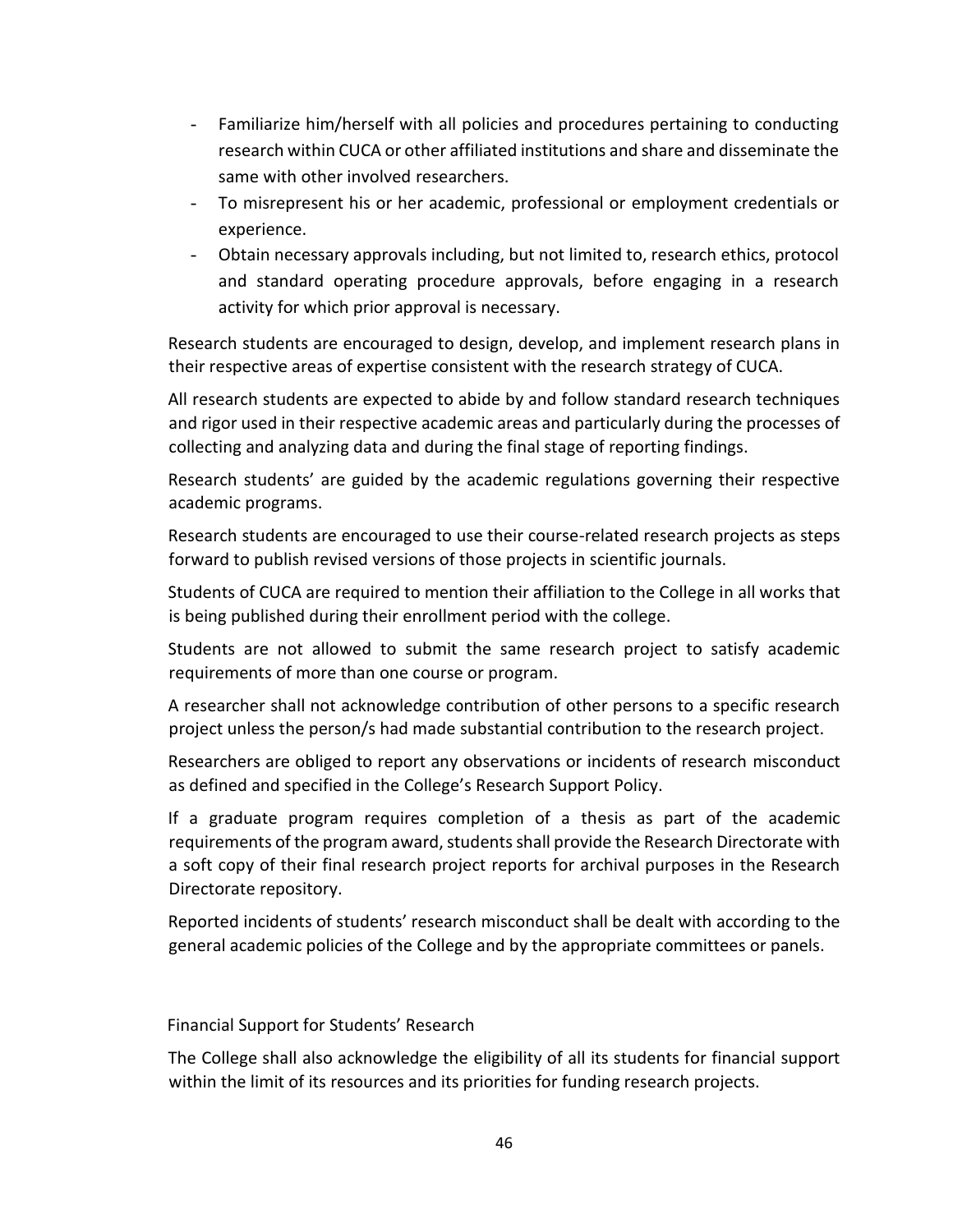Financial support for students' research shall be governed by the terms of the "Research Support" and the "Research Funds" policies of the College.

| <b>Procedure Title</b>     | Student Involvement in Research Procedures |  |  |  |  |  |
|----------------------------|--------------------------------------------|--|--|--|--|--|
| <b>Procedure Type</b>      | Revised<br>Discontinued<br>New             |  |  |  |  |  |
| <b>Policy Reference</b>    | RS04CPO-1                                  |  |  |  |  |  |
| <b>Procedure Reference</b> |                                            |  |  |  |  |  |
| Responsible                | Director of Research                       |  |  |  |  |  |

# <span id="page-46-0"></span>**3.1.19 Student Involvement in research procedures**

## **3.1.19.1 Purpose**

The primary aim of this procedure is to ensure that students' research is following the norms and standards of research adopted in their respective academic areas.

# **3.1.19.2 Scope**

This procedure applies to all CUCA students; graduate and undergraduate.

# **3.1.19.3 Principles of Students Involvement in Research**

It is CUCA's expectation that all students will carry out their research and other academic activities with the highest standards of professionalism and integrity.

The primary responsibility for the selection and conduct of research shall rest with the student researcher and to this end he/she shall:

- Maintain the highest standards of honesty, integrity, and ethical behavior in all research.
- Familiarize him/herself with all policies and procedures pertaining to conducting research within CUCA or other affiliated institutions and share and disseminate the same with other involved researchers.
- Not to misrepresent his/her academic, professional or employment credentials or experience.

# **3.1.19.4 Procedure Guidelines**

Research students in collaboration with their supervisors must ensure to design, develop, and implement research proposals in their respective areas of expertise that are consistent with the research strategy of CUCA.

Student Research proposals shall be submitted to RIRB for evaluation and approval.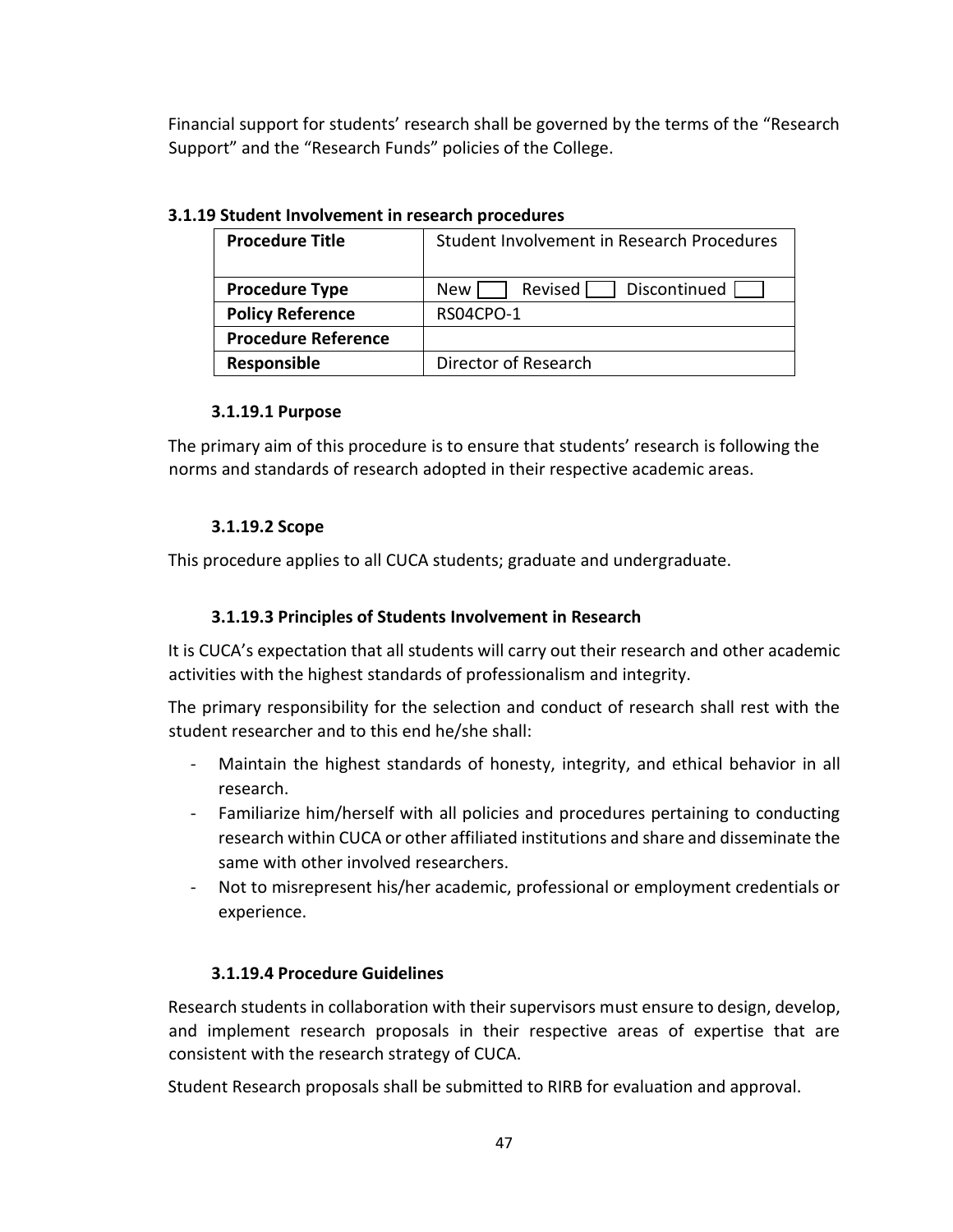Research students must obtain necessary approvals from RIRB, including but not limited to, research ethics, protocol and standard operating procedure approvals, before engaging in a research activity for which prior approval is necessary.

Research projects that start before obtaining the Ethics Clearance and other approvals may be stopped and rejected by the RIRB without further review.

If the RIRB decides to reject or modify the research proposal, the research student may submit a revised version of the proposal. The Decision of the RIRB regarding the second submission of the proposal shall be final.

All research students are expected to abide by and follow standard research techniques and rigor used in their respective academic areas and particularly during the processes of collecting and analyzing data and during the final stage of reporting findings.

Research students are guided by the academic regulations governing their respective academic programs.

Research students are encouraged to use their course-related research projects as a step forward to publish revised versions of those projects in scientific journals.

Students of CUCA are required to mention their affiliation to the College in all works that is being published during their enrollment period with the college.

Students are not allowed to submit the same research project to satisfy academic requirements of more than one course or program.

A researcher shall not acknowledge contribution of other persons to a specific research project unless the person/s had made substantial contribution to the research project. The RIRB can request a detailed report of the researcher's contribution for review.

Researchers are obliged to report any observations or incidents of research misconduct as defined and specified in the College's Research Support Policy (RS04APO‐3).

Reported incidents of students' research misconduct shall be dealt with according to the general academic policies of the College and by the appropriate committees or panels.

If the RIRB considers that research is being conducted in non-accordance with the granted approvals, it may consider withdrawal of the approval and request suspension of the research.

For graduate programs requiring completion of a thesis as part of the academic requirements of the program award, students shall provide the Research Directorate with a soft and hard copy of their final research project for archival purposes.

For graduate research degree students: Thesis supervisors are expected to guide their students through the entire process.

For undergraduate research students: Research supervisors are expected to guide their students through the entire process.

*Approved: Board of Trustees, Nov 2014*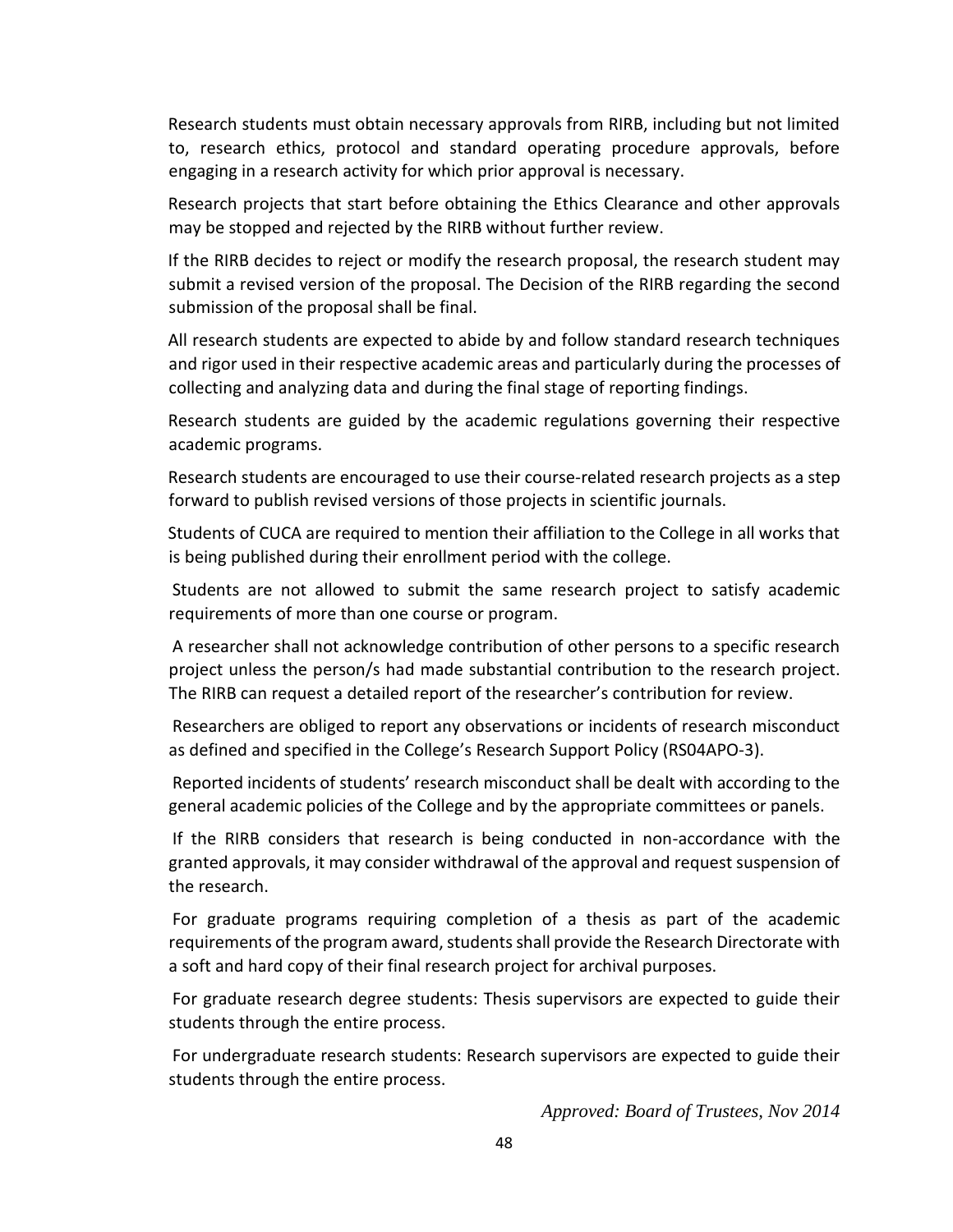*Revised: Board of Trustees, Nov 2018 Approved: Board of Trustees, May 2021* 

## <span id="page-48-0"></span>**4. Section Four: Research-Related Forms**

This section of the Research Handbook contains the forms necessary for operationalizing the research activities. Faculty members and researchers are urged to make use of these forms to ease the administrative and procedural side of the research activities. Soft copies of these forms are available at the Research Directorate. Please feel free to contact the Directorate if you need the same.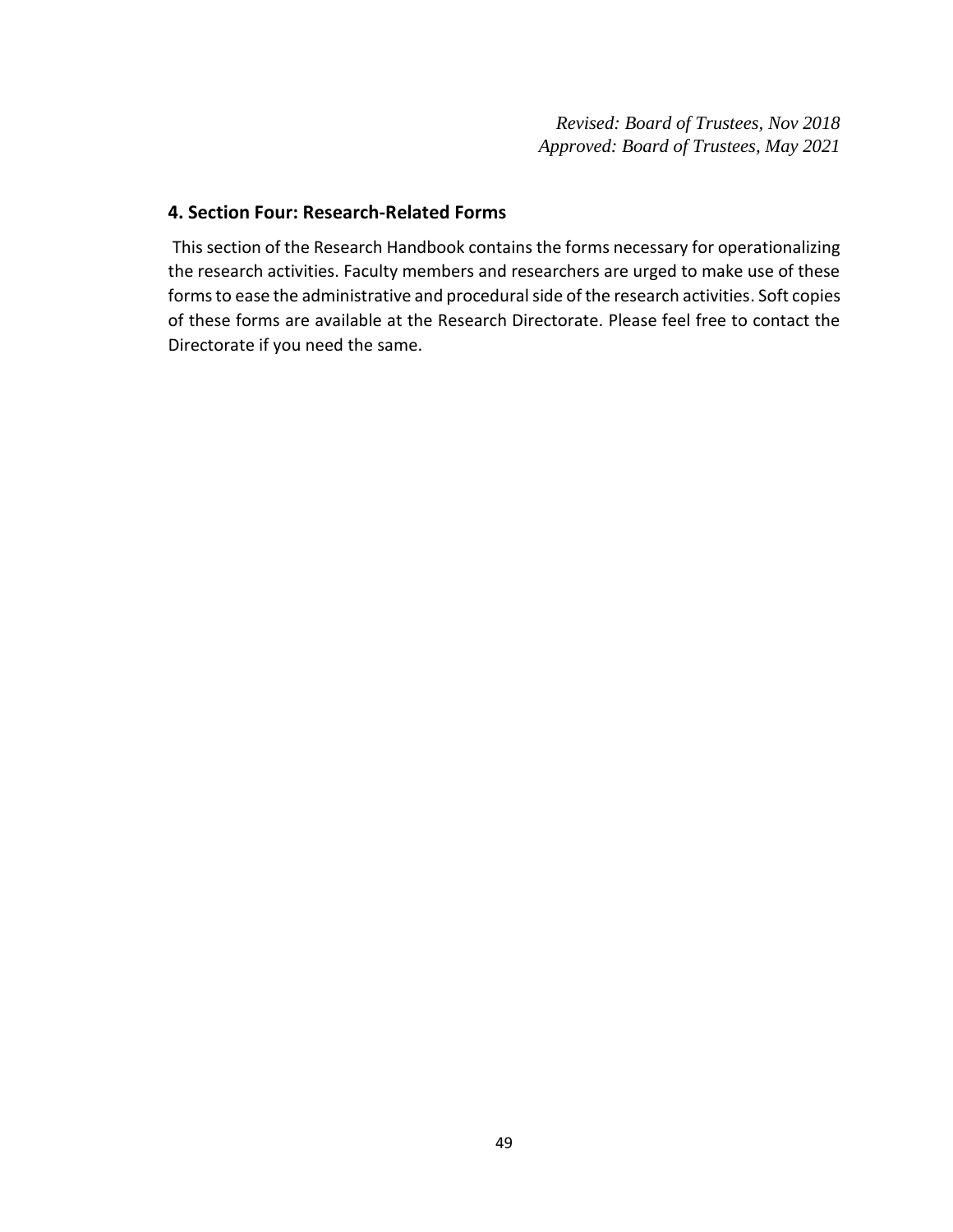

# Appendix (3-A)

# Request for Research Ethics Clearance Form

## <span id="page-49-0"></span>**I. Principal Researcher Details**

| Research Proposal Title              |  |
|--------------------------------------|--|
| Name of Principal Researcher<br>(PR) |  |
| Rank/ Position of the PR             |  |
| Department                           |  |
| e-mail of PR                         |  |

## <span id="page-49-1"></span>**2. Research Project Related Details**

2.1 Briefly (not more than 60 words), explain the nature of the proposed research project.

| 2.2 | Does this Research project involve human beings or animals as participants or       |
|-----|-------------------------------------------------------------------------------------|
|     | subjects of the research?<br>Yes                                                    |
| 2.3 | If Yes, please state the nature and level of involvement.                           |
|     |                                                                                     |
| 2.4 | Does this project represent risk or harm to the participants or subjects?           |
|     | No<br>Yes                                                                           |
|     | If yes please indicate the level of rick as nor the following sategorization (tick) |

2.5 If Yes, please indicate the level of risk as per the following categorization (tick the appropriate box):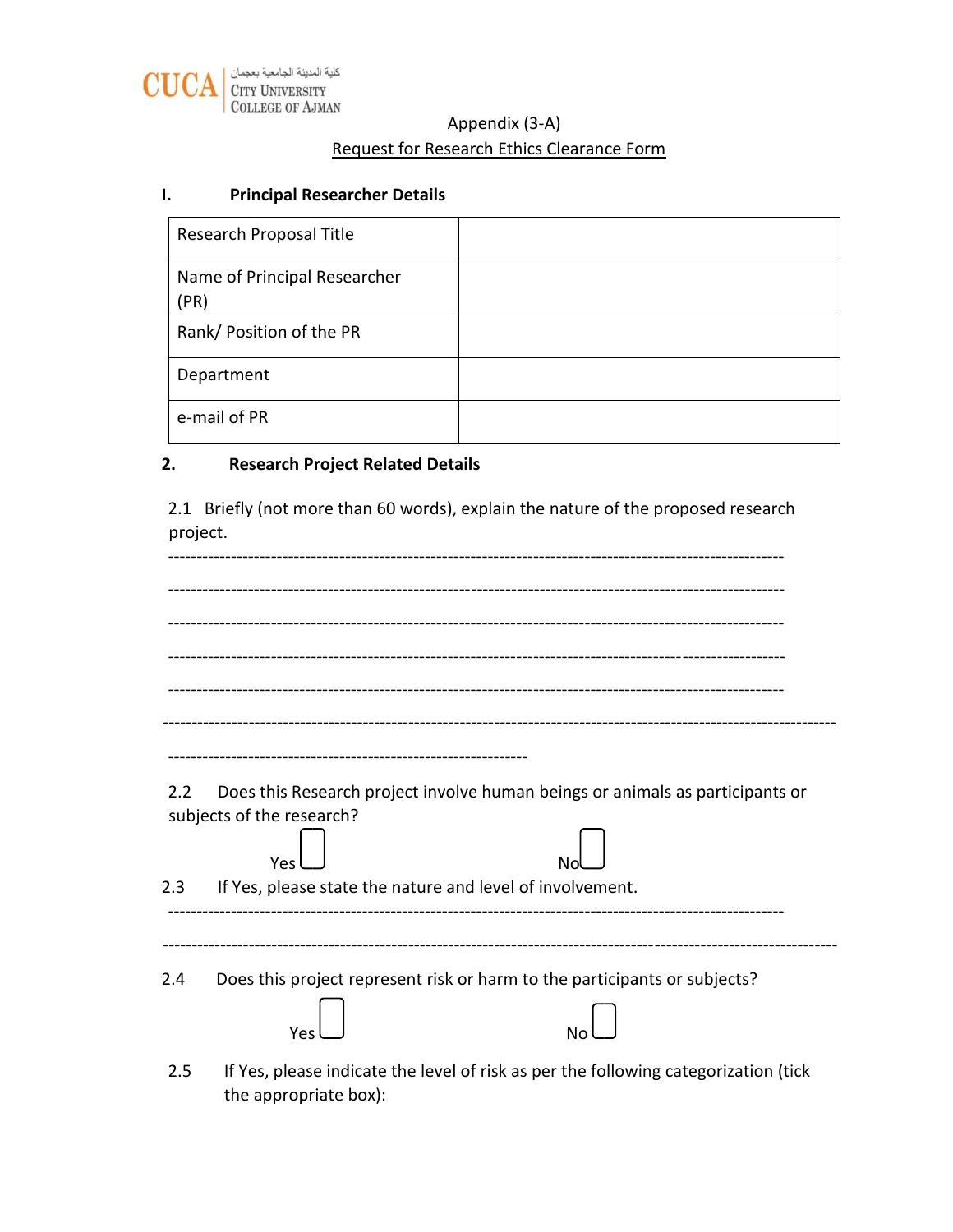<span id="page-50-0"></span>

| No Risk                             | Minimal Risk   Moderate Risk   Munimal Risk<br>High Risk                                                                                                                                                                                                                                                                                                                                                                                                                                                                                                      |
|-------------------------------------|---------------------------------------------------------------------------------------------------------------------------------------------------------------------------------------------------------------------------------------------------------------------------------------------------------------------------------------------------------------------------------------------------------------------------------------------------------------------------------------------------------------------------------------------------------------|
| 3.<br><b>Decision of RIRB</b>       |                                                                                                                                                                                                                                                                                                                                                                                                                                                                                                                                                               |
| clearance for the proposed project. | The research project described above conforms to the terms of the Research<br>Ethics Policy and therefore was given clearance to "go ahead" with the project.<br>The research project described above partially conforms to the terms of the<br>Research Ethics Policy and therefore the principal researcher was advised to<br>modify the research to adhere to the research Ethics Policy.<br>The research project described above does not conform to the terms of the<br>Research Ethics Policy. The RIRB exercises its discretion to refuse granting the |
| Signature:                          |                                                                                                                                                                                                                                                                                                                                                                                                                                                                                                                                                               |
| Chairperson, RIRB                   | Date:                                                                                                                                                                                                                                                                                                                                                                                                                                                                                                                                                         |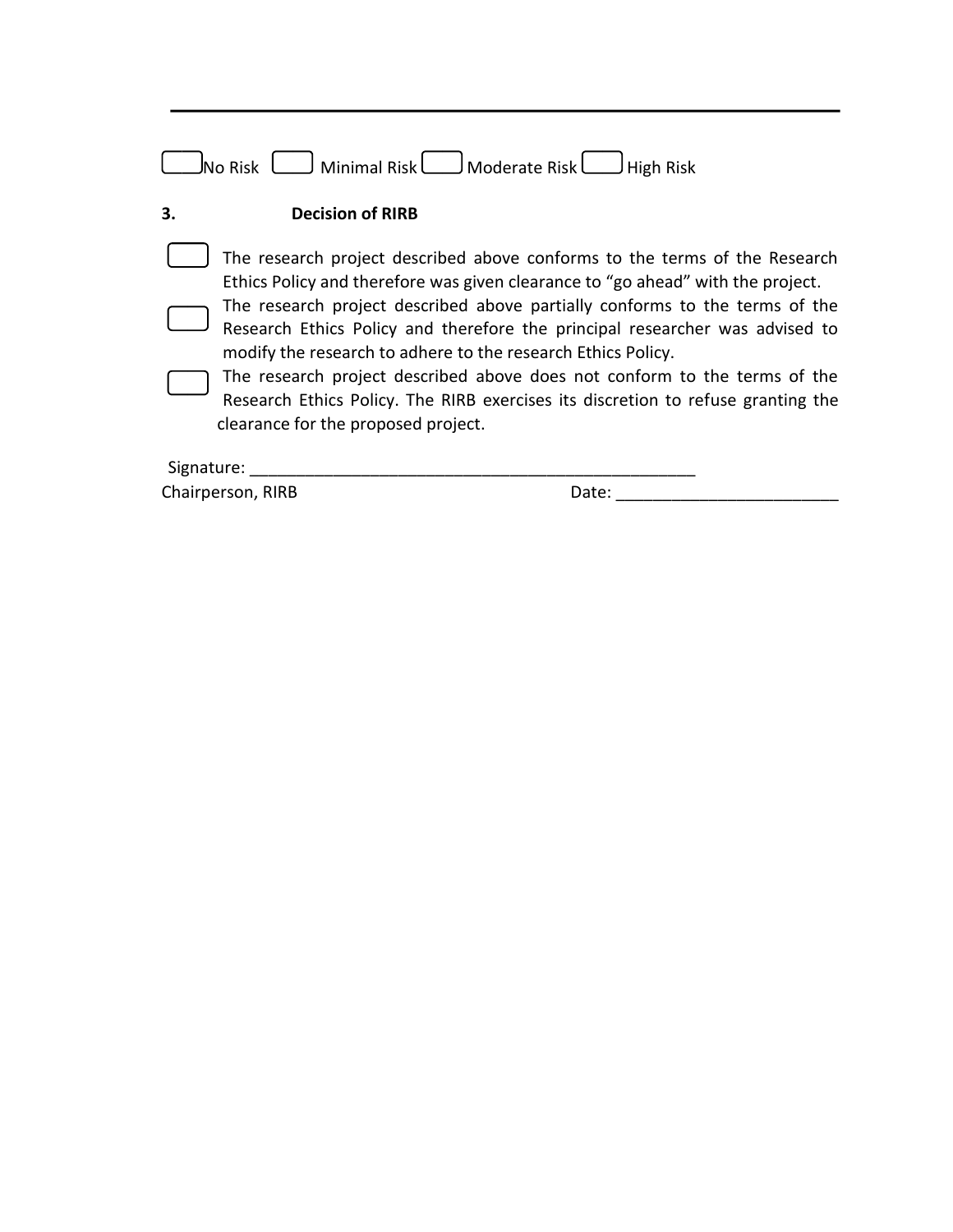# Appendix (3-B)

# Application Form for Research Fund \*

#### <span id="page-51-0"></span>**1. Research Project Proposal Summary**

| Proposed<br>Project Title |              |  |
|---------------------------|--------------|--|
| Principal<br>Researcher   | Name         |  |
| (PR)                      | <b>Title</b> |  |
|                           | Dept./Unit   |  |
|                           | Tel          |  |
|                           | Email        |  |

| Co-Researchers - including those from other institutions $-$ if any: |                        |             |       |
|----------------------------------------------------------------------|------------------------|-------------|-------|
| Name                                                                 | University/Institution | Designation | Email |
|                                                                      |                        |             |       |
|                                                                      |                        |             |       |
|                                                                      |                        |             |       |

# <span id="page-51-1"></span>**2. Description of the Research Project**

Please provide a brief description of the research project under the headings mentioned below.

2.1 Abstract - Provide a concise summary of the proposed research (max. 250 words).

2.2 Statement of the research problem(s) and research questions (Maximum 300 words)

2.3 Literature review – A concise review of scholarly research information relating to your research topic (maximum 500 words)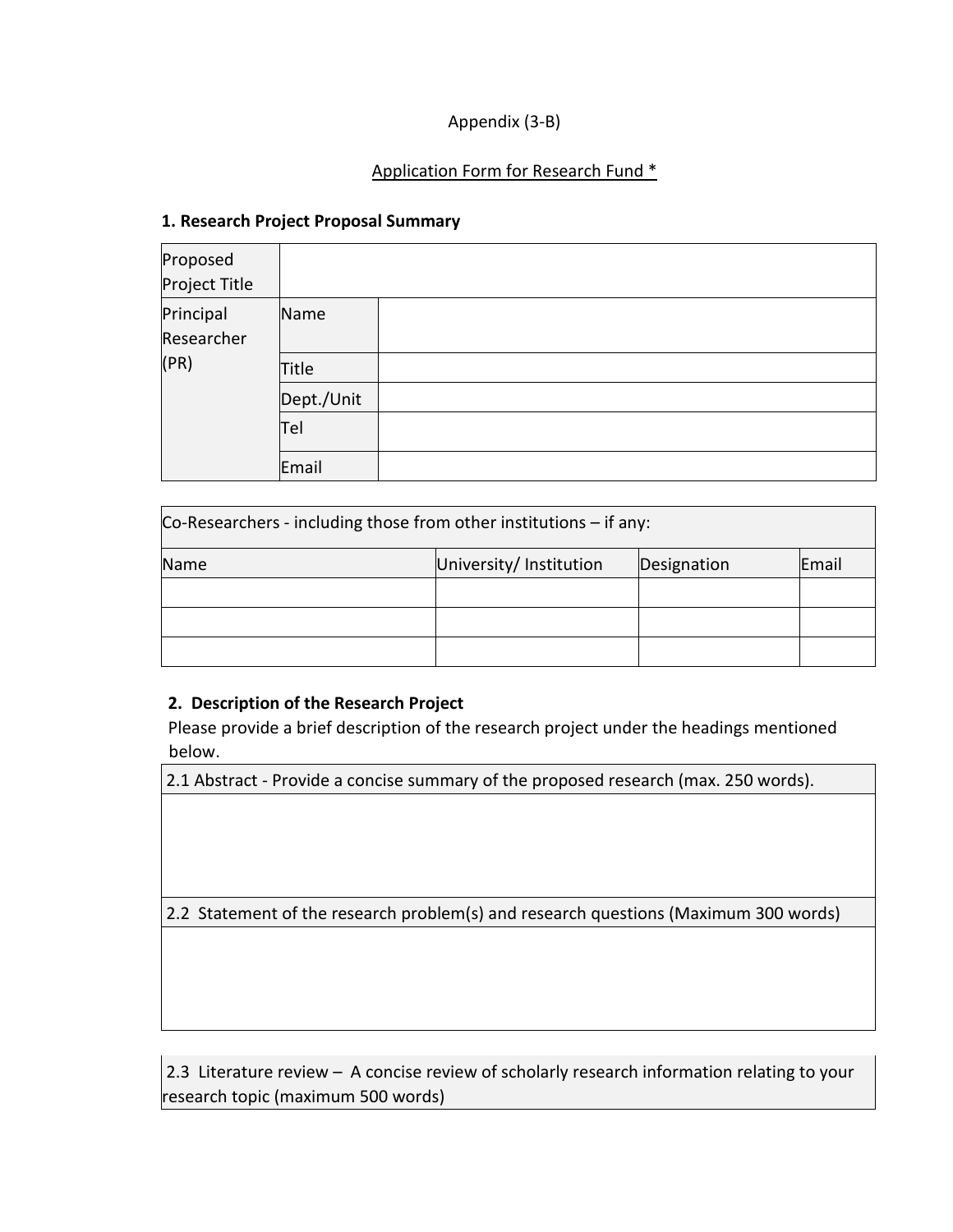2.4 Research design – Methods to be used in your research process (sampling plan, data collection and analysis). (maximum 400 words)

2.5 Practical implications of the research – anticipated outcomes including potential problem solutions, or contribution to knowledge or understanding of issues (maximum 400 words)

2.6 Research schedule – what are the major milestones of your research (Please provide dates and deliverables expected)

#### <span id="page-52-0"></span>**3. Budget**

Please provide the budget required for your research proposal and justify the rationale for the required budget.

# <span id="page-52-1"></span>**4. Facilities and Equipment**

Are you requesting any facilities or special equipment? If so, please describe them below.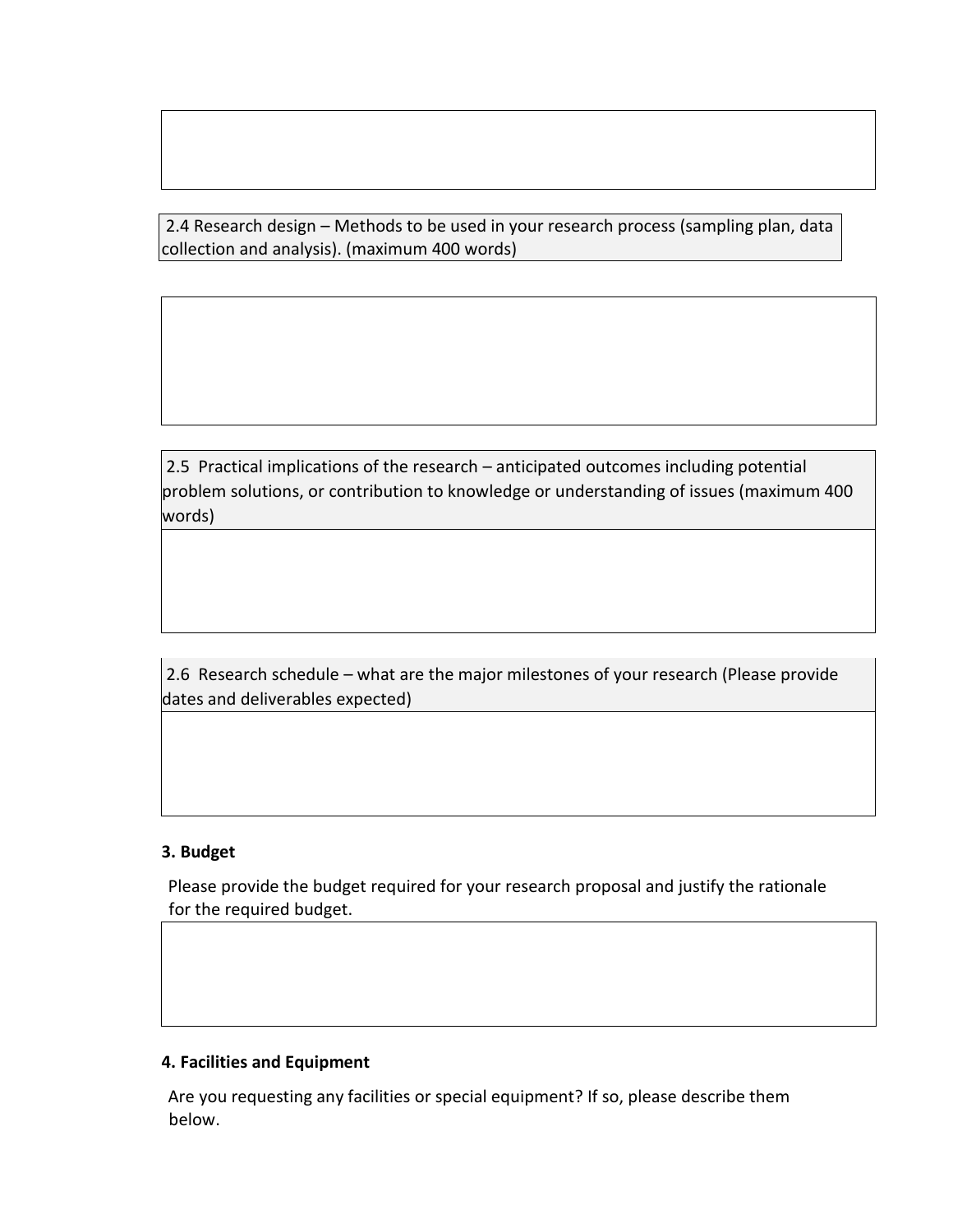#### <span id="page-53-0"></span>**5. Ethical Clearance**

If this proposed research project involves human or animal subjects, please indicate whether the project got the approval of the Research Sub-Ethics Committee.

## <span id="page-53-1"></span>**6. National Priorities**

Please describe briefly how the research proposal contributes to the UAE national development agenda.

\* Please submit completed form to the Office of the Research Directorate.

Signature: Principal Researcher Date: \_\_\_\_\_\_\_\_\_\_\_\_\_\_\_\_\_\_

 $\mathcal{L}=\{1,2,3,4,5\}$ 

-----------------------------------------------------------------------------------------------------------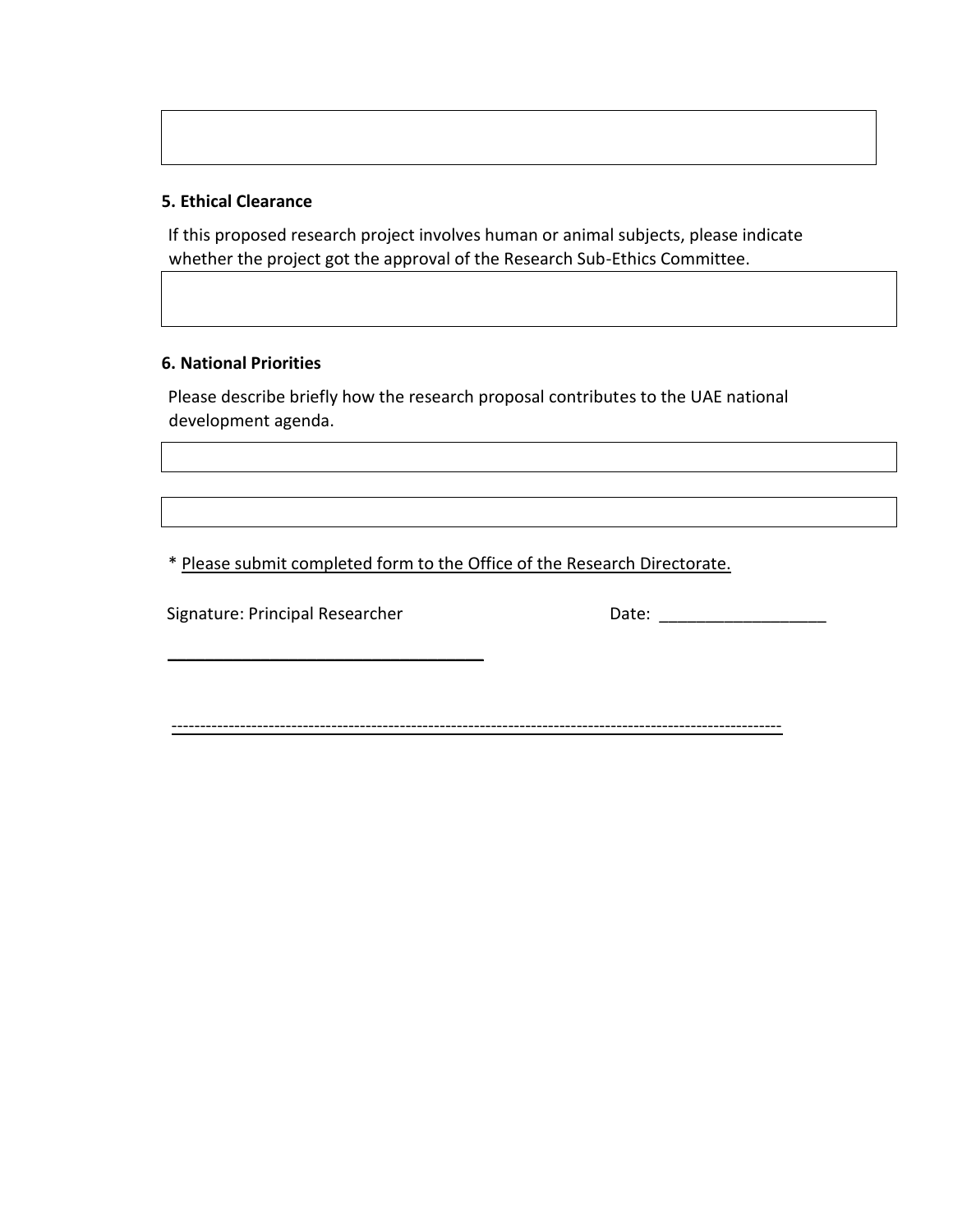# Appendix (3-C)

# Thesis Declaration Form

| Signature: | udle. |
|------------|-------|
|------------|-------|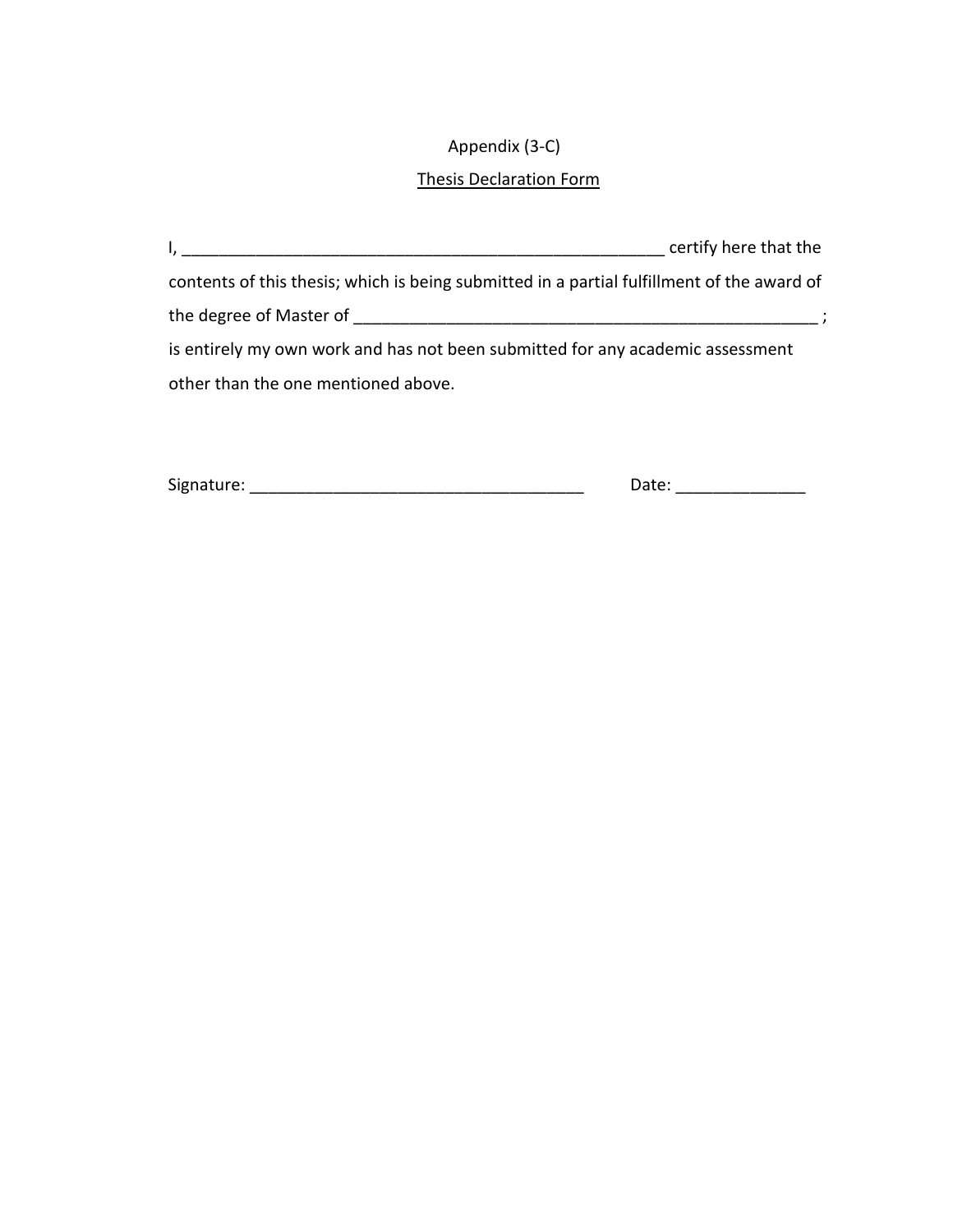# Appendix (3-D) Thesis Assessment Form

| Student's Name                         |                                                   |       | ID        |                       |
|----------------------------------------|---------------------------------------------------|-------|-----------|-----------------------|
| Department                             |                                                   |       |           |                       |
| <b>Thesis Title</b>                    |                                                   |       |           |                       |
| <b>Assessment Component</b>            |                                                   |       | Max. Mark | <b>Allocated Mark</b> |
| <b>Research Problem and Objectives</b> |                                                   | 5     |           |                       |
| Relevance of Research Background       |                                                   | 15    |           |                       |
| Rigor and Depth of Literature Review   |                                                   | 20    |           |                       |
| Research Design and Methods            |                                                   | 15    |           |                       |
| Data Collection and Analysis           |                                                   | 15    |           |                       |
| Results                                |                                                   | 15    |           |                       |
| Conclusions/ Recommendations           |                                                   | 5     |           |                       |
| Style)                                 | Presentation and Organization (Including citation | 10    |           |                       |
| <b>Total</b>                           |                                                   | 100.0 |           |                       |

Name:

(Member of the Thesis Evaluation Committee)

| Signature: |  |
|------------|--|
|------------|--|

Signature: \_\_\_\_\_\_\_\_\_\_\_\_\_\_\_\_\_\_\_\_\_\_\_\_\_\_\_\_\_\_\_\_\_\_\_\_\_ Date: \_\_\_\_\_\_\_\_\_\_\_\_

Appendix (3-E)

Sample Title Page

(Thesis Title)

A thesis submitted in partial fulfillment of the requirements

for the degree of Master of \_\_\_\_\_\_\_\_\_\_\_\_\_\_\_\_\_\_\_

By

(Name of candidate)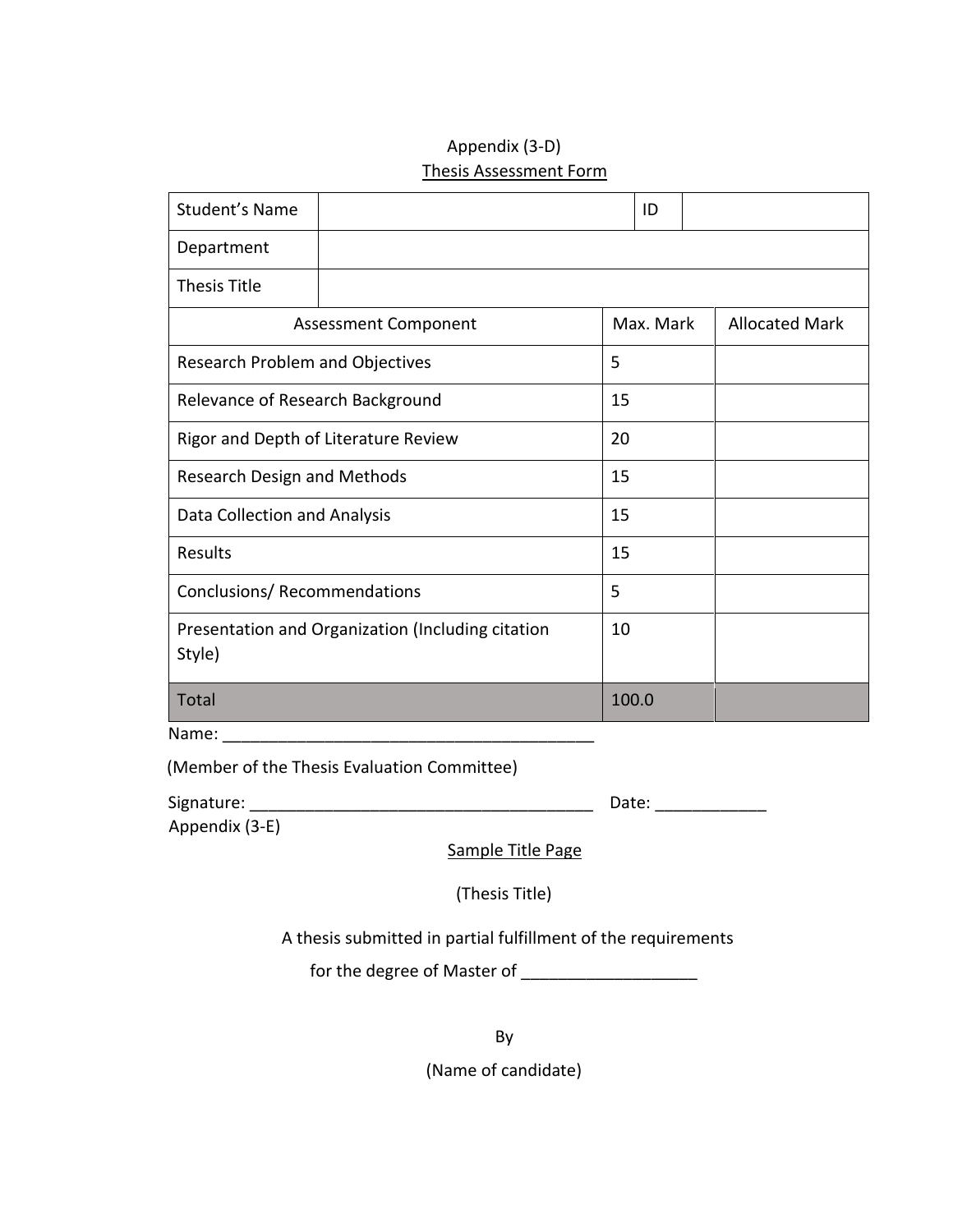2020

City University College, Ajman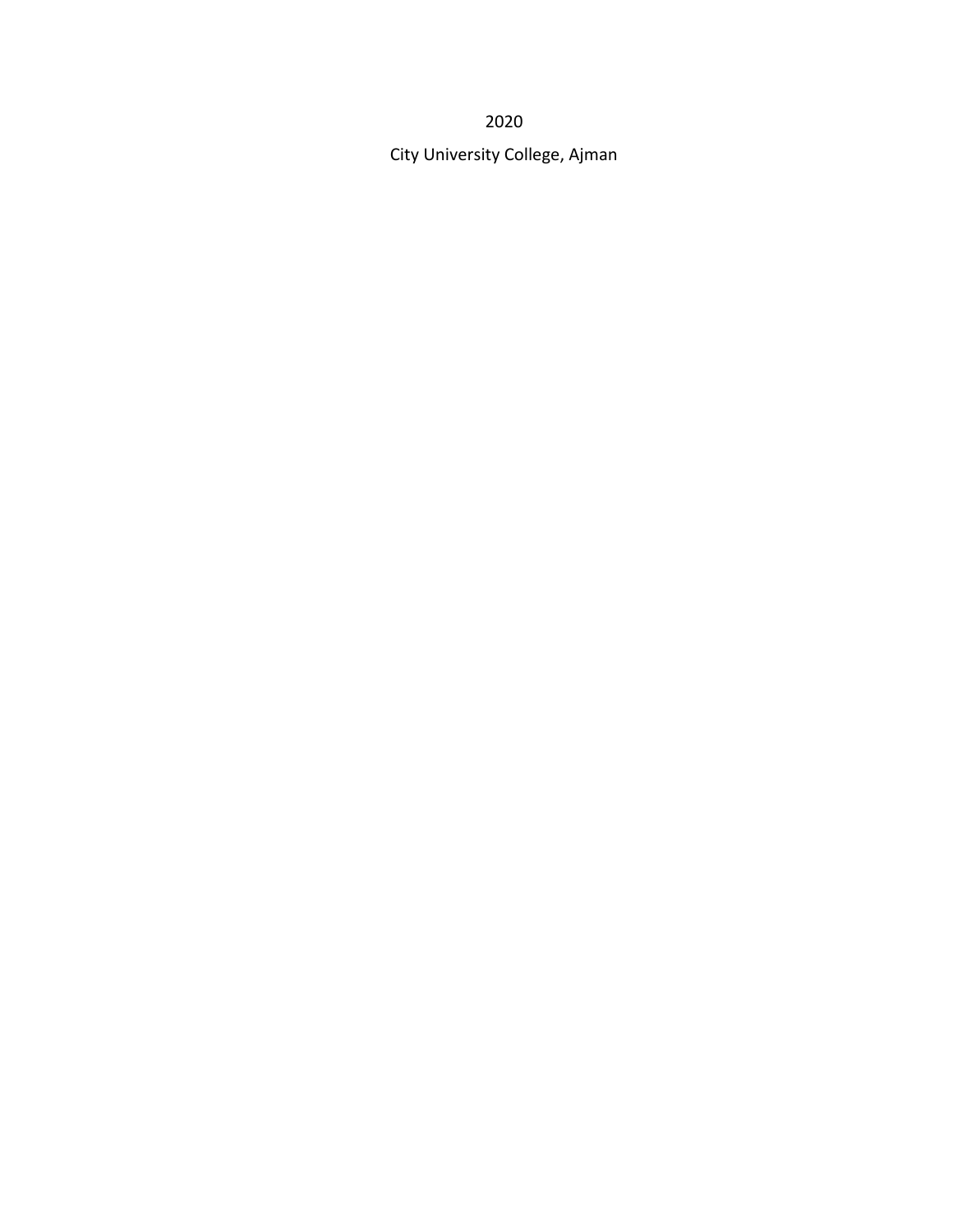# Appendix (3-F) Thesis Approval Form

|                                             | prepared by ___________________________ [Student name] in partial fulfillment of the                                                                                                                                           |
|---------------------------------------------|--------------------------------------------------------------------------------------------------------------------------------------------------------------------------------------------------------------------------------|
|                                             |                                                                                                                                                                                                                                |
|                                             | of award] at the Department of ________________________________; was approved by                                                                                                                                               |
| the following evaluation committee members: |                                                                                                                                                                                                                                |
|                                             |                                                                                                                                                                                                                                |
| (Chair, Thesis Evaluation Committee)        |                                                                                                                                                                                                                                |
|                                             |                                                                                                                                                                                                                                |
|                                             | <u> 1989 - Jan James Andreas Andreas Andreas Andreas Andreas Andreas Andreas Andreas Andreas Andreas Andreas Andr</u>                                                                                                          |
|                                             |                                                                                                                                                                                                                                |
| (Thesis Evaluation Committee Member)        |                                                                                                                                                                                                                                |
|                                             |                                                                                                                                                                                                                                |
|                                             |                                                                                                                                                                                                                                |
|                                             |                                                                                                                                                                                                                                |
| (Thesis Evaluation Committee Member)        |                                                                                                                                                                                                                                |
|                                             |                                                                                                                                                                                                                                |
|                                             |                                                                                                                                                                                                                                |
| (Head of Department [Department name])      |                                                                                                                                                                                                                                |
|                                             | Date: the contract of the contract of the contract of the contract of the contract of the contract of the contract of the contract of the contract of the contract of the contract of the contract of the contract of the cont |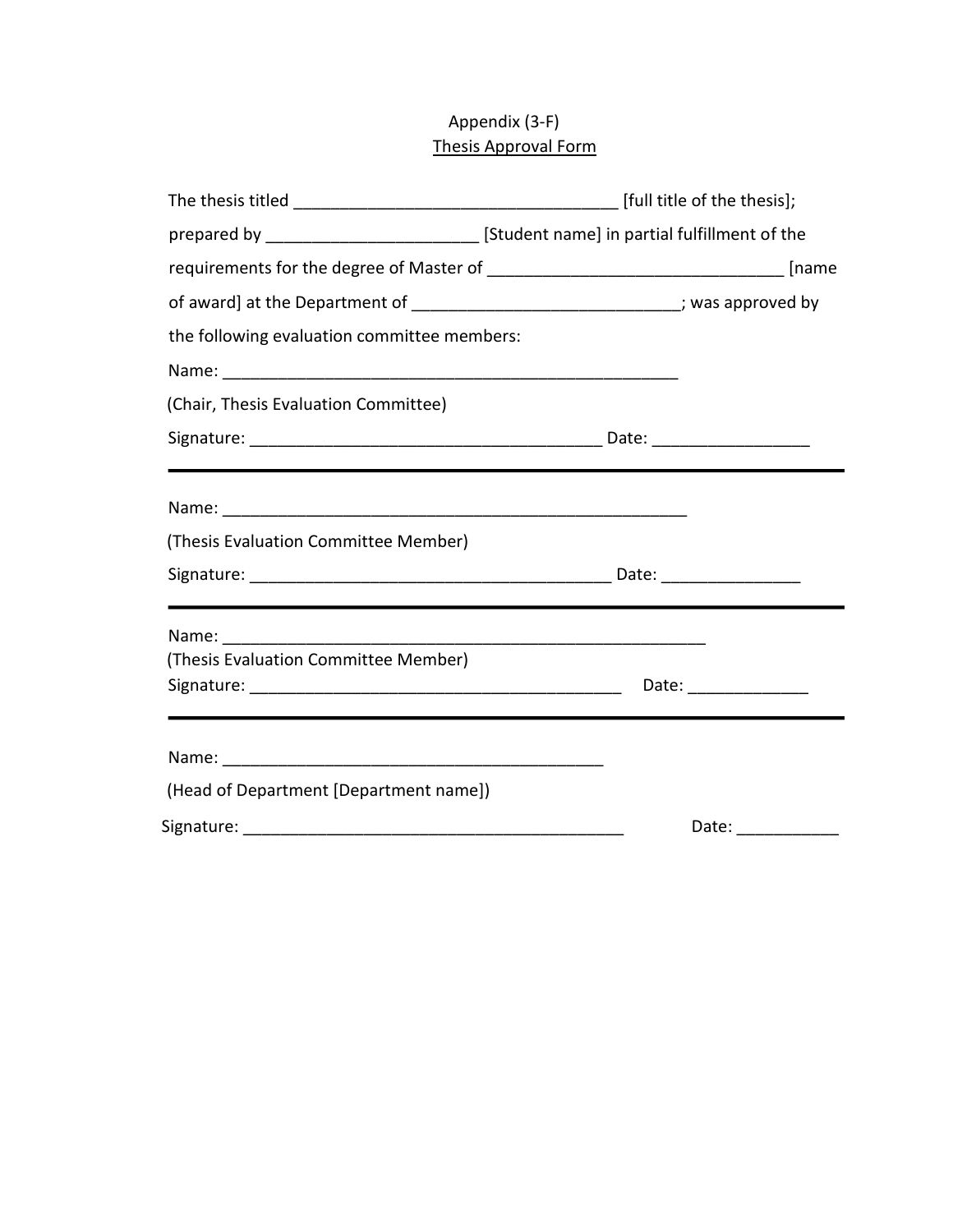#### Appendix (3-G)

Student and Supervisor Roles and Responsibilities for Thesis Work The following are the roles and responsibilities of the student and the supervisor to complete a thesis work at CUCA.

b. The supervisor agrees to support and guide the advisee during the process of preparing and submitting the thesis project titled

\_\_\_\_\_\_\_\_\_\_\_\_\_\_\_\_\_\_\_\_\_\_\_\_\_\_\_\_ in the Spring semester (2020) and the subsequent semester.

- c. Both the supervisor and the advisee will follow the rules and regulations governing thesis preparation and submission.
- d. The Supervisor will schedule regular meetings (or other monitoring mechanisms) with the advisee to support and ensure progress toward completion of the proposed thesis project.
- e. The advisee undertakes to consider all advises and feedback given to him/her by the supervisor and demonstrates how the feedback is incorporated in the next version of the required work.
- f. The advisee undertakes not to put pressure on the supervisor by submitting required works beyond deadlines or in the last minute of the deadline.

| manual un'oughout the thesis preparation.                                        |                    |                                                                                                                         |
|----------------------------------------------------------------------------------|--------------------|-------------------------------------------------------------------------------------------------------------------------|
|                                                                                  |                    | $ID: \begin{tabular}{ c c c } \hline \quad \quad & \quad \quad & \quad \quad \\ \hline \end{tabular}$<br>Phone: e-mail: |
| Signature: __________________________________Date: _____________________________ |                    |                                                                                                                         |
| <b>Supervisor Name:</b>                                                          |                    | Phone: _________________ e-                                                                                             |
| Signature: _________________________________Date: ______________________________ |                    |                                                                                                                         |
|                                                                                  |                    | Phone: ________________ e-                                                                                              |
|                                                                                  | Date: ____________ |                                                                                                                         |

g. The advisee shall adopt the equation style citation style manual throughout the thesis preparation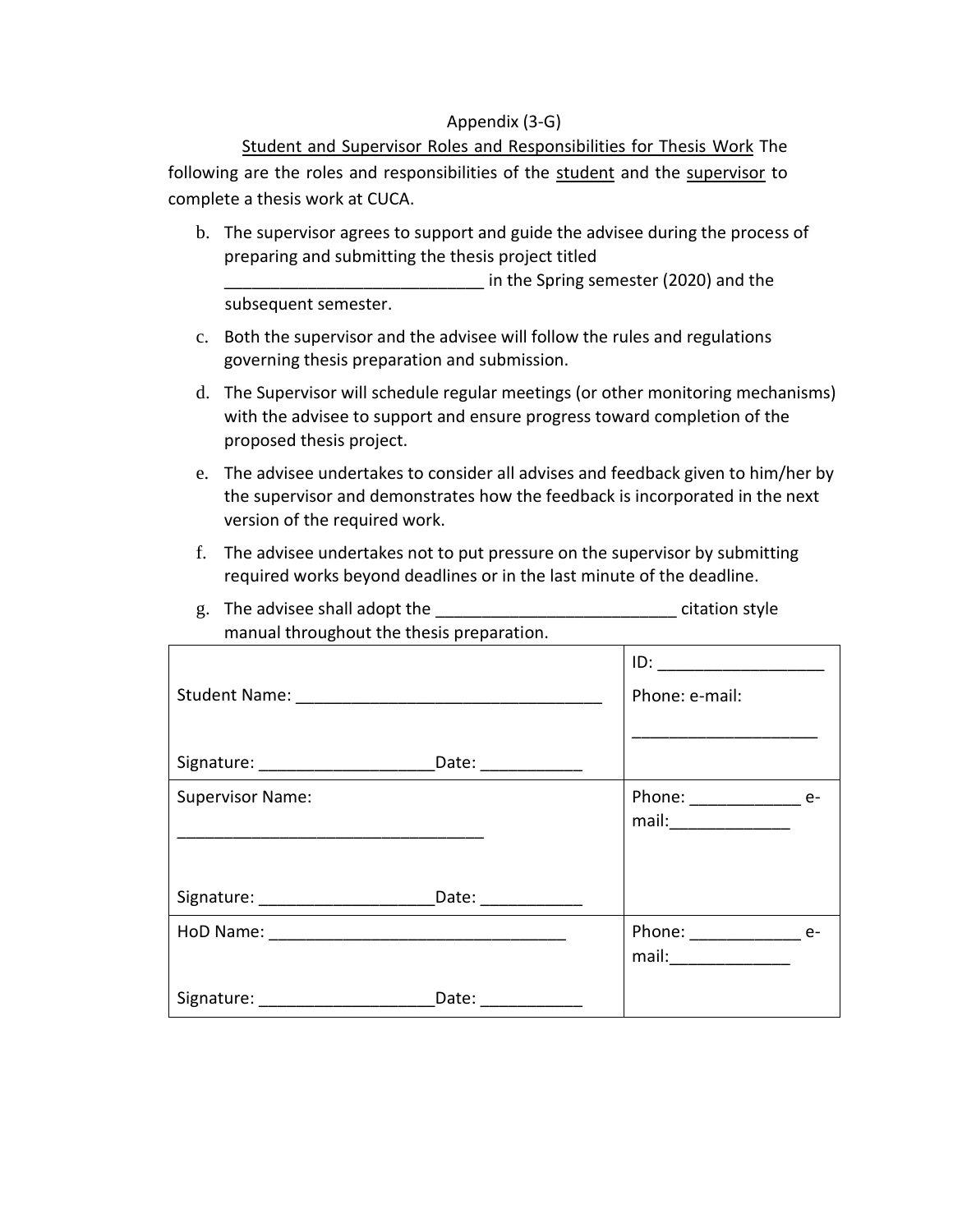# Appendix (3-H) Permission to Start Writing the Thesis

| General Information: (To be fill by the student)<br>I.                                   |                      |
|------------------------------------------------------------------------------------------|----------------------|
|                                                                                          |                      |
|                                                                                          |                      |
|                                                                                          |                      |
| Total Credit Hours Required for the Award: ___________________________Student GPA: ___   |                      |
| Credit Hours Completed by the Student:                                                   |                      |
| Do you have a research topic in mind? Yes $\sqrt{ }$                                     | No                   |
| If yes, please give the proposed title or research area.                                 |                      |
|                                                                                          |                      |
|                                                                                          |                      |
| Have you consulted with a potential supervisor?<br>please give the name of the potential | No<br>If yes,<br>Yes |
| supervisor.                                                                              |                      |
|                                                                                          |                      |
|                                                                                          |                      |
|                                                                                          |                      |
| HoD Permission: (To be fill by the HoD)<br>Ш.                                            |                      |
|                                                                                          |                      |
| The above mentioned student is:                                                          |                      |
| Not permitted<br>Permitted                                                               |                      |
| To start preparing for writing a thesis as a requirement of his/ her program of study.   |                      |
| (If the student is not permitted, please state briefly why permission is refused).       |                      |
|                                                                                          |                      |
|                                                                                          |                      |
|                                                                                          |                      |
|                                                                                          |                      |
|                                                                                          |                      |
|                                                                                          |                      |
| HoD Name:                                                                                |                      |
| Signature:                                                                               | Date:                |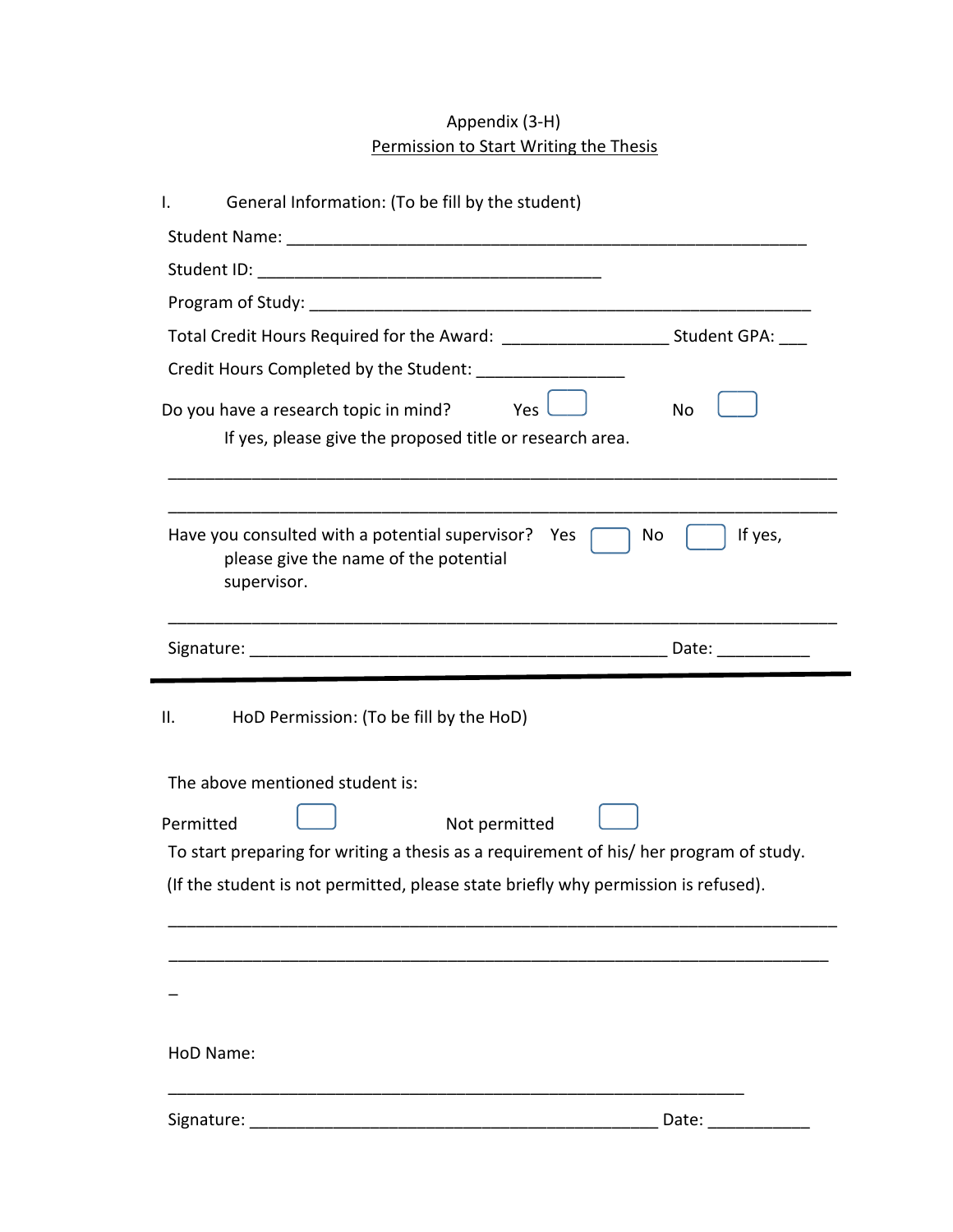# Appendix (3-I) Thesis Meeting Log

|               | <b>Student Name:</b>    | ID:                                      |                       |                 |            |
|---------------|-------------------------|------------------------------------------|-----------------------|-----------------|------------|
|               | Program of Study:       | Date thesis writing<br>permission given: |                       |                 |            |
| Thesis Title: |                         |                                          |                       |                 |            |
|               | <b>Supervisor Name:</b> |                                          |                       |                 |            |
| <b>Date</b>   | <b>Time</b>             | Concern/topic<br>discussed               | <b>Feedback Given</b> | <b>Initials</b> |            |
|               |                         |                                          |                       | Student         | Supervisor |
|               |                         |                                          |                       |                 |            |
|               |                         |                                          |                       |                 |            |
|               |                         |                                          |                       |                 |            |
|               |                         |                                          |                       |                 |            |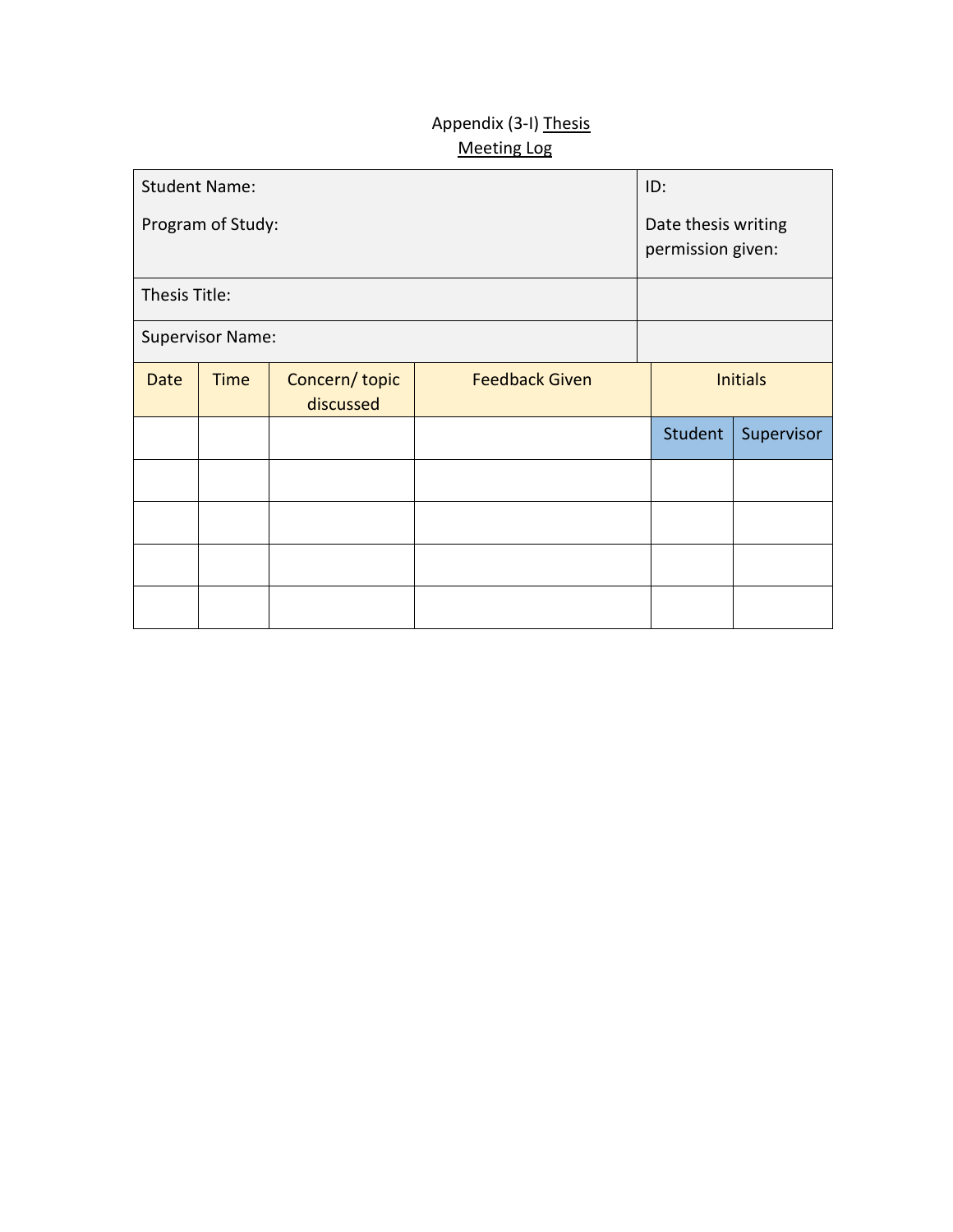# Appendix (3-J) Application Form Outstanding Research and Scholarly Activities Award

| Please complete the following information: |  |
|--------------------------------------------|--|
| Name:                                      |  |
| Faculty Rank:                              |  |
| Department:                                |  |
| Head of Department:                        |  |

| Please complete the following information for publications: |  |  |  |  |
|-------------------------------------------------------------|--|--|--|--|
| Research Titles:                                            |  |  |  |  |
| $1 -$                                                       |  |  |  |  |
| $2 -$                                                       |  |  |  |  |
| $3-$                                                        |  |  |  |  |
| Area of Publications:                                       |  |  |  |  |
| $1 -$                                                       |  |  |  |  |
| $2 -$                                                       |  |  |  |  |
| $3-$                                                        |  |  |  |  |
| Publishers:                                                 |  |  |  |  |
| $1 -$                                                       |  |  |  |  |
| $2 -$                                                       |  |  |  |  |
| $3-$                                                        |  |  |  |  |
| Research Links:                                             |  |  |  |  |
| $1 -$                                                       |  |  |  |  |
| $2 -$                                                       |  |  |  |  |
| $3-$                                                        |  |  |  |  |

| Please complete the following information for scholarly activities: |  |  |  |  |  |
|---------------------------------------------------------------------|--|--|--|--|--|
| <b>Scholarly Activities Titles:</b>                                 |  |  |  |  |  |
| $1 -$                                                               |  |  |  |  |  |
| $2 -$                                                               |  |  |  |  |  |
| Type of Scholarly Activities:                                       |  |  |  |  |  |
| $1 -$                                                               |  |  |  |  |  |
| $2 -$                                                               |  |  |  |  |  |
| Area of Scholarly Activities:                                       |  |  |  |  |  |
| $1-$                                                                |  |  |  |  |  |

 $\overline{\phantom{0}}$